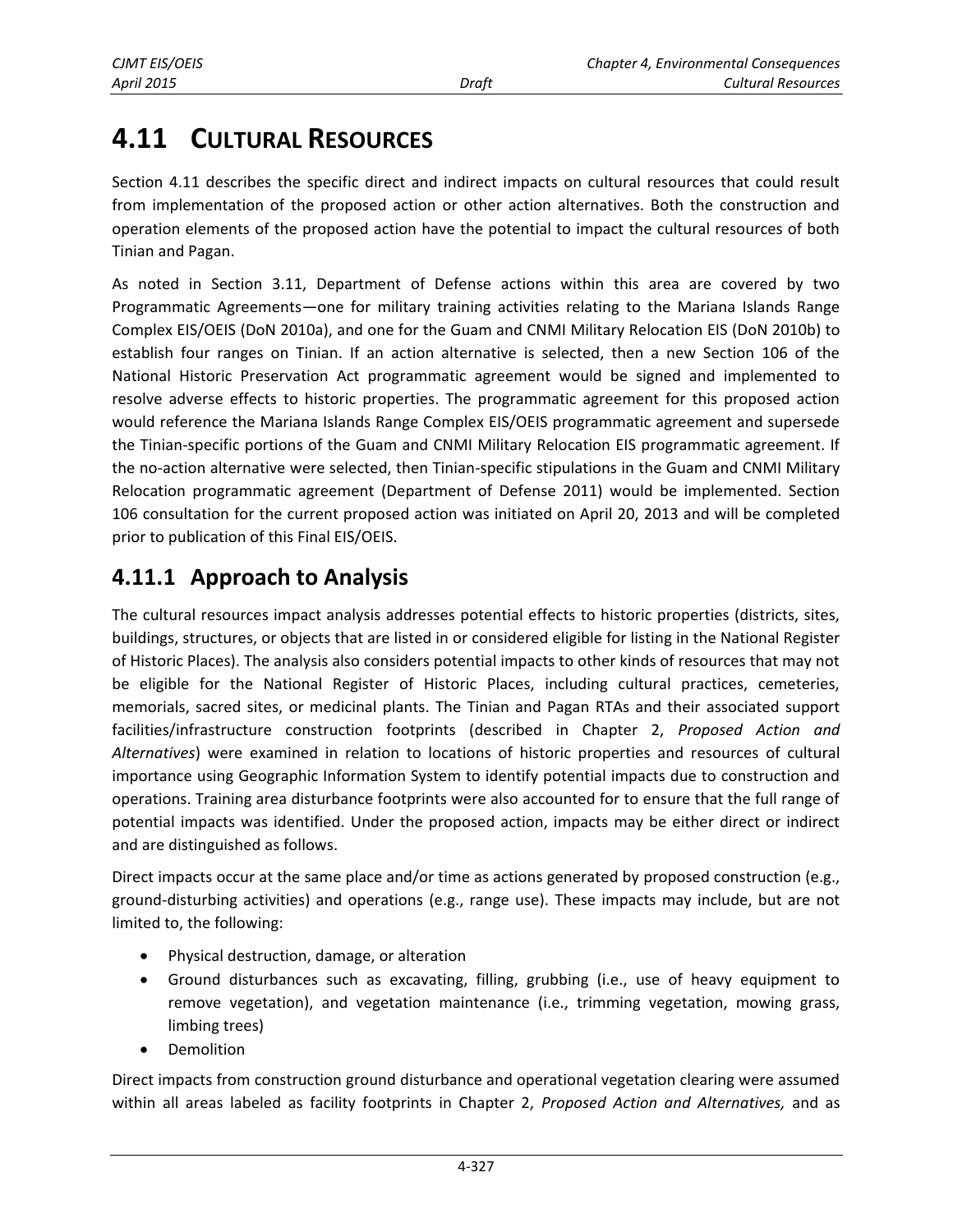| CJMT EIS/OEIS     |       | Chapter 4, Environmental Consequences |
|-------------------|-------|---------------------------------------|
| <b>April 2015</b> | Draft | Cultural Resources                    |

"Vegetation Maintenance" in Appendix F, *Geology and Soils Technical Memo*. Vegetation clearance, including grubbing, would occur in areas such as along roads, Convoy Course engagement areas, Tracked Vehicle Driver's Course, objective areas, and target areas (Range Complex A).

Indirect impacts are caused by or result from project- or operation-related activities, occur usually later in time or space, and are reasonably foreseeable. Potential causes of indirect impacts include, but are not limited to, the following:

- Reducing public access to historic properties and resources of cultural importance
- Changes in setting through visual or audible intrusions when these characteristics are important to the significance of the resource
- Potential increase in erosion and ground disturbance related to project-related activities
- Deferred monitoring or stabilization of sites, if needed, while ranges are in operation

The process for identifying and evaluating the significance of the impact is determined by the magnitude and nature of the action; the nature and extent of potential effects on historic properties and resources of cultural importance; and the likely nature and location of historic properties and resources of cultural importance within areas that may be impacted. Under the National Historic Preservation Act, adverse effects result from the direct loss of character-defining features and/or aspects of integrity of a historic property. Under NEPA, significant impacts to resources of cultural importance could occur if the characteristics that make the resource important to the culture are altered. If significant impacts were determined, then mitigation may be proposed to minimize or mitigate the adverse effects or impacts. A discussion of impacts to historic properties at the Tinian International Airport in accordance with Section 4(f) of the Department of Transportation Act of 1966 is included in Section 4.19.

# <span id="page-1-0"></span>**4.11.2 Resource Management Measures**

Resource management measures applicable to cultural resources include the following:

## **4.11.2.1 Avoidance and Minimization Measures**

- To the degree possible, historic properties and resources of cultural importance were avoided when planning initial construction and operations areas for the proposed action. This included moving target locations, firing positions, engagement zones, and surface radar sites, as well as moving the High Hazard Impact Area boundaries to avoid the North Field National Historic Landmark. Department of Defense also minimized construction associated with the use of Amphibious Assault Vehicles to certain beaches and sited roads and construction laydown areas to avoid impacting historic properties where feasible. Construction was avoided on the historic runways in the North Field National Historic Landmark and use of tracked vehicles was avoided on historic roads associated with the landmark. Department of Defense would further avoid impacts to historic properties and resources of cultural importance during construction and operations through troop education, marking of sensitive areas, repairing roads, and policing areas at the completion of exercises.
- On Tinian and Pagan, if beach sand is compacted or displaced by landing craft so that the natural appearance of the beach has been altered, the beach topography will be restored within 3 days of the exercise using non-mechanized methods (e.g., rakes or other hand tools).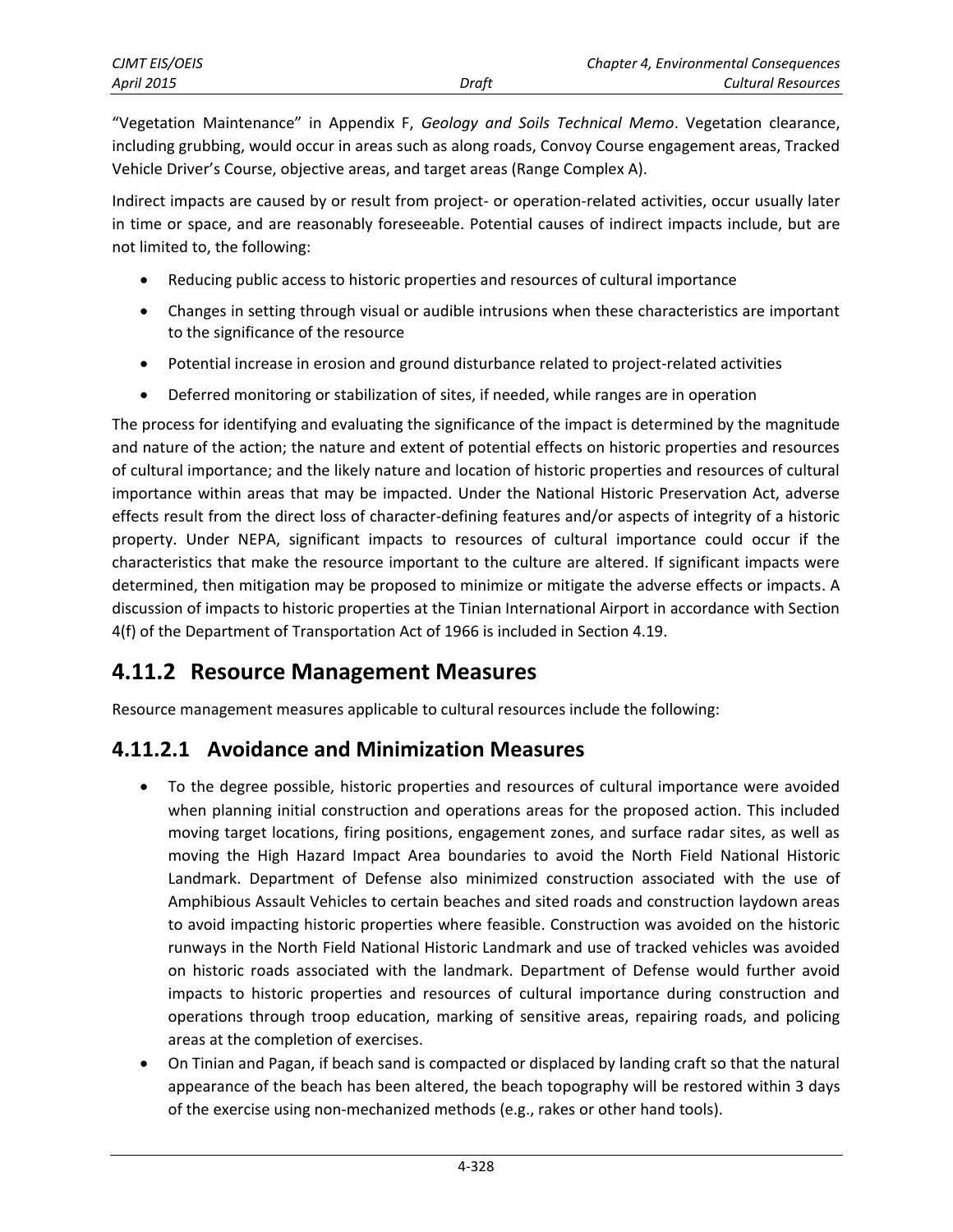Specific measures for avoiding and minimizing impacts to historic properties would be stipulated in a Programmatic Agreement regarding the current undertaking. These measures include implementation of the Secretary of the Interior's Standards for Rehabilitation for all maintenance and repair of runways for the North Field Historic Landmark and the evaluation of archaeological resources found during construction or operations. Department of Defense would follow standard operating procedures as outlined in the agreement document for inventorying areas or properties that have not been inventoried.

# **4.11.2.2 Best Management Practices and Standard Operating Procedures**

Best management practices and standard operating procedures that are applicable to cultural resources are listed below and a complete listing is provided in Appendix D, *Best Management Practices*.

- Best management practices for erosion control, Spill Prevention, Control and Countermeasures Plans and Facility Response Plans, and Hazardous Materials Management Plans would be implemented to prevent indirect impacts to historic properties during construction and operations from potential contaminants and sediments. A Fire Prevention and Management plan would be implemented to minimize fire risk from training activities that could have an indirect impact to historic properties and resources of cultural importance.
- The Department of Defense would implement a Range Training Area Management Plan that would include stipulations to adhere to protection measures established in cultural resource management plans and implement a monitoring program for minimizing groundwater contamination. Through the Range Environmental Vulnerability Assessment program, the Marine Corps would identify potential release of munitions constituents and develop additional best management practices at the ranges to minimize off-site contamination.

# **4.11.3 Tinian**

# <span id="page-2-0"></span>**4.11.3.1 Tinian Alternative 1**

## **4.11.3.1.1 Construction Impacts**

As described in Section 2.4, *Tinian Alternatives*, Tinian Alternative 1 RTA development and construction would include construction and improvements for support facilities and infrastructure (e.g., base camp, airport, port, Munitions Storage Area, roadways, utilities) and training facilities (e.g., Range Complexes A, B, C, D, and Military Lease Area-wide training assets). These activities would result in ground disturbance (e.g., vegetation clearing, grubbing, grading, excavation, and filling), and potentially impact historic properties and resources of cultural importance.

In total, 1,902 acres (771 hectares) of ground disturbance would occur under Tinian Alternative 1 (see Table 2.4-8). Specific vegetation clearance areas within Range Complexes A, B, C, and D; the Landing Zone within Range Complex D; and the Military Lease Area-wide training assets are discussed in Section 4.2, *Geology and Soils* and Appendix F, *Geology and Soils Technical Memo*. [Table 4.11-1](#page-3-0) summarizes the historic properties impacted by construction activities associated with Tinian Alternative 1. Specific impacts to historic properties and resources of cultural importance are described in more detail by RTA or construction project and in Appendix N, *Cultural Resources Technical Memo*.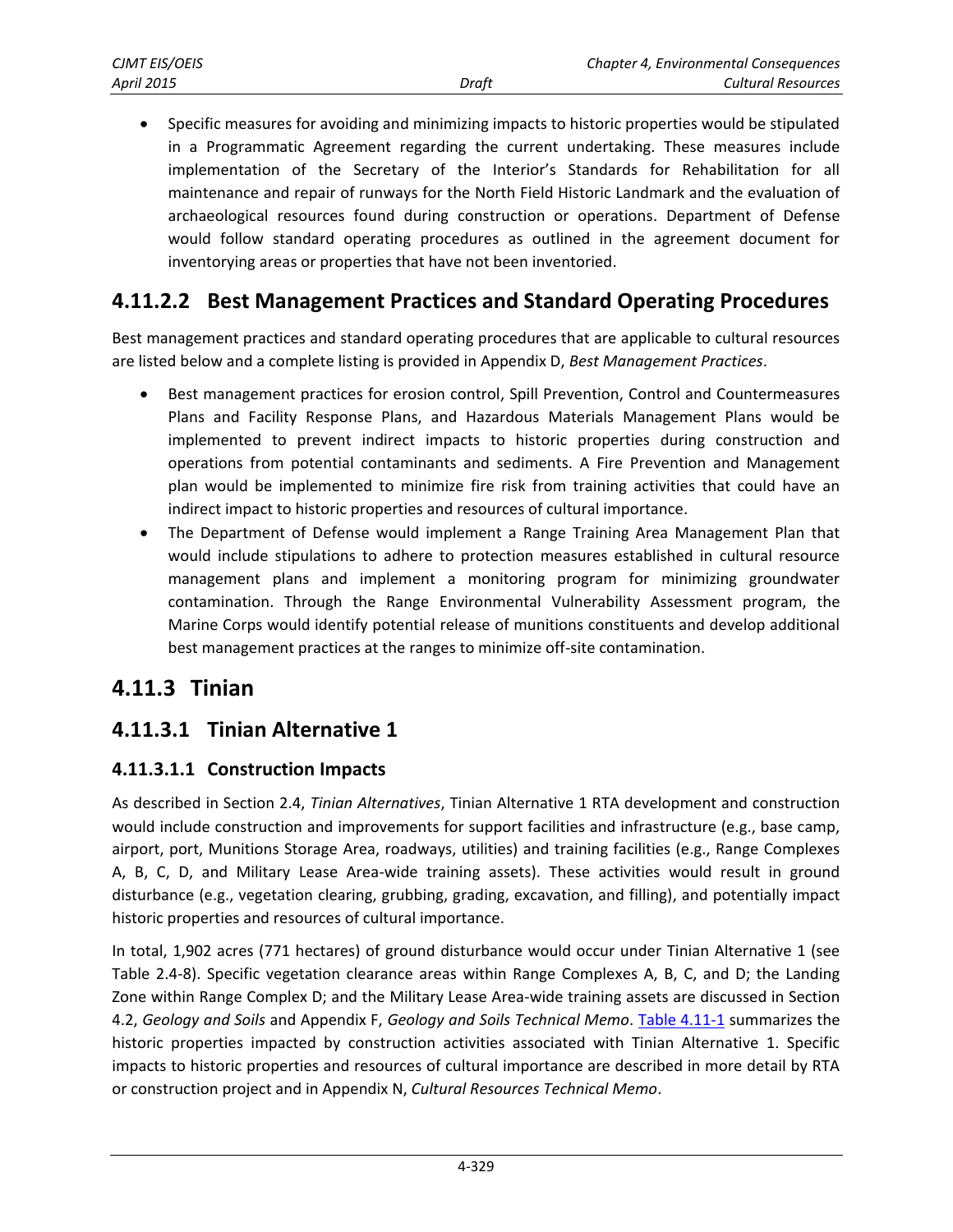| <b>Complex</b>                                                 | Range                                                                                                      | <b>Number of Historic</b><br><b>Properties</b> |
|----------------------------------------------------------------|------------------------------------------------------------------------------------------------------------|------------------------------------------------|
| Range Complex A                                                | High Hazard Impact Area                                                                                    | 20                                             |
| Range Complex B                                                | Multi-purpose Training Range, Combat<br>Pistol Range, Anti-armor Tracking Range,<br>Battle Site Zero Range | 9                                              |
| Range Complex C                                                | Infantry Platoon Battle Course, Field Fire<br>Range, Multi-Purpose Automated<br>Unknown Distance Range     | 14                                             |
| Range Complex D                                                | Northern Battle Area Complex, Urban<br><b>Assault Course</b>                                               | 3                                              |
|                                                                | Convoy Course Engagement Areas                                                                             | 8                                              |
|                                                                | <b>Munitions Storage Area</b>                                                                              | 3                                              |
| Military Lease Area-wide<br><b>Training Assets and Support</b> | Roads, Fences, and Utilities, Tracked<br>Vehicle Driver's Course                                           | 86                                             |
| Facilities Outside of the Range                                | <b>Base Camp</b>                                                                                           | $\mathbf{1}$                                   |
| Complexes                                                      | <b>Tactical Amphibious Training Areas</b>                                                                  | 3                                              |
|                                                                | Landing Zones, Artillery Firing Points,<br><b>Observation Posts, Surface Radar Sites</b>                   | 19                                             |
|                                                                | Tinian International Airport                                                                               | $\overline{2}$                                 |
|                                                                | Port of Tinian                                                                                             | $\Omega$                                       |
| Outside Military Lease Area                                    | Tracked Vehicle Transit Lanes/Supply<br>Route                                                              | 4                                              |
|                                                                | <b>Total</b>                                                                                               | 172                                            |

<span id="page-3-0"></span>

| Table 4.11-1. Tinian Alternative 1: Summary of Significant Direct Impacts on Historic Properties |
|--------------------------------------------------------------------------------------------------|
| from Construction                                                                                |

*Range Complex A***:** As described in Section 2.4.1, *Tinian Alternatives*, ground disturbance within Range Complex A would occur within the footprint of the ground ranges as well as within the target areas. Construction-related activities, such as grubbing, grading, excavation, and soil removal associated with construction of a perimeter road, an access road, and target areas, would significantly impact 20 historic properties. These 20 historic properties include 3 Pre-Contact sites (1 ceramic scatter and 2 cave sites), 7 pre-World War II Japanese Administration sites, 4 World War II-era Japanese defensive sites, and 6 World War II American military sites. Two of these sites are memorials, the Hinode American Memorial Shrine and the Nan'yo Kohatsu Kaisha Shrine. Significant direct impacts would occur to eight historic properties because of the construction of fences and roads around the perimeter of the High Hazard Impact Area. Since sites in this area tend to be large and dispersed, complete avoidance is not possible. However, in most cases only a portion of the site would be impacted by construction activities associated with Alternative 1.

Construction could also significantly impact 3 acres (1 hectare) of native limestone forest, which could contain resources of cultural importance, such as medicinal plants. Significant direct impacts to other cultural resources of cultural importance would include the disturbance of the two memorials described above.

Indirect impacts to historic properties and resources of cultural importance due to visual intrusions, access restrictions during construction, and noise increase during construction would be less than significant as they would be intermittent and temporary. The roundabout, a portion of Broadway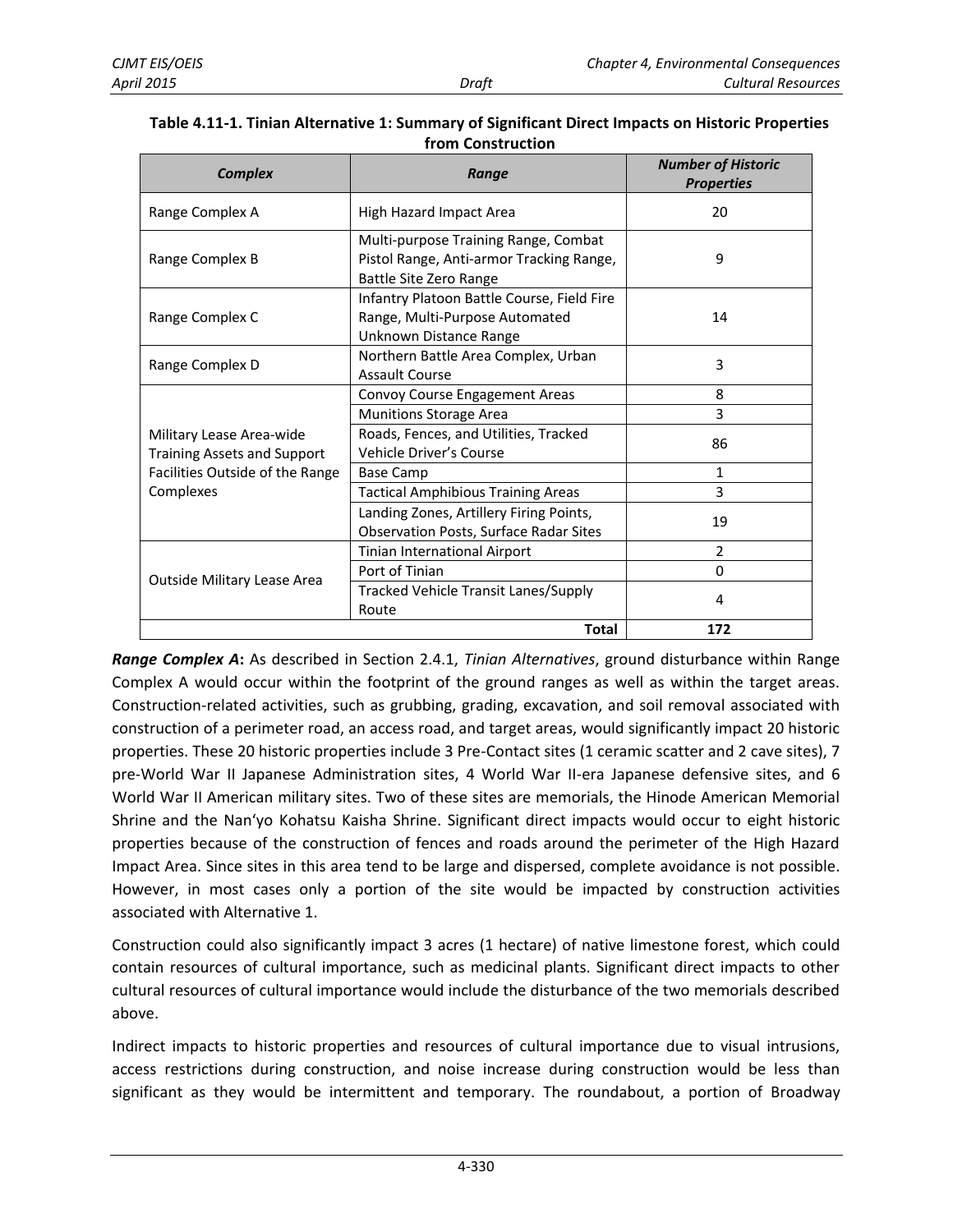Avenue, which is an entrance to the North Field National Historic Landmark and a contributing feature to the cultural landscape, would be closed during construction of Range Complex A target objectives. This closure would be temporary and the impact would be less than significant.

*Range Complex B***:** As described in Section 2.4.1, *Tinian Alternatives*, ground ranges, objective areas, roadways, and pathways would be constructed as part of Range Complex B. Construction-related activities such as grubbing, excavation, and soil removal, as well as grubbing for vegetation clearance of interior roadways and target firing points would significantly impact 9 historic properties. These historic properties include 4 pre-World War II Japanese Administration sites, 2 World War II-era Japanese defensive sites, and 3 World War II American military sites. As stated above, indirect impacts to historic properties due to visual intrusions, access restrictions during construction, and noise increase during construction would be less than significant as they would be intermittent and temporary. Broadway Avenue would be closed during construction of Range Complex B target objectives. This closure would be temporary and the impact would be less than significant.

No resources of cultural importance were identified within Range Complex B.

*Range Complex C***:** As described in Section 2.4.1, *Tinian Alternatives*, ground ranges, roadways, and 20 temporary roofless structures would be constructed in Range Complex C. Construction-related activities such as grubbing, excavation, and soil removal would significantly impact 14 historic properties. These historic properties include 5 pre-World War II Japanese Administration sites, 2 World War II-era Japanese defensive sites, and 7 World War II American military sites. No impacts would occur to resources of cultural importance at Range Complex C due to construction. As stated above, indirect impacts to historic properties and resources of cultural importance due to visual intrusions, access restrictions during construction, and noise increase during construction would be less than significant as they would be intermittent and temporary.

*Range Complex D***:** As described in Section 2.4.1, *Tinian Alternatives*, ground ranges would be constructed and 20 temporary roofless structures would be installed at the Urban Assault Complex in Range Complex D. A Landing Zone, an Unmanned Aircraft Systems Ground Station, and the Forward Arming and Refueling Point would be located on existing cleared runways associated with North Field and would not require vegetation clearing or ground disturbance. The Drop Zone would be cleared of vegetation. Historic assets, such as runways and remnant structures, would be avoided during construction. However, ground disturbance from grading, grubbing, and soil removal would occur in between these assets along interior roadways and at proposed target areas. These construction-related activities would have a significant direct impact to three historic properties, all World War II American military archaeological sites. One of the properties, the North Field runways and associated surrounding areas, is a contributing feature to the North Field National Historic Landmark. Although the runways themselves would be avoided, the surrounding area would be disturbed by construction and vegetation clearing. Therefore, the Landmark would be significantly impacted by ground disturbance associated with the construction of the target areas and a portion of the Convoy Course. The vegetation clearance at the existing runways, however, is considered to be a beneficial impact as it prevents deterioration of the pavement and restores the area to its historic appearance.

No resources of cultural importance were identified within Range Complex D. As stated above, indirect impacts to historic properties and resources of cultural importance due to visual intrusions, access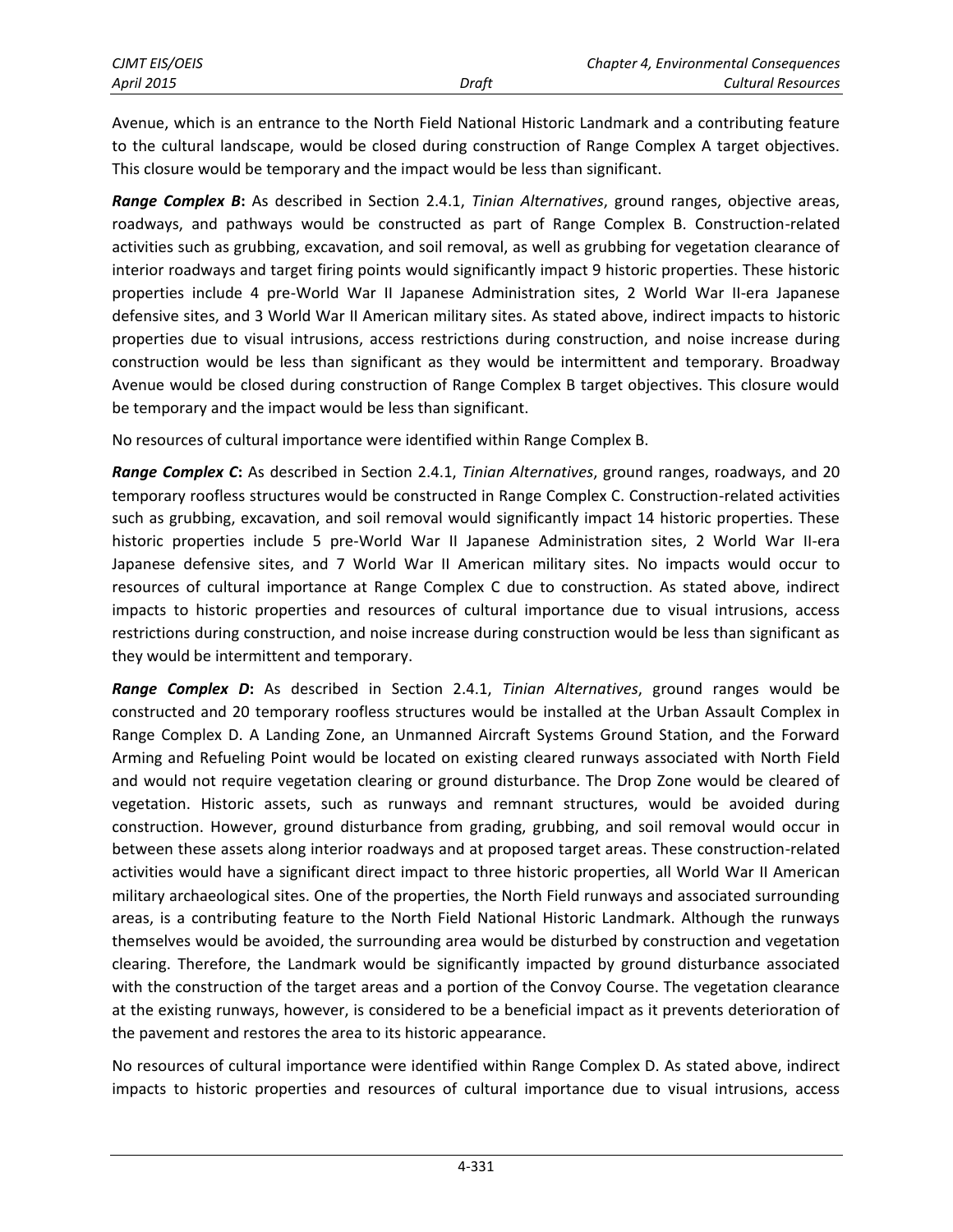restrictions during construction, and noise increase during construction would be less than significant as they would be intermittent and temporary.

*Military Lease Area-wide Training Assets and Support Facilities Outside of the Range Complexes***:** As described in Section 2.4.1, *Tinian Alternatives,* construction associated with Tinian Alternative 1 would include support facilities (e.g., base camp, Munitions Storage Area), road improvements, utility improvements, and Military Lease Area-wide training assets (e.g., Convoy Course, Tracked Vehicle Driver's Course, Tactical Amphibious Training Areas). Construction-related activities would have a significant direct impact to the following 120 historic properties:

- Eight historic properties would be significantly impacted by grading, excavation, and soil removal associated with road construction and grubbing associated with vegetation clearance of the proposed Convoy Course Engagement Areas. These historic properties include three pre-World War II Japanese Administration sites, two World War II-era Japanese defensive sites, and three World War II American military sites.
- Three historic properties would be significantly impacted by grading, excavation and soil removal within the proposed Munitions Storage Area. These historic properties are pre-World War II Japanese Administration sites.
- Eighty-six historic properties would be significantly impacted by grading, excavation, and soil removal through widening of roads, trenching for utility lines, erection of fences, and improvements for the Tracked Vehicle Driver's Course. These historic properties include 4 Pre-Contact *latte* sites, 5 Pre-Contact ceramic scatters, 2 Pre-Contact cave sites, 29 pre-World War II Japanese Administration sites, 17 World War II-era Japanese defensive sites, and 29 World War II American military sites.
- One historic property, West Field, would be significantly impacted by grading, excavation, and soil removal within the proposed base camp.
- Three historic properties at the tactical amphibious training areas would be significantly impacted by grading, excavation, and soil removal associated with road construction and heavy machinery use during construction activities, including the World War II landing beach at Unai Chulu, a traditional cultural property, and a *latte* site.
- Nineteen historic properties would be significantly impacted by grading, excavation, and soil removal associated with construction at artillery firing points, surface radar locations, and Observation Posts, and grubbing and clearing at the landing zones. These historic properties would include 1 Pre-Contact *latte* site, 8 pre-World War II Japanese Administration sites, 4 World War II-era Japanese defensive sites, and 6 World War II American military sites.

Most of the significant impacts associated with these properties occur because of the construction of fences and roads or the grubbing associated with the clearance of landing areas and Observation Posts. As these are large, dispersed sites occurring throughout the Military Lease Area, complete avoidance is not possible. However, in most cases, only a portion of the site would be impacted by the proposed action. Existing roads surrounding the North Field National Historic Landmark, which are recommended as contributing features to the cultural landscape, would be improved for public access and for use by the Convoy Course and the Tracked Vehicle Driver's Course. Improvement of poorly maintained roads would be a beneficial impact to the Landmark; however, grubbing and clearing associated with the construction of the roads would have a significant direct impact to other historic properties.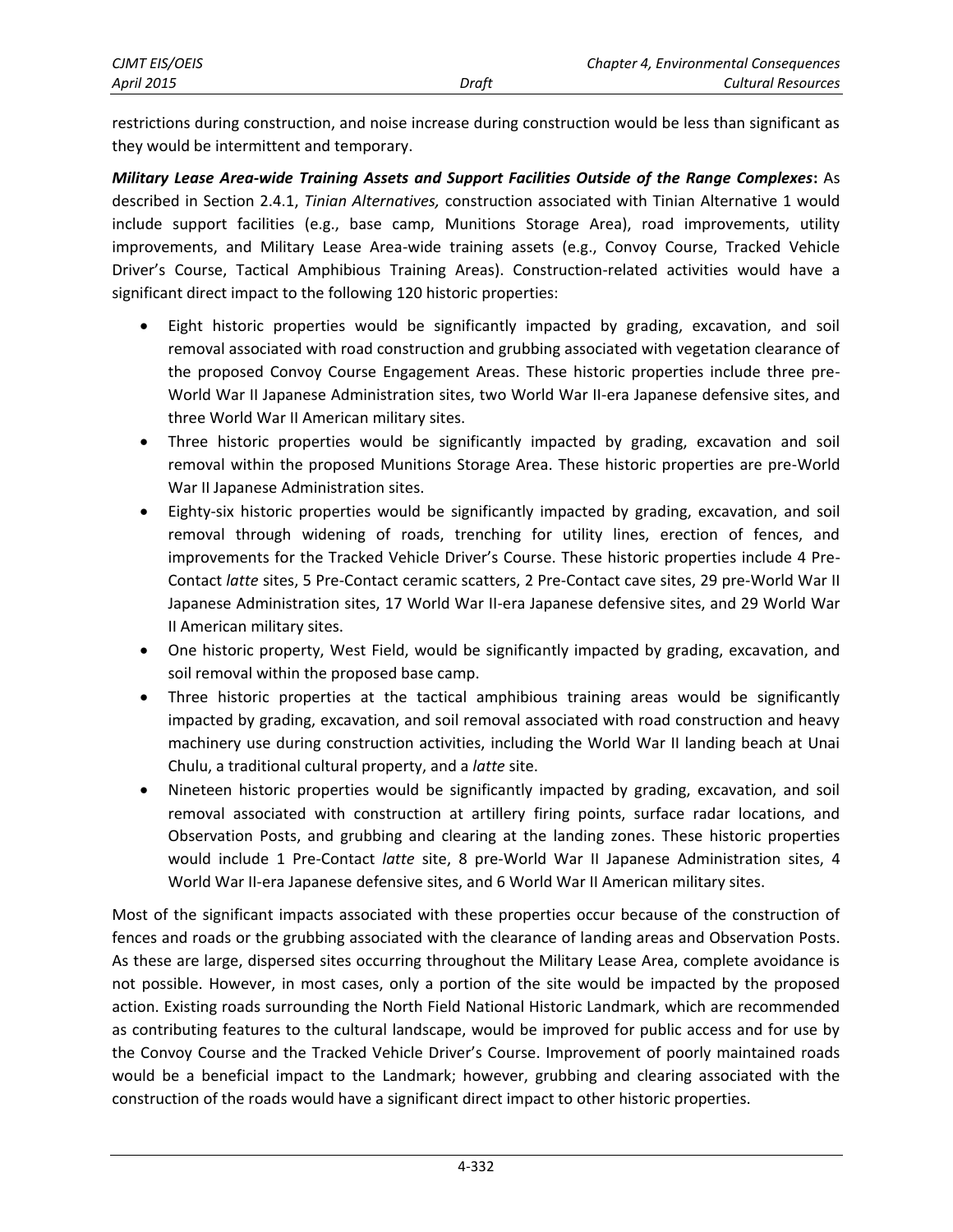Additionally, as described in Section 2.4.1, *Tinian Alternatives*, under Tinian Alternative 1, an amphibious landing area would be constructed at Unai Chulu. Construction would occur at the access roads leading to the beach and on an area off shore, where an amphibious landing ramp would be constructed to assist in Amphibious Assault Vehicle training operations. Heavy machinery would be used on the beach and a construction laydown area would be placed behind the beach in an area of low archaeological sensitivity as defined through archaeological testing (Athens 2009). Ground disturbance associated with the use of heavy machinery on the beach and on the existing access roads would have a significant direct impact on three historic properties. Unai Chulu, in addition to being a contributing feature of the North Field National Historic Landmark, also includes a Pre-Contact *latte* site and is considered a potential traditional cultural property. A permanent change in the setting of the beach would be a significant impact to these historic properties. An additional staging area would be located at North Field on an existing cleared runway, which would not impact the runways or the Landmark since it would be temporary and not involve ground disturbance.

An underwater study (Burns 2010) identified a series of magnetic anomalies that potentially represent a submerged cultural resource (e.g., an Amphibious Assault Vehicle, portions of a shipwreck, or historic debris) within the area of proposed dredging around the ramp at Unai Chulu. Marine biological surveys in the area have identified anchors and remnants of World War II-era amphibious assault vehicles. Depending upon the type of submerged cultural resource, it could be managed under the Sunken Military Craft Act, as well as the National Historic Preservation Act.

The purpose of the Sunken Military Craft Act is to protect sunken military vessels and aircraft and the remains of their crews from unauthorized disturbance. This statute confirms that these vessels are sovereign property and provides for archaeological research permits and civil enforcement measures, including substantial penalties, to prevent unauthorized disturbance. Under the Sunken Military Craft Act, a permit is required before any disturbance or investigations can occur to a sunken military craft. Wreck sites that are not entire aircraft or ships, but are parts strewn in a debris field are considered archaeological sites and are managed in accordance with the National Historic Preservation Act. Further investigation would be required to identify the nature of the anomalies. To the degree possible, these anomalies would be avoided during construction. If they cannot be avoided, identification efforts would be conducted to determine whether the anomalies represent a historic property. Therefore, construction of an amphibious landing ramp may impact submerged historic properties.

No resources of cultural importance were identified within the construction areas for these training assets. As stated above, indirect impacts to historic properties and resources of cultural importance due to visual intrusions, access restrictions during construction, and noise increase during construction would be less than significant as they would be intermittent and temporary.

Construction of the amphibious landing ramp would likely cause a change in the local fish populations; some populations could decrease, while others may increase (see *Marine Biology*, Section 4.10.3.1). As this change would be temporary during the construction process, the impact would be less than significant.

*Outside the Military Lease Area***:** As described in Section 2.4.1, *Tinian Alternatives,* construction-related activities outside of the Military Lease Area would occur in an area immediately north of the Tinian International Airport runways and at the Port of Tinian, as well as along roads modified to accommodate Tracked Vehicle Transit Lanes and a Supply Route. All of the areas proposed for development at the Port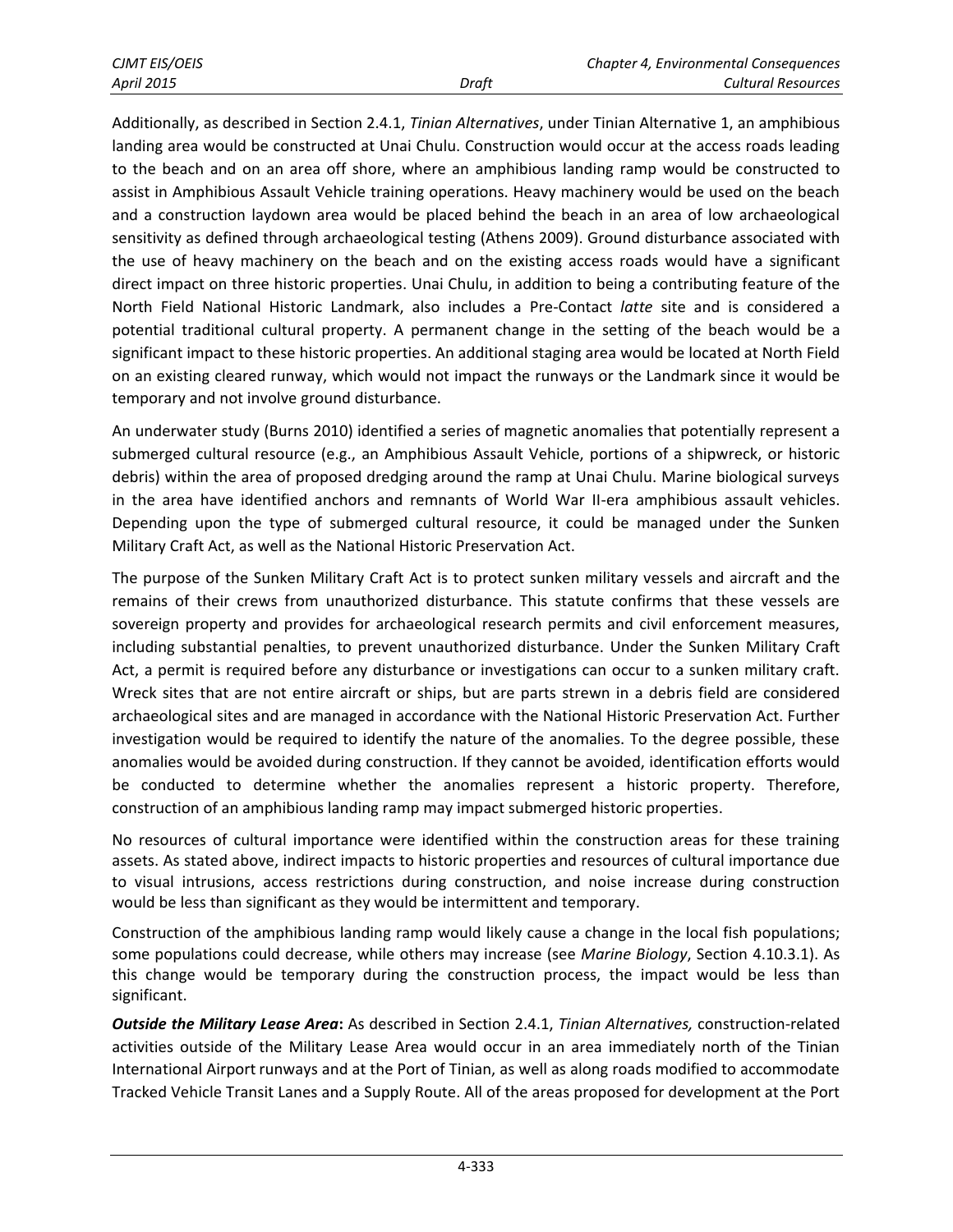of Tinian and along the Tracked Vehicle Transit Lanes and Supply Route have been surveyed. Construction-related activities such as clearing, excavation, and soil removal as well as grubbing and vegetation clearance of roadways and port and aircraft support structures would have a significant direct impact to 6 historic properties, which include 2 Pre-Contact sites (ceramic/artifact scatters), 3 pre-World War II Japanese Administration sites, and 1 World War II American military site.

No resources of cultural importance were identified within the proposed construction areas for these training assets. As stated above, indirect impacts to historic properties and resources of cultural importance due to visual intrusions, access restrictions during construction, and noise increase during construction would be less than significant as they would be intermittent and temporary.

Significant direct impacts to historic properties and resources of cultural importance would result from construction associated with Tinian Alternative 1. This alternative would have a significant direct impact to 172 historic properties in the Military Lease Area, immediately north of the Tinian International Airport runways, and at the Port of Tinian. Historic properties include the North Field National Historic Landmark; Pre-Contact *latte* sites, pottery scatters, and rock shelters; pre-World War II Japanese farms (primarily concrete foundations, cisterns) and shrines; and World War II-era Japanese and American military sites. However, as RTA design is finalized, the Department of Defense will seek to further avoid or minimize impacts on historic properties and resources of cultural importance.

Measures to mitigate significant impacts to historic properties will be identified through consultation with the CNMI Historic Preservation Officer, Advisory Council on Historic Preservation, National Park Service, and other interested parties representing the interests of the local government and the public. These measures, which may include data recovery excavations, archaeological monitoring, documentation, public education, and/or other appropriate measures, will be formalized in an agreement document.

#### **4.11.3.1.2 Operation Impacts**

As described in Section 2.4.1, *Tinian Alternatives,* under Tinian Alternative 1, training facility operations and maintenance would occur within the Military Lease Area, immediately north of the Tinian International Airport runways, and at the Port of Tinian. Live-fire and aviation training would occur at Range Complex A; vehicle-mounted and dismounted (i.e., foot) training involving firing at stationary and moving targets by rifles, machine guns and rocket launchers would occur at Range Complex B; platoon level training involving firing at targets with rifles and inert grenades, rockets, and mortars at Range Complex C; and aviation training and ground training would occur at Range Complex D. The ground training at Range Complex D would involve mostly foot traffic and use of rifles and inert ammunition for grenade launchers, mortars, and rockets.

Other operations within the Military Lease Area would include use of firing points into the High Hazard Impact Area, Convoy Course engagement areas, landing zones, Observation Posts and radar sites, and foot and vehicle traffic on roads and the Tracked Vehicle Driver's Course. In general, the footprint for operations is very similar to construction footprints and most ground disturbance and impacts to historic properties and resources of cultural importance would occur during construction of the RTA. Therefore, since disturbance to historic properties has been accounted for in the ranges under construction impacts, impacts to historic properties from training operations at the Range Complexes B, C, and D will focus on training maneuvers. Training maneuvers concern vehicle and foot traffic within areas; no digging would occur within maneuver areas. However, potential ground disturbance to historic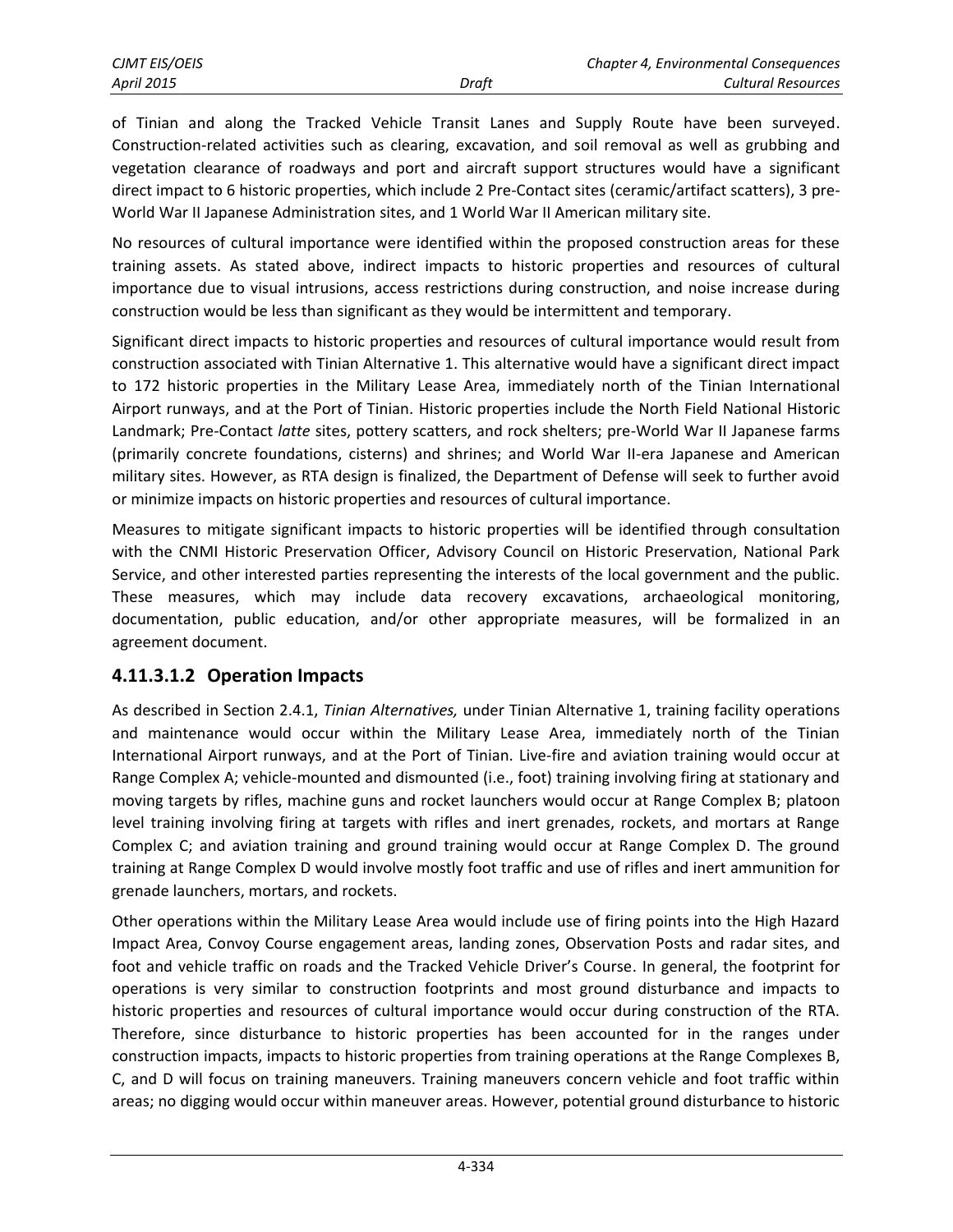| <b>CJMT EIS/OEIS</b> |       | <b>Chapter 4, Environmental Consequences</b> |
|----------------------|-------|----------------------------------------------|
| <b>April 2015</b>    | Draft | Cultural Resources                           |

properties in Range Complex A is larger than the footprint for construction and could occur throughout the High Hazard Impact Area.

[Table 4.11-2 s](#page-8-0)ummarizes the historic properties impacted by operations for Tinian Alternative 1; impacts associated with construction are summarized in [Table 4.11-1.](#page-3-0) In Range Complex A, 12 sites, also impacted by construction activities under Tinian Alternative 1, would be significantly impacted by operations.

During training events, foot and vehicle maneuvering would occur within range complexes, Tracked Vehicle Driver's Course, Convoy Course, maneuver areas, and roads. Vehicle traffic would be confined to established roads and trails that are designed to avoid historic properties and, therefore, would not impact historic properties. Use of historic roads associated with the North Field National Historic Landmark by convoys and other vehicles would be in keeping with existing use and would not impact this historic property. Tracked vehicles would use newly constructed gravel roads adjacent to the historic roads to prevent damage. Impacts to historic properties from foot traffic would be minimal, as it would occur primarily on roads and designated pathways or sporadically throughout the maneuver areas.

| <b>Complex</b>                                                                                              | Range                                                                                                      | <b>Number of</b><br><b>Historic Properties</b> |
|-------------------------------------------------------------------------------------------------------------|------------------------------------------------------------------------------------------------------------|------------------------------------------------|
| Range Complex A                                                                                             | High Hazard Impact Area                                                                                    | $12*$                                          |
| Range Complex B                                                                                             | Multi-purpose Training Range, Combat<br>Pistol Range, Anti-armor Tracking Range,<br>Battle Site Zero Range | 0                                              |
| Range Complex C                                                                                             | Infantry Platoon Battle Course, Field Fire<br>Range, Multi-purpose Automated<br>Unknown Distance Range     | 0                                              |
| Range Complex D                                                                                             | Northern Battle Area Complex, Urban<br>Assault Course                                                      | 0                                              |
|                                                                                                             | Convoy Course Engagement Areas                                                                             | 0                                              |
|                                                                                                             | <b>Munitions Storage Area</b>                                                                              | 0                                              |
| Military Lease Area-wide Training<br><b>Assets and Support Facilities</b><br>Outside of the Range Complexes | Roads, Fences, and Utilities, Tracked<br>Vehicle Driver's Course                                           | 0                                              |
|                                                                                                             | <b>Base Camp</b>                                                                                           | 0                                              |
|                                                                                                             | <b>Tactical Amphibious Training Areas</b>                                                                  | 3                                              |
|                                                                                                             | Landing Zones, Artillery Firing Points,<br><b>Observation Posts, Surface Radar Sites</b>                   | 0                                              |
|                                                                                                             | Tinian International Airport                                                                               | 0                                              |
| Outside Military Lease Area                                                                                 | Port of Tinian                                                                                             | 0                                              |
|                                                                                                             | Tracked Vehicle Transit Lanes/Supply<br>Route                                                              | $\Omega$                                       |
|                                                                                                             | <b>Total</b>                                                                                               | 15                                             |

<span id="page-8-0"></span>**Table 4.11-2. Tinian Alternative 1 Summary of Significant Direct Impacts on Historic Properties from Operations** 

*Note:* \*All of these sites are also impacted under construction, but are located outside of the area of proposed ground disturbance for construction. Sites solely in the construction area are not included in this total.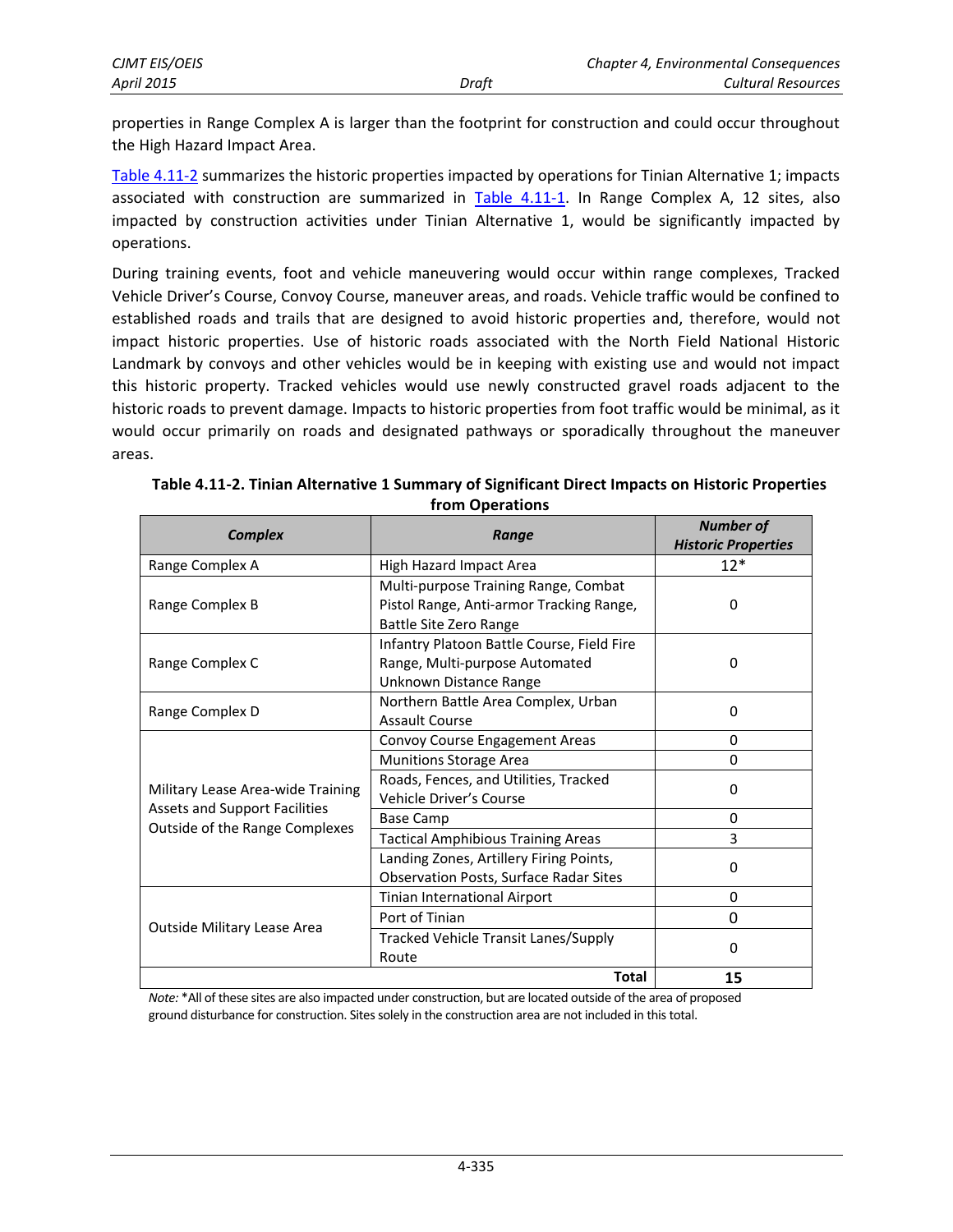Various types of tactical amphibious training would occur at four beaches—Unai Chulu, Unai Babui, Unai Masalok, and Unai Lam Lam. Training at Unai Chulu would involve Amphibious Assault Vehicles, Landing Craft Air Cushion vessels, inflatable boats, and combat swimmers. Training at Unai Babui and Unai Masalok would involve the use of Landing Craft Air Cushion vessels, combat swimmers, and inflatable boats. Amphibious training at Unai Lam Lam would involve inflatable boats and combat swimmers. No impacts would occur to historic properties associated with these beaches due to training operations. Training and range management activities associated with Tinian Alternative 1 would have a significant direct impact to three historic properties, the landing beach at Unai Chulu, which is part of the North Field National Historic Landmark, a traditional cultural property, and a *latte* site due to ground disturbance caused by Amphibious Assault Vehicle traffic. However, the beach would be restored to its original appearance by contouring and cleaning up expended materials at the end of the exercises (see [Section 4.11.2,](#page-1-0) *Resource Management Measures*). As much as possible impacts to the *latte* site would be avoided by using existing and newly constructed roads.

Within the surface danger zones, which are safety buffers that surround target areas and live-fire maneuver areas and would contain projectiles, fragments, debris and components resulting from the firing of weapons, the potential for direct impacts from strikes from stray rounds is extremely low. The ranges would be designed to contain live-fire inside the boundaries to minimize the potential for rounds landing outside the surface danger zones. Additionally, if a stray round were to escape the ranges, the chance of it hitting a historic property is remote, given the large size of the surface danger zones and dispersal of historic properties.

Resources of cultural importance, such as cemeteries, memorials, or potential areas with medicinal plants, would not be directly impacted at these training assets by training operations.

In general, public access would be allowed to all locations except for the High Hazard Impact Area, the Munitions Storage Area, the base camp, and the Observation Posts and Surface Radar sites, when training is not occurring. It is envisioned that public access to some or all areas of the RTA, with the exceptions mentioned above, would occur during a couple of daylight hours on a nearly daily basis during the 20 weeks of live-fire training. A range control facility and dedicated range scheduler would be in place to assess public access in real-time and to provide advance notice of public access dates, time frames, and areas. Range control and the scheduler would coordinate public access directly with the Tinian Mayor's Office and other interested parties, such as ranchers and entities within the tourism industry. Access procedures would be implemented to ensure safety and provide guidance and direction. Therefore, intermittent and temporary loss of public access is not considered a significant indirect impact to cultural resources. Historic properties within the High Hazard Impact Area, base camp, Munitions Storage Area, and the Observation Posts and Surface Radar sites would already have been significantly impacted by construction activities and loss of access to these areas would be a less than significant impact.

The roundabout, a portion of Broadway Avenue, which is an entrance to the North Field National Historic Landmark and a contributing feature to the cultural landscape, would be closed permanently by the use of the High Hazard Impact Area of Range Complex A. This closure would be permanent and would be a significant indirect impact to the Landmark.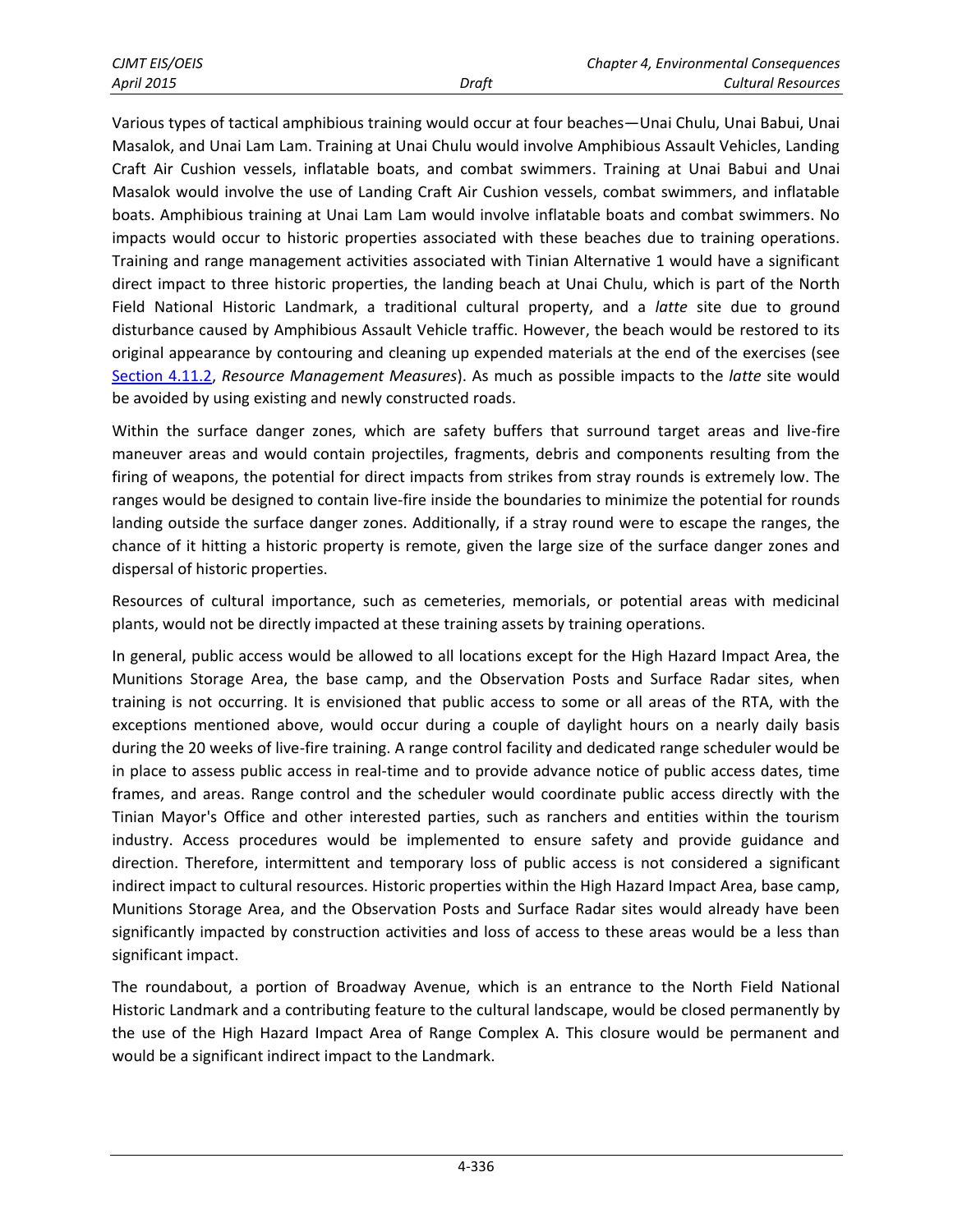The permanent presence of Observation Posts and surface radar sites would not be visible to most historic properties. However, towers associated with Surface Radar sites would be constructed at Unai Babui and near Unai Dankulo. As discussed in Section 4.12.3.1, *Visual Resources*, a Surface Radar site would be constructed adjacent and south of Unai Dankulo and would be visible from the beach, which is a traditional cultural property. Another Surface Radar Site would be constructed within a *latte* site at Unai Babui. The permanent location of these towers would have a significant indirect impact to these historic properties.

Construction of the amphibious landing ramp would likely cause a change in the local fish populations through a permanent loss in coral reef habitat. Some populations could decrease, while others may increase (see, Section 4.10.3.1, *Marine Biology*). As this shoreline is part of a traditional cultural property associated with fishing, this change would be a significant indirect impact to the historic property.

Significant direct impacts would result from operational activities under Tinian Alternative 1. Twelve historic properties, also impacted by construction, would be significantly impacted by operations in Range Complex A. Three historic properties at Unai Chulu may be significantly impacted by training operations. However, as RTA design is finalized, the Department of Defense would seek to further avoid or minimize impacts to historic properties and other resources of cultural importance.

Significant indirect impacts to historic properties would occur to the North Field National Historic Landmark due to closure of the roundabout on Broadway Avenue, to historic properties at Unai Babui and Unai Dankulo due to the permanent presence of surface radar towers, and to the traditional cultural property at Unai Chulu from changes in the fish populations from the landing ramp construction for amphibious training.

Measures to mitigate significant impacts to historic properties will be identified through consultation with the CNMI Historic Preservation Officer, Advisory Council on Historic Preservation, National Park Service, and other interested parties representing the interests of the local government and the public. These measures, which may include data recovery excavations, archaeological monitoring, documentation, public education, and/or other appropriate measures, will be formalized in an agreement document.

# **4.11.3.2 Tinian Alternative 2**

## **4.11.3.2.1 Construction Impacts**

As described in Section 2.4.3, Tinian Alternative 2 construction activities would occur within the Military Lease Area, immediately north of Tinian International Airport runways, and at the Port of Tinian. Tinian Alternative 2 construction activities would occur within the same areas as Tinian Alternative 1, but would accommodate an additional Battle Area Complex (Range Complex C) and five additional Convoy Course Engagement Areas. This development and construction would result in 2,025 acres (820 hectares) (see Table 2.4-8) of ground disturbance (e.g., vegetation clearing, grubbing, grading, excavation, and filling), and impact historic properties and resources of cultural importance. Table [4.11-3](#page-11-0) summarizes the 182 historic properties that would be impacted by construction-related activities for Tinian Alternative 2, which is slightly more than the 172 impacted under Tinian Alternative 1. Specific impacts to historic properties and resources of cultural importance are described in more detail by RTA or construction project below and in Appendix N, *Cultural Resources Technical Memo*.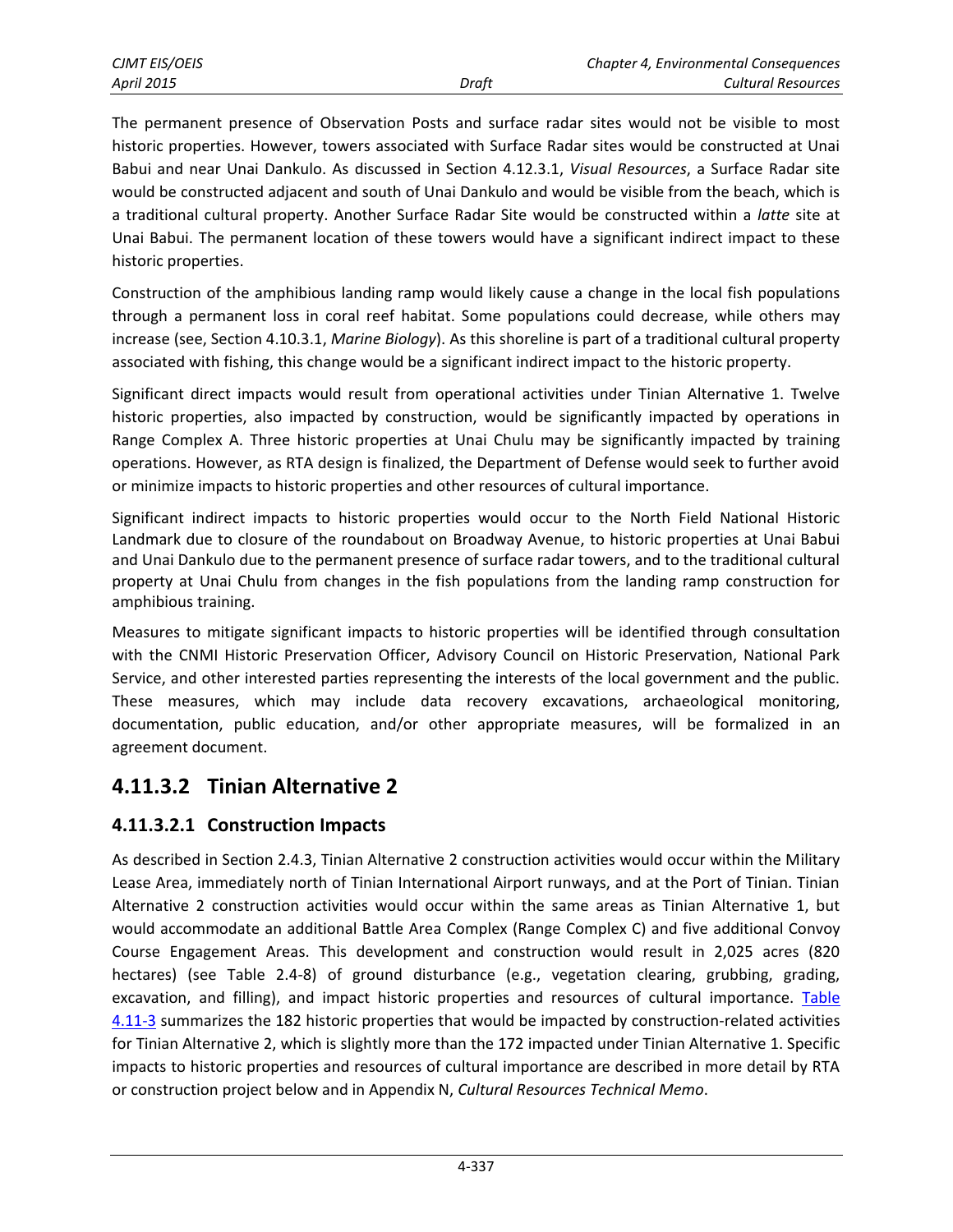| <b>Complex</b>                                                 | Range                                                                                                                                                         | <b>Number of</b><br><b>Historic Properties</b> |
|----------------------------------------------------------------|---------------------------------------------------------------------------------------------------------------------------------------------------------------|------------------------------------------------|
| Range Complex A                                                | High Hazard Impact Area                                                                                                                                       | 20                                             |
| Range Complex B                                                | Multi-purpose Training Range, Combat Pistol<br>Range, Anti-armor Tracking Range, Battle Site<br>Zero Range                                                    | 9                                              |
| Range Complex C                                                | Southern Battle Area Complex: Infantry Platoon<br>Battle Course, Field Fire Range, Multi-purpose<br>Automated Unknown Distance Range, Urban<br>Assault Course | 25                                             |
| Range Complex D                                                | Northern Battle Area Complex, Urban Assault<br>Course                                                                                                         | 3                                              |
|                                                                | Convoy Course Engagement Areas                                                                                                                                | $\overline{7}$                                 |
|                                                                | <b>Munitions Storage Area</b>                                                                                                                                 | 3                                              |
| Military Lease Area-wide<br><b>Training Assets and Support</b> | Roads, Fences, and Utilities, Tracked Vehicle<br>Driver's Course                                                                                              | 86                                             |
| Facilities Outside of the<br>Range Complexes                   | Base Camp                                                                                                                                                     | $\mathbf{1}$                                   |
|                                                                | <b>Tactical Amphibious Training Areas</b>                                                                                                                     | 3                                              |
|                                                                | Landing Zones, Artillery Firing Points, Observation<br>Posts, Surface Radar Sites                                                                             | 19                                             |
|                                                                | Tinian International Airport                                                                                                                                  | $\overline{2}$                                 |
| Outside Military Lease Area                                    | Port of Tinian                                                                                                                                                | $\Omega$                                       |
|                                                                | Tracked Vehicle Transit Lanes/Supply Route                                                                                                                    | 4                                              |
|                                                                | Total                                                                                                                                                         | 182                                            |

#### <span id="page-11-0"></span>**Table 4.11-3. Tinian Alternative 2 Summary of Significant Direct Impacts on Historic Properties from Construction**

*Range Complex A***:** Construction-related activities such as grubbing, grading, excavation, and soil removal at Range Complex A under Tinian Alternative 2 would be the same as under Tinian Alternative 1 and would have a significant direct impact to the same 20 historic properties and the same resources of cultural importance (native limestone forest and two memorials) discussed in [Section 4.11.3.1,](#page-2-0) *Tinian Alternative 1.* Indirect impacts to historic properties and resources of cultural importance due to visual intrusions, access restrictions during construction, and noise increase during construction would be less than significant as they would be intermittent and temporary. The roundabout, a portion of Broadway Avenue, which is an entrance way to the North Field National Historic Landmark and a contributing feature to the cultural landscape, would be closed during construction of Range Complex A target objectives. This closure would be temporary and the impact would be less than significant.

*Range Complex B***:** Construction-related activities at Range Complex B under Tinian Alternative 2 would be the same as under Tinian Alternative 1 and would have a significant direct impact to the same 9 historic properties as described in [Section 4.11.3.1,](#page-2-0) *Tinian Alternative 1*. No resources of cultural importance were identified within Range Complex B.

*Range Complex C***:** Construction-related activities at Range Complex C under Tinian Alternative 2 would be similar to those described under Tinian Alternative 1 except for the addition of a southern area Battle Complex and the associated Urban Assault Course. As described in Section 2.4.1, *Tinian Alternatives*, ground ranges, roadways, and 20 temporary roofless structures would be constructed in Range Complex C. Construction-related activities such as vegetation clearing, excavation, and soil removal would have a significant direct impact to 25 historic properties, compared to the 14 impacted under Tinian Alternative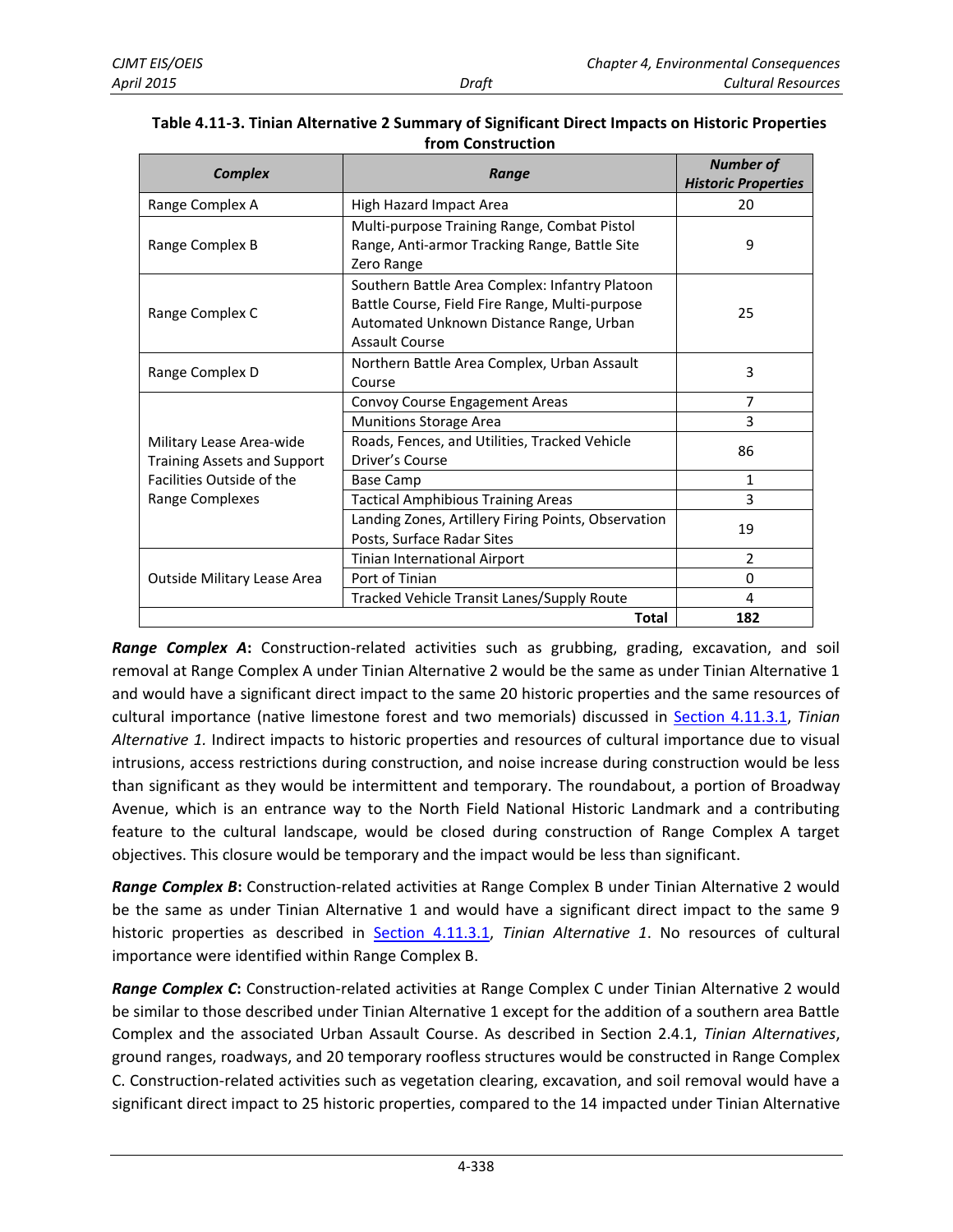1. These historic properties would include 1 Pre-Contact site, 14 pre-World War II Japanese Administration sites, 1 World War II-era Japanese defensive site, and 9 World War II American military sites. Most of these significant impacts occur because of the construction of roads to the target areas. Since sites in this area tend to be large and dispersed, complete avoidance is not possible. However, in most cases only a portion of the site would be impacted by the proposed action. No resources of cultural importance were identified within Range Complex C. Indirect impacts to historic properties and resources of cultural importance due to visual intrusions, access restrictions during construction, and noise increase during construction would be less than significant as they would be intermittent and temporary.

*Range Complex D***:** Construction-related activities under Tinian Alternative 2 would be the same as under Tinian Alternative 1 and would have a significant direct impact to three historic properties, all World War II American military archaeological sites. One of the properties, the North Field runways and associated surrounding areas, is a contributing feature to the North Field National Historic Landmark. Although the runways themselves would be avoided, the surrounding area would be disturbed by construction and vegetation clearing. Therefore, the Landmark would be significantly impacted by ground disturbance associated with the construction of the target areas and a portion of the Convoy Course. Vegetation clearance at the existing runways within the proposed Drop Zone, however, is considered to be a beneficial impact as it prevents deterioration of the pavement and restores the area to its historic appearance.

No resources of cultural importance were identified within Range Complex D. Indirect impacts to historic properties and resources of cultural importance due to visual intrusions, access restrictions during construction, and noise increases during construction would be less than significant as they would be intermittent and temporary.

*Military Lease Area-wide Training Assets and Support Facilities Outside of the Range Complexes***:** Construction associated with Military Lease Area-wide assets under Tinian Alternative 2 would be similar to Tinian Alternative 1 [\(Section 4.11.3.1\)](#page-2-0), but would also include five additional Convoy Engagement Areas. It would have a significant direct impact to 119 historic properties, one less than under Tinian Alternative 1. The historic properties would include 13 Pre-Contact sites (6 *latte* sites, 5 ceramic scatters, and 2 rock overhangs/caves), 43 pre-World War II Japanese Administration sites, 23 World War II-era Japanese defensive sites, 39 World War II American military sites, and 1 traditional cultural property. Most of these significant impacts occur because of the construction of roads. Since sites in this area tend to be large and dispersed, complete avoidance is not possible. However, in most cases only a portion of the site would be impacted by the proposed action. Existing roads surrounding the North Field National Historic Landmark, which are recommended as contributing features to the cultural landscape, would be improved for public access and for use by the Convoy Course and the Tracked Vehicle Driver's Course. Improvement of poorly maintained roads would be a beneficial impact to the Landmark; however, grubbing and clearing associated with the construction of the roads would have a significant direct impact to other historic properties.

Additionally under Tinian Alternative 2, construction activities at the amphibious landing beach at Unai Chulu, would be the same as under Tinian Alternative 1 [\(Section 4.11.3.1\)](#page-2-0) and would have a significant direct impact to the same three historic properties (the landing beach, which is part of the North Field National Historic Landmark and would constitute a significant impact to the Landmark, a potential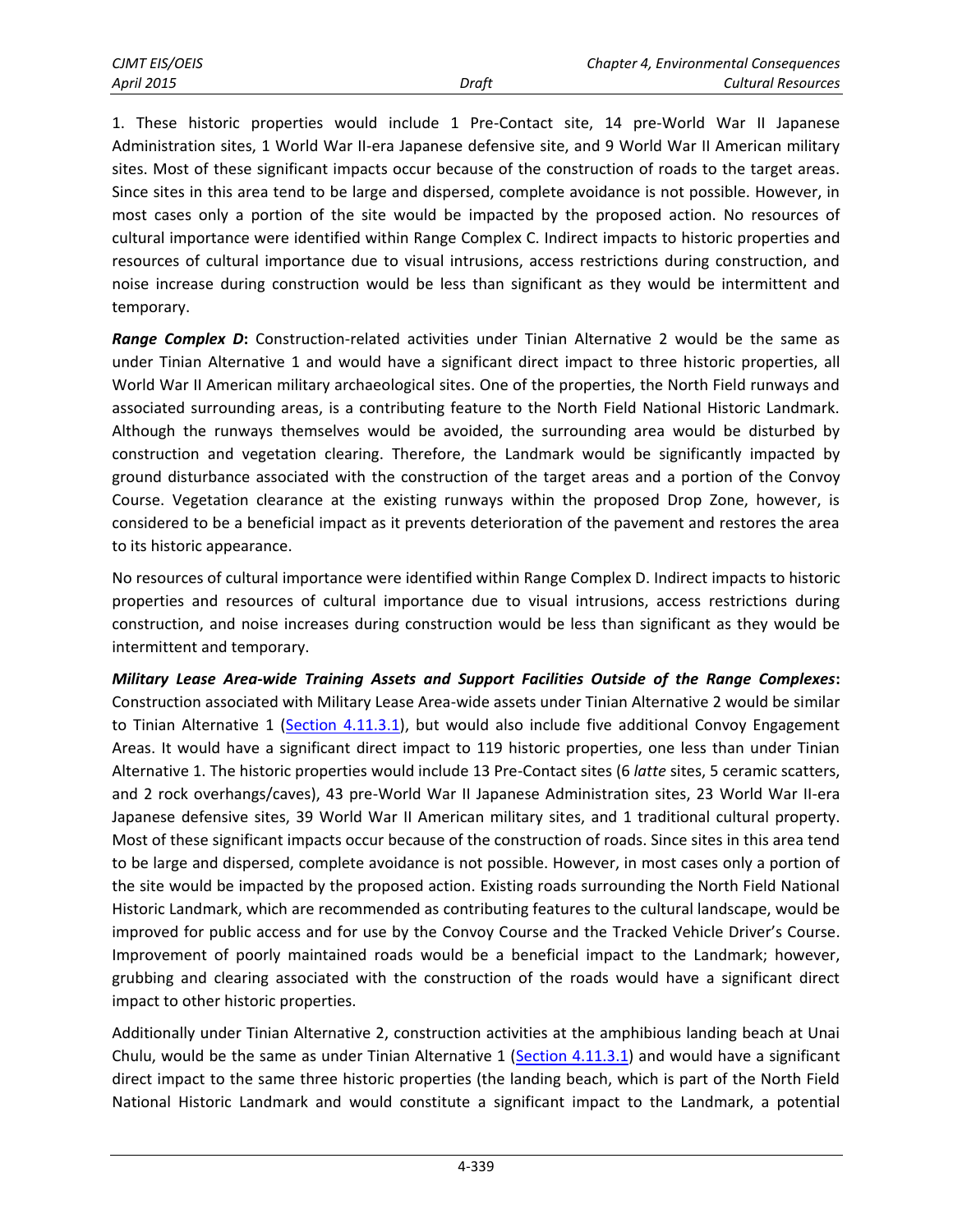traditional cultural property, and a *latte* site) as described in Section [4.11.3.1,](#page-2-0) *Tinian Alternative 1*. A permanent change in the setting of the beach would be a significant impact to the potential traditional cultural property. An additional staging area would be located at North Field on an existing cleared runway, which would not impact the runways or the Landmark since it would be temporary and not involve ground disturbance. Construction of an amphibious landing ramp may impact submerged historic properties.

No resources of cultural importance were identified within these training asset areas. As stated above, indirect impacts to historic properties and resources of cultural importance due to visual intrusions, access restrictions during construction, and noise increase during construction would be less than significant as they would be intermittent and temporary. Construction of the amphibious landing ramp would likely cause a change in the local fish populations; some populations could decrease, while others may increase (see Section 4.10.3.1, *Marine Biology*). As this change would be temporary during the construction process, the impact would be less than significant.

*Outside the Military Lease Area***:** Construction‐related activities outside of the Military Lease Area would occur in an area immediately north of the Tinian International Airport runways and at the Port of Tinian, as well as along roads modified to accommodate the Tracked Vehicle Transit Lanes and a Supply Route. These activities would be the same as under Tinian Alternative 1. Construction‐related activities such as clearing, excavation, and soil removal as well as vegetation clearance of roadways and port and aircraft support structures would significantly impact the same six historic properties as described in [Section](#page-2-0) [4.11.3.1,](#page-2-0) *Tinian Alternative 1*.

No resources of cultural importance were identified within these training asset areas. Indirect impacts to historic properties and resources of cultural importance due to visual intrusions, access restrictions during construction, and noise increase during construction would be less than significant as they would be intermittent and temporary.

Tinian Alternative 2 construction activities would result in significant direct impacts to historic properties and resources of cultural importance. Construction would significantly impact 182 historic properties in the Military Lease Area, immediately north of the Tinian International Airport runways, and the Port of Tinian. Historic properties include the North Field National Historic Landmark; Pre‐Contact *latte* sites, pottery scatters, and rock shelters; pre‐World War II Japanese farms and shrines; and World War II‐era Japanese and American military sites. However, as RTA design is finalized, the Department of Defense will seek to further avoid or minimize impacts to historic properties and resources of cultural importance.

Measures to mitigate significant impacts to historic properties will be identified through consultation with the CNMI Historic Preservation Officer, Advisory Council on Historic Preservation, National Park Service, and other interested parties representing the interests of the local government and the public. These measures, which may include data recovery excavations, archaeological monitoring, documentation, public education, and/or other appropriate measures, will be formalized in an agreement document.

#### **4.11.3.2.2 Operation Impacts**

As described in Section 2.4.3, Tinian Alternative 2 operations and maintenance would occur within the Military Lease Area, immediately north of the Tinian International Airport runways, and at the Port of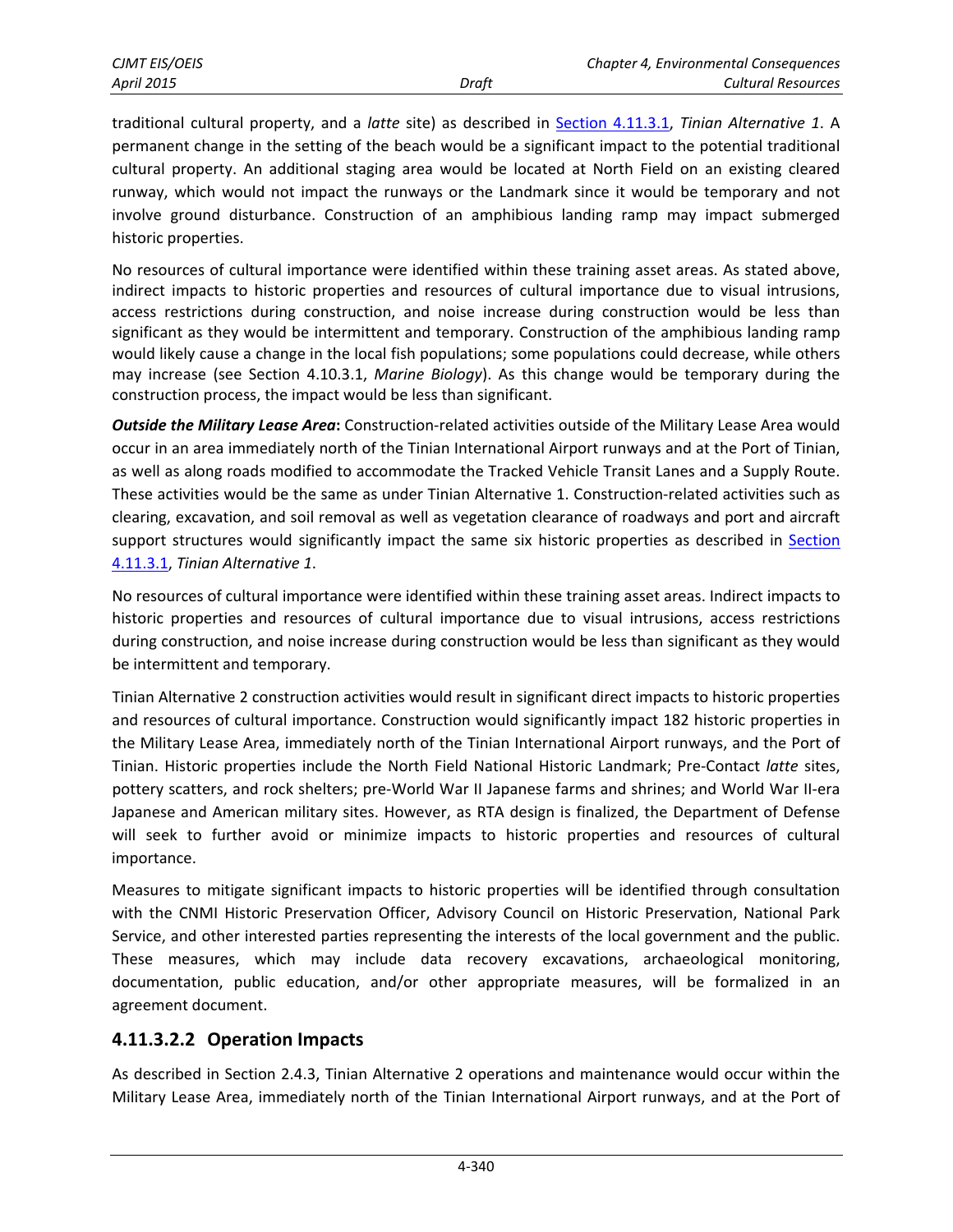| <b>CJMT EIS/OEIS</b> |       | <b>Chapter 4, Environmental Consequences</b> |
|----------------------|-------|----------------------------------------------|
| <b>April 2015</b>    | Draft | Cultural Resources                           |

<span id="page-14-1"></span>Tinian. In general, the footprint for operations is very similar to construction footprints and most ground disturbance and impacts to historic properties and resources of cultural importance would occur during construction of the RTA. Therefore, since disturbance to historic properties has been accounted for in the ranges under construction impacts, impacts to historic properties from training operations at the Range Complexes B, C, and D will focus on training maneuvers. Training maneuvers concern vehicle and foot traffic within areas; no digging would occur within maneuver areas. However, potential ground disturbance to historic properties in Range Complex A is larger than the footprint for construction and could occur throughout the High Hazard Impact Area. [Table 4.11-4](#page-14-0) summarizes the historic properties impacted by operations for Tinian Alternative 1; impacts associated with construction are summarized in [Table 4.11-3.](#page-11-0) In Range Complex A, 12 sites, also impacted by construction, would be significantly impacted by operations.

Use of historic roads associated with the North Field National Historic Landmark by convoys and other vehicles would be in keeping with existing use and would not impact this historic property. Tracked vehicles would use newly constructed gravel roads adjacent to the historic roads to prevent damage. Impacts to historic properties from foot traffic would be minimal, as it would occur primarily on roads and designated pathways or sporadically throughout the maneuver areas.

<span id="page-14-0"></span>

| <b>Complex</b>                                                 | Range                                                                                                                                                         | <b>Number of</b><br><b>Historic Properties</b> |
|----------------------------------------------------------------|---------------------------------------------------------------------------------------------------------------------------------------------------------------|------------------------------------------------|
| Range Complex A                                                | High Hazard Impact Area                                                                                                                                       | $12*$                                          |
| Range Complex B                                                | Multi-purpose Training Range, Combat Pistol Range,<br>Anti-armor Tracking Range, Battle Site Zero Range                                                       | $\Omega$                                       |
| Range Complex C                                                | Southern Battle Area Complex: Infantry Platoon<br>Battle Course, Field Fire Range, Multi-purpose<br>Automated Unknown Distance Range, Urban<br>Assault Course | $\Omega$                                       |
| Range Complex D                                                | Northern Battle Area Complex, Urban Assault<br>Course                                                                                                         | 0                                              |
|                                                                | Convoy Course Engagement Areas                                                                                                                                | $\Omega$                                       |
|                                                                | <b>Munitions Storage Area</b>                                                                                                                                 | $\Omega$                                       |
| Military Lease Area-wide<br><b>Training Assets and Support</b> | Roads, Fences, and Utilities, Tracked Vehicle<br>Driver's Course                                                                                              | $\Omega$                                       |
| Facilities Outside of the                                      | Base Camp                                                                                                                                                     | $\Omega$                                       |
| Range Complexes                                                | <b>Tactical Amphibious Training Areas</b>                                                                                                                     | 3                                              |
|                                                                | Landing Zones, Artillery Firing Points, Observation<br>Posts, Surface Radar Sites                                                                             | $\Omega$                                       |
|                                                                | Tinian International Airport                                                                                                                                  | $\Omega$                                       |
| Outside Military Lease Area                                    | Port of Tinian                                                                                                                                                | $\Omega$                                       |
|                                                                | Tracked Vehicle Transit Lanes/Supply Route                                                                                                                    | 0                                              |
|                                                                | <b>Total</b>                                                                                                                                                  | 15                                             |

| Table 4.11-4. Tinian Alternative 2 Summary of Significant Direct Impacts on |
|-----------------------------------------------------------------------------|
| <b>Historic Properties from Operations</b>                                  |

*Note:* \*All of these sites are also impacted under construction, but are located outside of the area of proposed ground disturbance for construction. Sites solely in the construction area are not included in this total.

Training and range management activities associated with Tinian Alternative 2 would have a significant direct impact to three historic properties, the landing beach at Unai Chulu, which is part of the North Field National Historic Landmark a traditional cultural property, and a *latte* site due to ground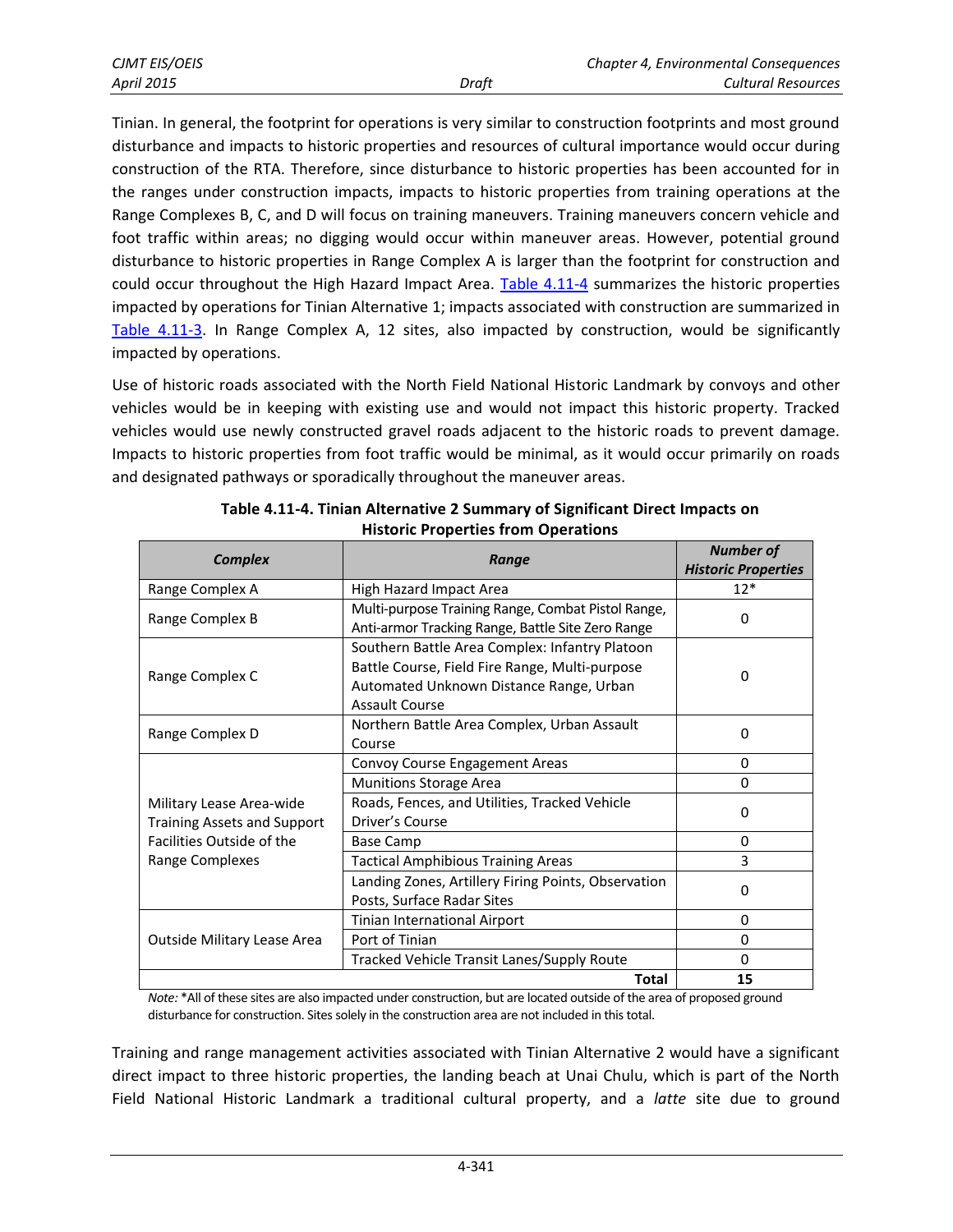disturbance caused by Amphibious Assault Vehicle traffic. However, the beach would be restored to its original appearance by contouring and cleaning up expended materials at the end of the exercises (see [Section 4.11.2,](#page-1-0) *Resource Management Measures*). As much as possible impacts to the *latte* site would be avoided by using existing and newly constructed roads.

Within the surface danger zones, which are safety buffers that surround target areas and live-fire maneuver areas and would contain projectiles, fragments, debris and components resulting from the firing of weapons, the potential for direct impacts from strikes from stray rounds is extremely low. The ranges would be designed to contain live-fire inside the boundaries to minimize the potential for rounds landing outside the surface danger zones. Additionally, if a stray round were to escape the ranges, the chance of it hitting a historic property is remote, given the size of the surface danger zones and dispersal of historic properties.

In general, public access would be allowed to all locations except for the High Hazard Impact Area, the Munitions Storage Area, the base camp, and the Observation Posts and Surface Radar sites, when training is not occurring. It is envisioned that public access to some or all areas of the RTA, with the exceptions mentioned above, would occur during a couple of daylight hours on a nearly daily basis during the 20 weeks of live-fire training. A range control facility and dedicated range scheduler would be in place to assess public access in real-time and to provide advance notice of public access dates, time frames, and areas. Range control and the scheduler would coordinate public access directly with the Tinian Mayor's Office and other interested parties, such as ranchers and entities within the tourism industry. Access procedures would be implemented to ensure safety and provide guidance and direction. Therefore, intermittent and temporary loss of public access is not considered a significant indirect impact to cultural resources. Historic properties with the High Hazard Impact Area, base camp, Munitions Storage Area, and the Observation Posts and Surface Radar sites would already have been significantly impacted by construction activities and loss of access to these areas would be less than significant.

No resources of cultural importance were identified within these training asset areas.

The roundabout, a portion of Broadway Avenue, which is an entrance to the North Field National Historic Landmark and a contributing feature to the cultural landscape, would be closed permanently by the use of the High Hazard Impact Area of Range Complex A. This closure would be a significant indirect impact to the Landmark.

The permanent presence of Observation Posts and Surface Radar sites would not be visible to most historic properties. However, towers associated with Surface Radar sites would be constructed at Unai Babui and near Unai Dankulo. As discussed in Section 4.12.3.1, *Visual Resources*, a Surface Radar site would be constructed adjacent and south of Unai Dankulo and would be visible from the beach, which is a traditional cultural property. Another Surface Radar site would be constructed within a *latte* site at Unai Babui. The permanent location of these towers would have a significant indirect impact to these historic properties.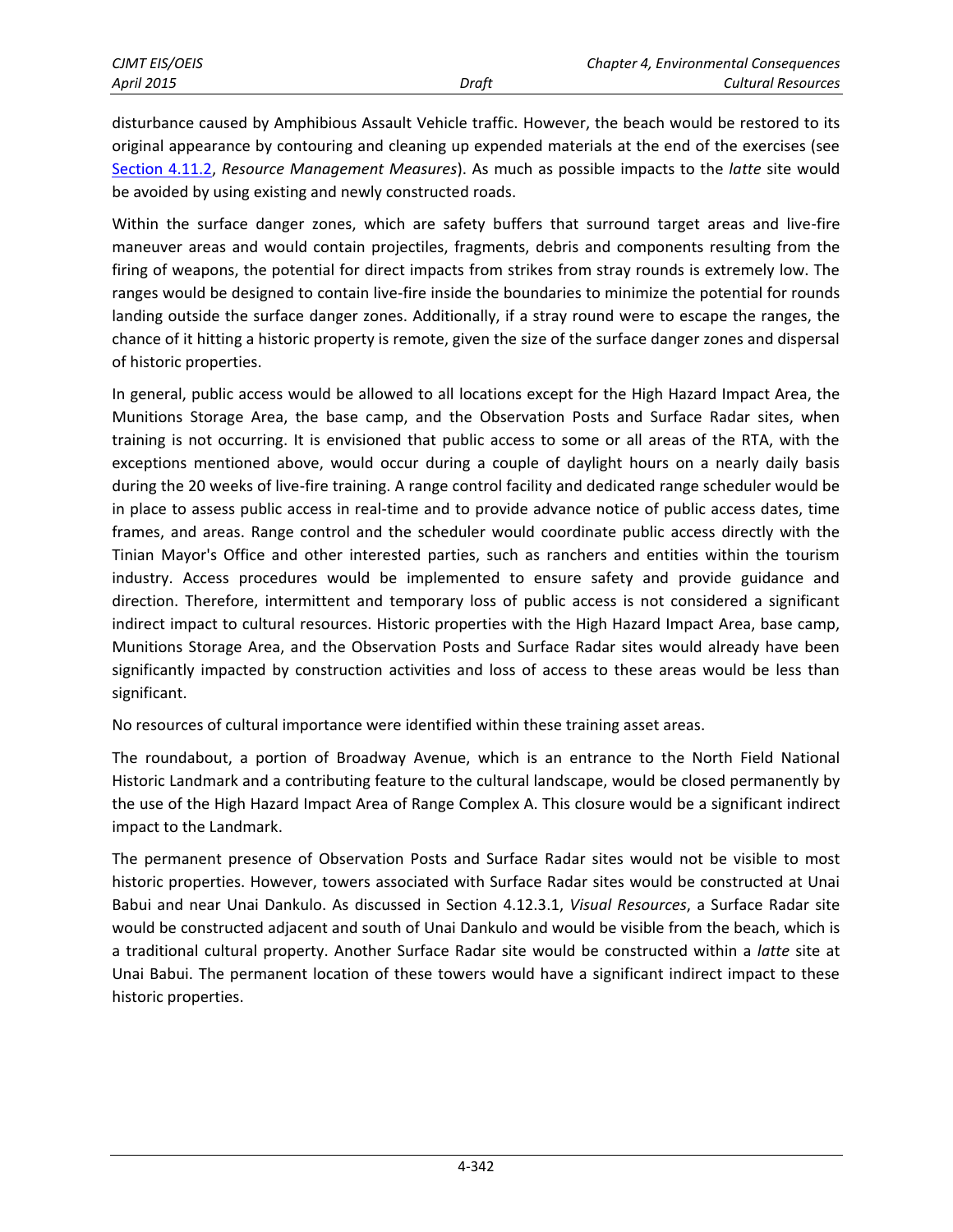Construction of the ramp at Unai Chulu would likely cause a change in the local fish populations through a permanent loss in coral reef habitat. Some populations could decrease, while others may increase (see Section 4.10, *Marine Biology*). As this shoreline is part of a potential traditional cultural property associated with fishing, this change would be a significant indirect impact to the historic property.

Significant direct impacts would result from operational activities under Tinian Alternative 2. As discussed under Tinian Alternative 1, 12 historic properties within Range Complex A and three historic properties at Unai Chulu (the landing beach associated with the North Field National Historic Landmark, a potential traditional cultural property, and a *latte* site) would be significantly impacted in the area of potential effects. Significant indirect impacts would occur to the North Field National Historic Landmark from the permanent closure of the roundabout on Broadway Avenue, to a *latte* site and a potential traditional cultural property (Unai Dankulo) from visual impacts due to Surface Radar sites, and to a potential traditional cultural property (Unai Chulu) from changes in fish populations due to ramp construction. However, as RTA design is finalized, the Department of Defense would seek to further avoid or minimize impacts to historic properties and other resources of cultural importance.

Measures to mitigate significant impacts to historic properties will be identified through consultation with the CNMI Historic Preservation Officer, Advisory Council on Historic Preservation, National Park Service, and other interested parties representing the interests of the local government and the public. These measures, which may include data recovery excavations, archaeological monitoring, documentation, public education, and/or other appropriate measures, will be formalized in an agreement document.

# **4.11.3.3 Tinian Alternative 3**

## **4.11.3.3.1 Construction Impacts**

As described in Section 2.4.4, Tinian Alternative 3 RTA development and construction would result in 2,003 acres (811 hectares) (see Table 2.4-8) of ground disturbance (e.g., vegetation clearing, grubbing, grading, excavation, and filling), and impact historic properties and resources of cultural importance. Tinian Alternative 3 construction activities would occur within the same areas as Tinian Alternative 1, but would accommodate an additional Battle Area Complex (Range Complex C) and five additional Convoy Course Engagement Areas. Only a Drop Zone would be established in Range Complex D. [Table](#page-17-0)  [4.11-5](#page-17-0) summarizes the 179 historic properties that would be directly impacted by construction-related activities for Tinian Alternative 3; 7 more than under Tinian Alternative 1. Specific impacts to historic properties and resources of cultural importance are described in more detail by RTA or construction project below and in Appendix N, *Cultural Resources Technical Memo*.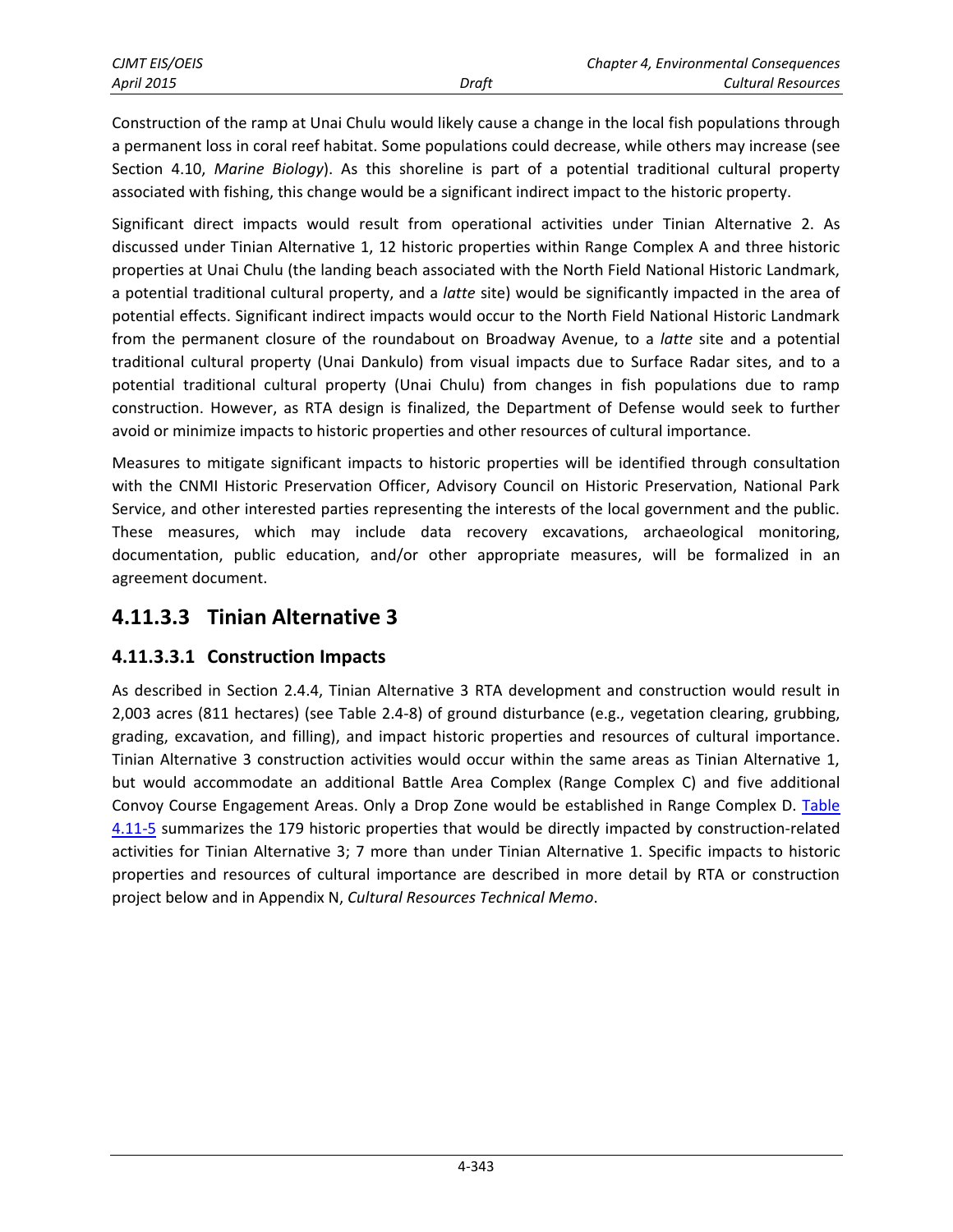| <b>Complex</b>                     | Range                                         | <b>Number of</b>           |  |
|------------------------------------|-----------------------------------------------|----------------------------|--|
|                                    |                                               | <b>Historic Properties</b> |  |
| Range Complex A                    | High Hazard Impact Area                       | 20                         |  |
|                                    | Multi-purpose Training Range, Combat          |                            |  |
| Range Complex B                    | Pistol Range, Anti-armor Tracking Range,      | 9                          |  |
|                                    | <b>Battle Site Zero Range</b>                 |                            |  |
|                                    | Southern Battle Area Complex: Infantry        |                            |  |
| Range Complex C                    | Platoon Battle Course, Field Fire Range,      | 25                         |  |
|                                    | Multi-purpose Automated Unknown               |                            |  |
|                                    | Distance Range, Urban Assault Course          |                            |  |
| Range Complex D                    | Drop Zone                                     | 0                          |  |
|                                    | Convoy Course Engagement Areas                | 7                          |  |
|                                    | <b>Munitions Storage Area</b>                 | 3                          |  |
| Military Lease Area-wide           | Roads, Fences, and Utilities, Tracked         | 86                         |  |
| <b>Training Assets and Support</b> | Vehicle Driver's Course                       |                            |  |
| Facilities Outside of the          | Base Camp                                     | 1                          |  |
| Range Complexes                    | Tactical Amphibious Training Areas            | 3                          |  |
|                                    | Landing Zones, Artillery Firing Points,       |                            |  |
|                                    | <b>Observation Posts, Surface Radar Sites</b> | 19                         |  |
|                                    | Tinian International Airport                  | $\overline{2}$             |  |
|                                    | Port of Tinian                                | $\Omega$                   |  |
| Outside Military Lease Area        | Tracked Vehicle Transit Lanes/Supply          | 4                          |  |
|                                    | Route                                         |                            |  |
|                                    | <b>Total</b>                                  | 179                        |  |

#### <span id="page-17-0"></span>**Table 4.11-5. Tinian Alternative 3 Summary of Significant Direct Impacts on Historic Properties from Construction**

*Range Complex A***.** Construction-related activities such as grubbing, grading, excavation, and filling at Range Complex A under Tinian Alternative 3 would be the same as under Tinian Alternative 1 and would have a significant direct impact to the same 20 historic properties and the same resources of cultural importance (native limestone forest and two memorials) as described in [Section 4.11.3.1.](#page-2-0) Indirect impacts to historic properties and resources of cultural importance due to visual intrusions, access restrictions during construction, and noise increase during construction would be less than significant as they would be intermittent and temporary. The roundabout, a portion of Broadway Avenue, which is an entrance to the North Field National Historic Landmark and a contributing feature to the cultural landscape, would be closed during construction of Range Complex A target objectives. This closure would be temporary and the impact would be less than significant.

*Range Complex B***.** Construction-related activities at Range Complex B under Tinian Alternative 3 would be the same as under Tinian Alternative 1 and would have a significant impact to the same nine historic properties as described in [Section 4.11.3.1.](#page-2-0) No resources of cultural importance were identified within Range Complex B.

*Range Complex C*. Construction-related activities under Tinian Alternative 3 would be similar to that under Tinian Alternative 1 except that there would be the construction of a southern Battle Area Complex and associated Urban Assault Course. Construction-related activities such as clearing, excavation, and soil removal would have a significant impact to 25 historic properties (see [Table 4.11-5\)](#page-17-0), compared to the 14 impacted under Tinian Alternative 1. Most of these impacts occur because of the construction of roads to the target areas. Since sites in this area tend to be large and dispersed,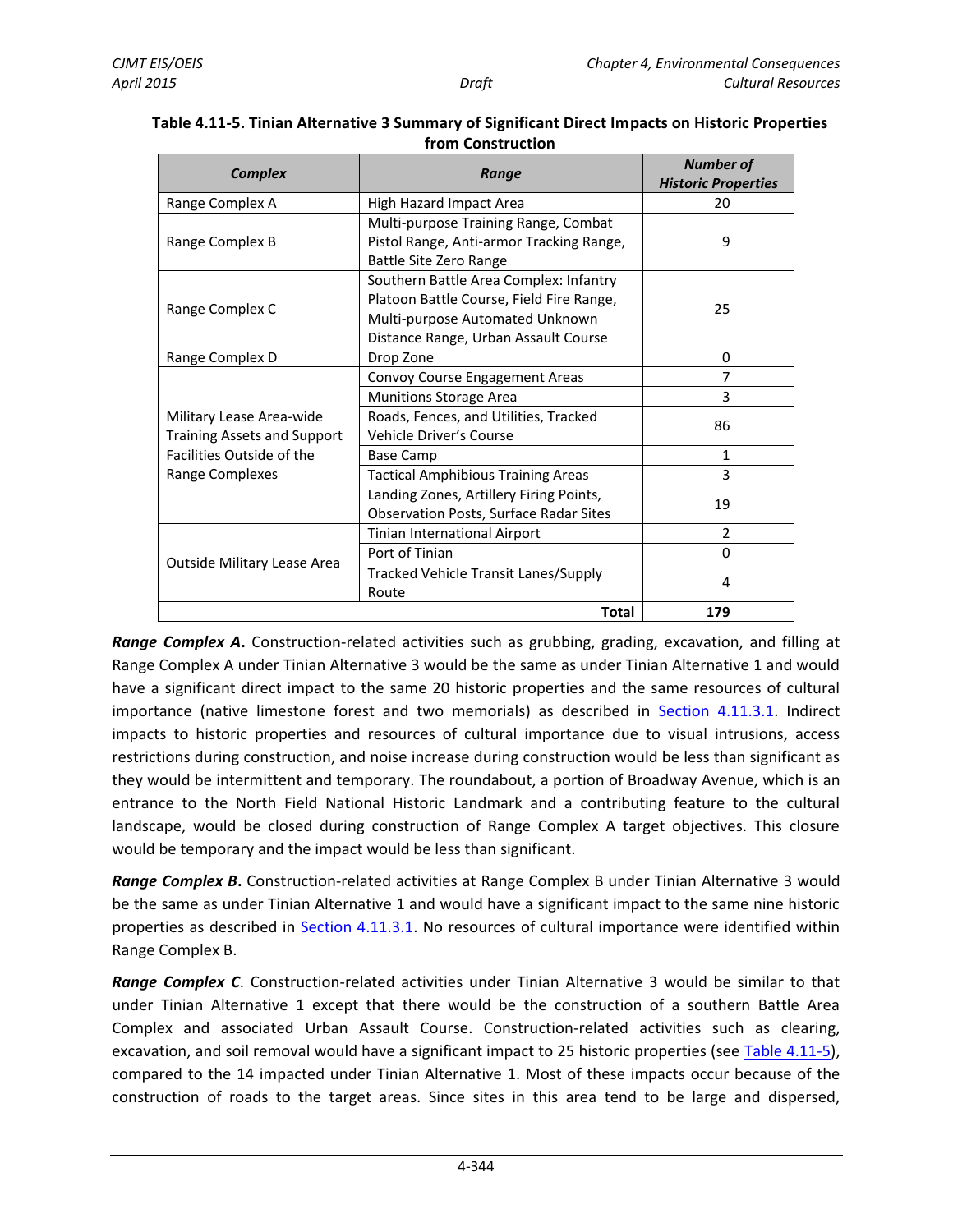complete avoidance is not possible. However, in most cases only a portion of the site would be impacted by the proposed action. No resources of cultural importance were identified within Range Complex C. Indirect impacts to historic properties and resources of cultural importance due to visual intrusions, access during construction, and noise increase during construction would be less than significant as they would be intermittent and temporary.

*Range Complex D***:** No construction would be conducted at Range Complex D under Tinian Alternative 3, although vegetation would be cleared around the runways similar to Tinian Alternative 1. This vegetation clearance is considered to be a beneficial impact as it prevents deterioration of the historic runways, which are a contributing feature to the North Field National Historic Landmark and restores the area to its historic appearance. Therefore, no significant impacts due to construction would occur at Range Complex D.

*Military Lease Area-wide Training Assets and Support Facilities Outside of the Range Complexes***:** Construction associated with Military Lease Area-wide assets under Tinian Alternative 3 would be similar to Tinian Alternative 1 [\(Section 4.11.3.1\)](#page-2-0), but would include additional road improvements. It would significantly impact 119 historic properties; one less than under Tinian Alternative 1 (see [Table 4.11-5\)](#page-17-0). The historic properties would include 13 Pre-Contact sites (6 *latte* sites, 5 ceramic scatters, and 2 rock overhangs/caves), 43 pre-World War II Japanese Administration sites, 23 World War II-era Japanese defensive sites, 39 World War II American military sites, and 1 potential traditional cultural property. Most of these significant impacts occur because of the construction of roads. Since sites in this area tend to be large and dispersed, complete avoidance is not possible. However, in most cases only a portion of the site would be impacted by the proposed action. Existing roads surrounding the North Field National Historic Landmark, which are recommended as contributing features to the cultural landscape, would be improved for public access and for use by the Convoy Course and the Tracked Vehicle Driver's Course. Improvement of poorly maintained roads would be a beneficial impact to the Landmark; however, grubbing and clearing associated with the construction of the roads would have a significant direct impact to other historic properties.

Under Tinian Alternative 3, construction activities at the amphibious training area at Unai Chulu would be the same as under Tinian Alternative 1 and would have a significant direct impact to the same three historic properties (the landing beach, which is part of the North Field National Historic Landmark and would constitute a significant impact to the Landmark, a traditional cultural property, and a *latte* site) as described in [Section 4.11.3.1.](#page-2-0) An additional staging area would be located at North Field on an existing cleared runway, which would not impact the runways or the Landmark since it would be temporary and not involve ground disturbance. Construction of an amphibious landing ramp may impact submerged historic properties.

No resources of cultural importance were identified within these training asset areas. As stated above, indirect impacts to historic properties and resources of cultural importance due to visual intrusions, access restrictions during construction, and noise increase during construction would be less than significant as they would be intermittent and temporary. Construction of the amphibious landing ramp would likely cause a change in the local fish populations; some populations could decrease, while others may increase (see Section 4.10, *Marine Biology*). As this change would be temporary during the construction process, the impact would be less than significant.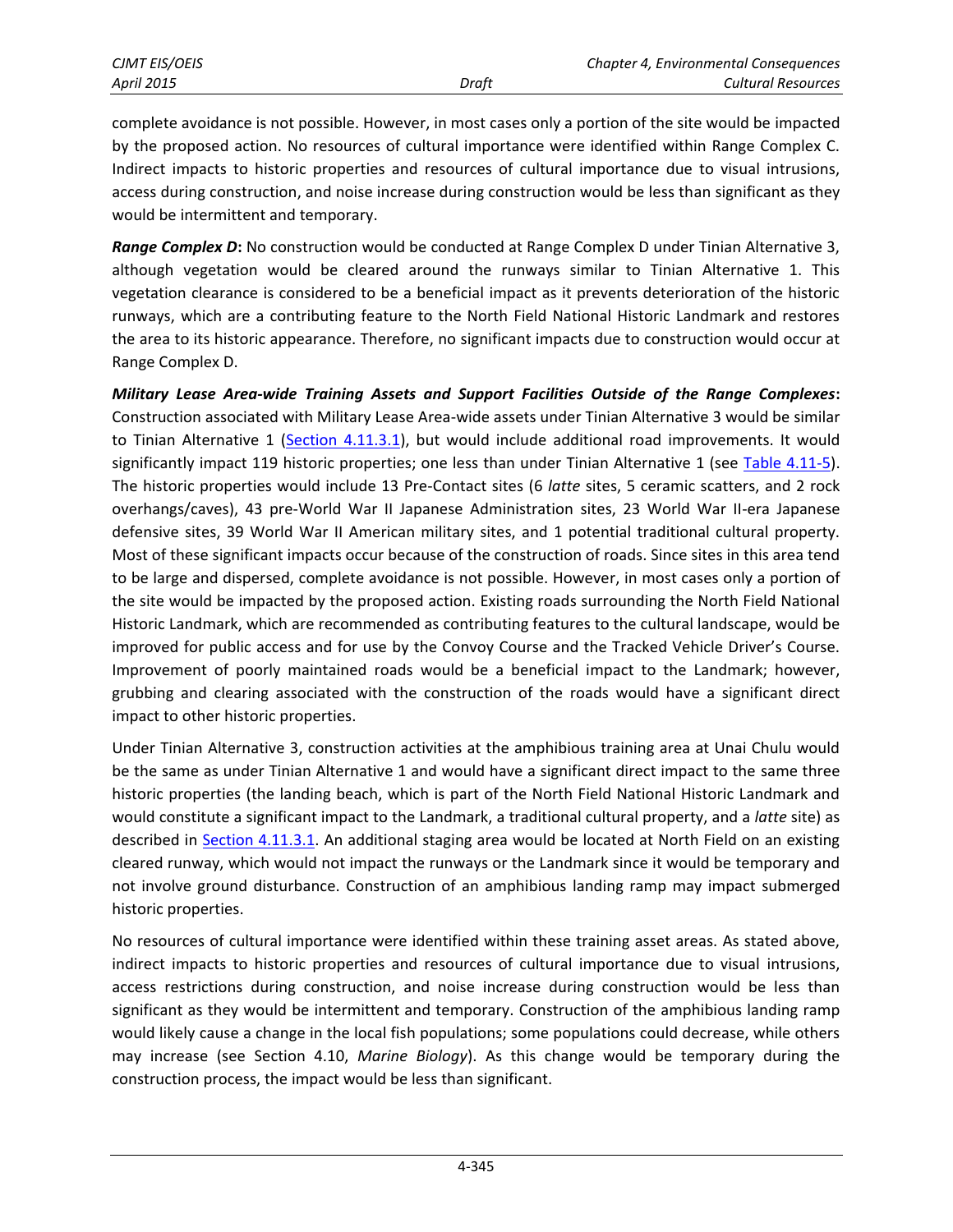| CJMT EIS/OEIS     |       | Chapter 4, Environmental Consequences |
|-------------------|-------|---------------------------------------|
| <b>April 2015</b> | Draft | Cultural Resources                    |

*Outside the Military Lease Area*: Construction-related activities outside of the Military Lease Area would occur in an area immediately north of the Tinian International Airport runways and at the Port of Tinian, as well as along roads modified to accommodate the Tracked Vehicle Transit Lanes and a Supply Route These activities would be the same as under Tinian Alternative 1. Construction-related activities such as clearing, excavation, and soil removal as well as vegetation clearance of roadways and port and aircraft support structures would significantly impact the same six historic properties as described in Section [4.11.3.1,](#page-2-0) *Tinian Alternative 1.*

No resources of cultural importance were identified within these training assets. Indirect impacts to historic properties and resources of cultural importance due to visual intrusions, access restrictions during construction, and noise increase during construction would be less than significant as they would be intermittent and temporary.

Significant direct impacts from construction would occur under Tinian Alternative 3 to historic properties and resources of cultural importance. Tinian Alternative 3 would significantly impact 179 historic properties in the Military Lease Area, immediately north of the Tinian International Airport runways, and at the Port of Tinian. Historic properties include the North Field National Historic Landmark; Pre-Contact *latte* sites, pottery scatters, and rock shelters; pre-World War II Japanese farms and shrines; and World War II-era Japanese and American military sites. However, as RTA design is finalized, the Department of Defense will seek to further avoid or minimize impacts to historic properties and resources of cultural importance.

Measures to mitigate significant impacts to historic properties will be identified through consultation with the CNMI Historic Preservation Officer, Advisory Council on Historic Preservation, National Park Service, and other interested parties representing the interests of the local government and the public. These measures, which may include data recovery excavations, archaeological monitoring, documentation, public education, and/or other appropriate measures, will be formalized in an agreement document.

#### **4.11.3.3.2 Operation Impacts**

As described in Section 2.4.4, Tinian Alternative 3 operations and maintenance would occur within the Military Lease Area, immediately north of the Tinian International Airport runways, and at the Port of Tinian. In general, the footprint for operations is very similar to construction footprints and most ground disturbance and impacts to historic properties and resources of cultural importance would occur during construction of the RTA. Therefore, since disturbance to historic properties has been accounted for in the ranges under construction impacts, impacts to historic properties from training operations at the Range Complexes B, C, and D will focus on training maneuvers. Training maneuvers concern vehicle and foot traffic within areas; no digging would occur within maneuver areas. However, potential ground disturbance to historic properties in Range Complex A is larger than the footprint for construction and could occur throughout the High Hazard Impact Area. [Table 4.11-6](#page-20-0) summarizes the historic properties impacted by operations for Tinian Alternative 3; impacts associated with construction are summarized in [Table 4.11-5.](#page-17-0) In Range Complex A, 12 sites, also impacted by construction, would be significantly impacted by operations.

Use of historic roads associated with the North Field National Historic Landmark by convoys and other vehicles would be in keeping with existing use and would not impact this historic property. Tracked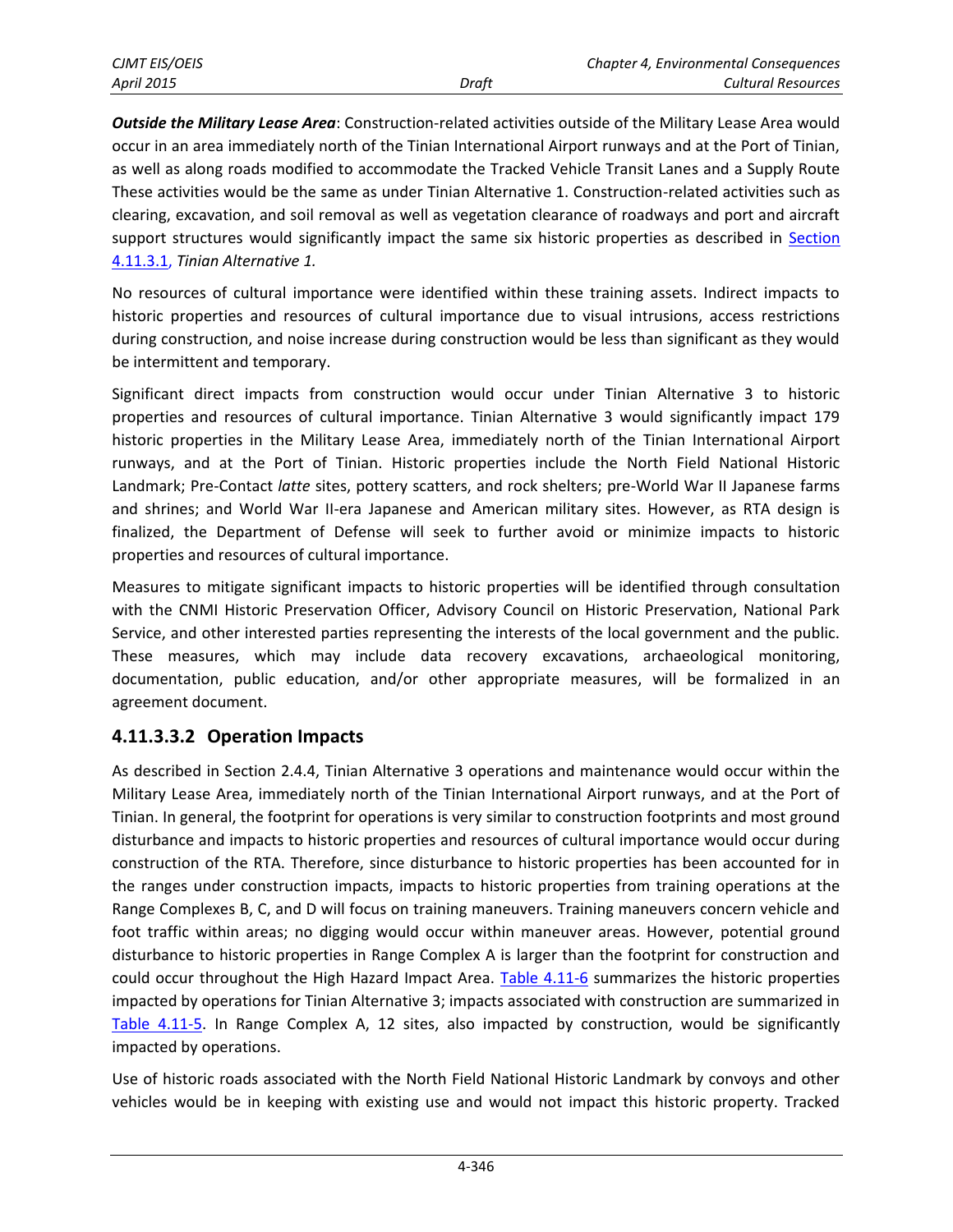vehicles would use newly constructed gravel roads adjacent to the historic roads to prevent damage. Impacts to historic properties from foot traffic would be minimal, as it would occur primarily on roads and designated pathways or sporadically throughout the maneuver areas.

<span id="page-20-0"></span>

| <b>Complex</b>                                                 | Range                                                                                                                                                         | <b>Number of</b><br><b>Historic Properties</b> |
|----------------------------------------------------------------|---------------------------------------------------------------------------------------------------------------------------------------------------------------|------------------------------------------------|
| Range Complex A                                                | <b>High Hazard Impact Area</b>                                                                                                                                | $12*$                                          |
| Range Complex B                                                | Multi-purpose Training Range, Combat<br>Pistol Range, Anti-armor Tracking Range,<br>Battle Site Zero Range                                                    | 0                                              |
| Range Complex C                                                | Southern Battle Area Complex: Infantry<br>Platoon Battle Course, Field Fire Range,<br>Multi-purpose Automated Unknown<br>Distance Range, Urban Assault Course | 0                                              |
| Range Complex D                                                | Drop Zone                                                                                                                                                     | $\Omega$                                       |
|                                                                | Convoy Course Engagement Areas                                                                                                                                | 0                                              |
|                                                                | <b>Munitions Storage Area</b>                                                                                                                                 | $\Omega$                                       |
| Military Lease Area-wide<br><b>Training Assets and Support</b> | Roads, Fences, and Utilities, Tracked<br>Vehicle Driver's Course                                                                                              | 0                                              |
| Facilities Outside of the                                      | Base Camp                                                                                                                                                     | $\Omega$                                       |
| Range Complexes                                                | <b>Tactical Amphibious Training Areas</b>                                                                                                                     | 3                                              |
|                                                                | Landing Zones, Artillery Firing Points,<br><b>Observation Posts, Surface Radar Sites</b>                                                                      | 0                                              |
|                                                                | Tinian International Airport                                                                                                                                  | $\Omega$                                       |
|                                                                | Port of Tinian                                                                                                                                                | 0                                              |
| Outside Military Lease Area                                    | Tracked Vehicle Transit Lanes/Supply<br>Route                                                                                                                 | $\Omega$                                       |
|                                                                | Total                                                                                                                                                         | 15                                             |

| Table 4.11-6. Tinian Alternative 3 Summary of Significant Direct Impacts on |
|-----------------------------------------------------------------------------|
| <b>Historic Properties from Operations</b>                                  |

*Note:* \*All of these sites are also impacted under construction, but are also located outside of the area of proposed ground disturbance for construction. Sites solely in the construction area are not included in this total.

Training and range management activities associated with Tinian Alternative 3 would have a significant direct impact to three historic properties, the landing beach at Unai Chulu, which is part of the North Field National Historic Landmark and a traditional cultural property, and a *latte* site due to ground disturbance caused by Amphibious Assault Vehicle traffic. However, the beach would be restored to its original appearance by contouring and cleaning up expended materials at the end of the exercises (see [Section 4.11.2,](#page-1-0) *Resource Management Measures*). As much as possible impacts to the *latte* site would be avoided by using existing and newly constructed roads.

Within the surface danger zones, which are safety buffers that surround target areas and live-fire maneuver areas and would contain projectiles, fragments, debris and components resulting from the firing of weapons, the potential for direct impacts from strikes from stray rounds is extremely low. The ranges would be designed to contain live-fire inside the boundaries to minimize the potential for rounds landing outside the surface danger zones. Additionally, if a stray round were to escape the ranges, the chance of it hitting a historic property is remote, given the size of the surface danger zones and dispersal of historic properties.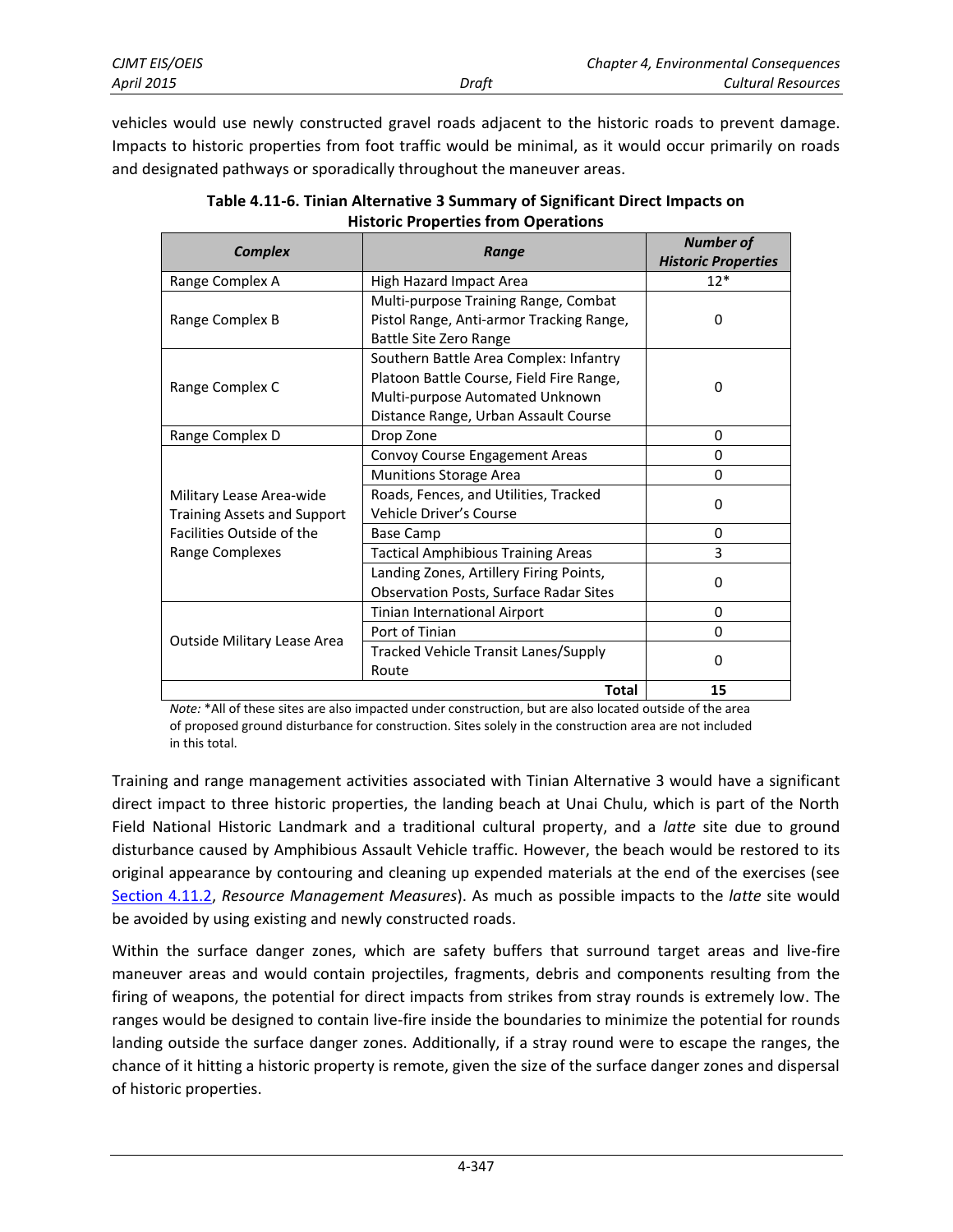In general, public access would be allowed to all locations except for the High Hazard Impact Area, the Munitions Storage Area, the base camp, and the Observation Posts and Surface Radar sites, when training is not occurring. It is envisioned that public access to some or all areas of the RTA, with the exceptions mentioned above, would occur during a couple of daylight hours on a nearly daily basis during the 20 weeks of live-fire training. A range control facility and dedicated range scheduler would be in place to assess public access in real-time and to provide advance notice of public access dates, time frames, and areas. Range control and the scheduler would coordinate public access directly with the Tinian Mayor's Office and other interested parties, such as ranchers and entities within the tourism industry. Access procedures would be implemented to ensure safety and provide guidance and direction. Therefore, intermittent and temporary loss of public access is not considered a significant indirect impact to cultural resources. Historic properties with the High Hazard Impact Area, base camp, Munitions Storage Area, and the Observation Posts and Surface Radar sites would already have been significantly impacted by construction activities and loss of access to these areas would be less than significant.

No resources of cultural importance were identified within these training asset areas.

The roundabout, a portion of Broadway Avenue, which is an entrance to the North Field National Historic Landmark and a contributing feature to the cultural landscape, would be closed permanently by the use of the High Hazard Impact Area of Range Complex A. This closure would be a significant indirect impact to the Landmark.

The permanent presence of Observation Posts and Surface Radar sites would not be visible to most historic properties. However, towers associated with Surface Radar sites would be constructed at Unai Babui and near Unai Dankulo. As discussed in *Visual Resources*, Section 4.12.3.1, a Surface Radar Site would be constructed adjacent and south of Unai Dankulo and would be visible from the beach, which is a traditional cultural property. Another Surface Radar Site would be constructed within a *latte* site at Unai Babui. The permanent location of these towers would have a significant indirect impact to these historic properties.

Construction of the amphibious landing ramp at Unai Chulu would likely cause a change in the local fish populations through a permanent loss in coral reef habitat. Some populations could decrease, while others may increase (see Marine Biology, Section 4.10.3.1). As this shoreline is part of a potential traditional cultural property associated with fishing, this change would be a significant indirect impact to the property.

Significant direct impacts would result from operational activities under Tinian Alternative 3. As discussed under Tinian Alternative 1, 12 historic properties within Range Complex A and 3 historic properties at Unai Chulu would be significantly impacted in the area of potential effects. Significant indirect impacts would occur to the North Field National Historic Landmark from the permanent closure of the roundabout on Broadway Avenue, to a *latte* site, and a potential traditional cultural property (Unai Dankulo) from visual impacts due to Surface Radar sites, and to a potential traditional cultural property (Unai Chulu) from changes in fish populations due to ramp construction. However, as RTA design is finalized, the Department of Defense would seek to further avoid or minimized impacts to historic properties and other resources of cultural importance.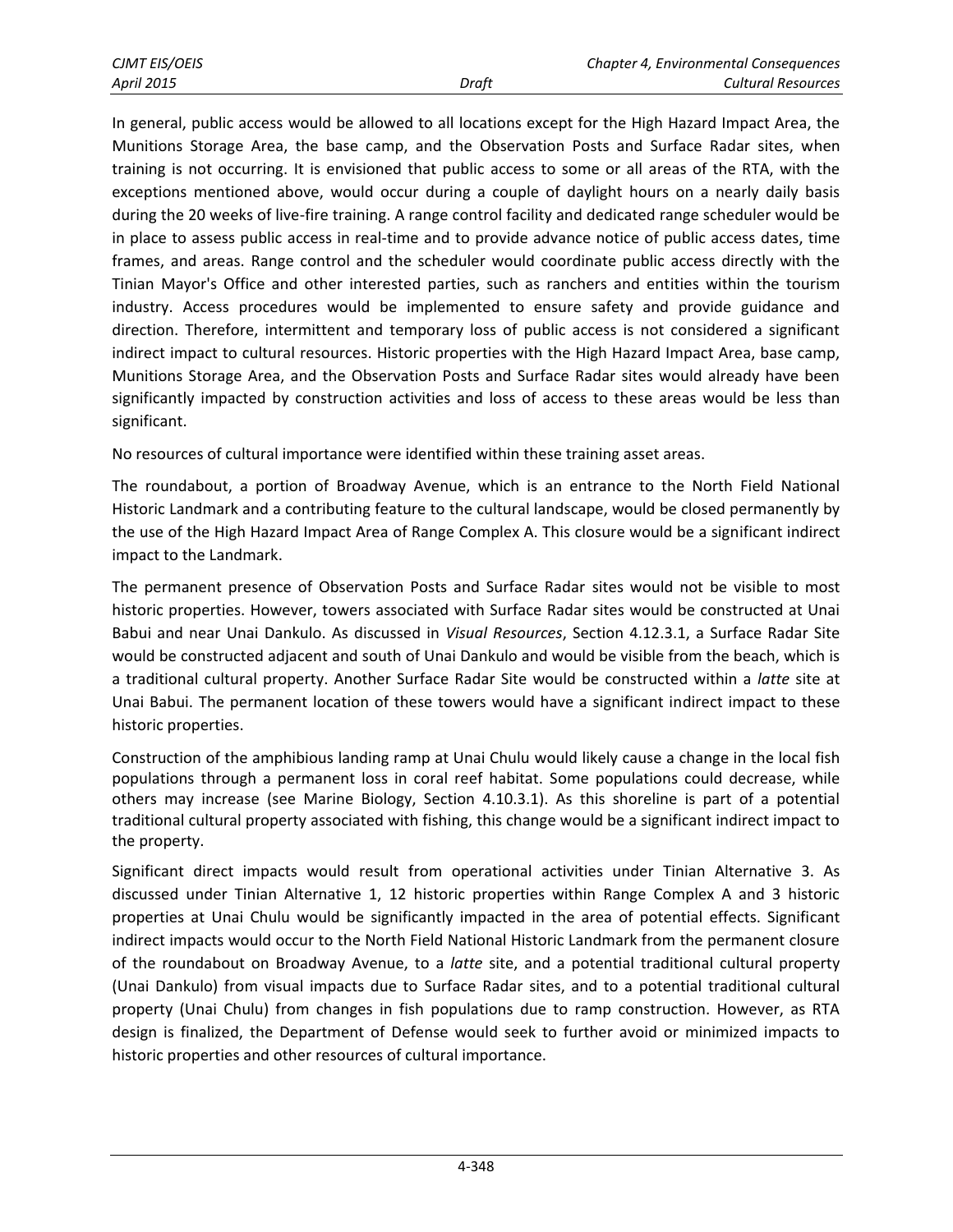| <b>CJMT EIS/OEIS</b> |       | <b>Chapter 4, Environmental Consequences</b> |
|----------------------|-------|----------------------------------------------|
| <b>April 2015</b>    | Draft | Cultural Resources                           |

Measures to mitigate significant impacts to historic properties will be identified through consultation with the CNMI Historic Preservation Officer, Advisory Council on Historic Preservation, National Park Service, and other interested parties representing the interests of the local government and the public. These measures, which may include data recovery excavations, archaeological monitoring, documentation, public education, and/or other appropriate measures, will be formalized in an agreement document.

## **4.11.3.4 Tinian No-Action Alternative**

Activities during the periodic military non-live-fire training exercises on Tinian in the Military Lease Area would not impact historic properties and resources of cultural importance as these have been designed to avoid impacts by restricting ground disturbance and to improve historic runways and structures within the North Field National Historic Landmark. Establishing the four ranges on Tinian would result in significant impacts to cultural resources. These impacts were analyzed in the Guam and CNMI Military Relocation EIS and resolved through a Programmatic Agreement (Department of Defense 2011) that identified measures to mitigate significant impacts. Significant impacts to historic properties from the Mariana Islands Range Complex training were analyzed in the Mariana Islands Range Complex EIS and resolved through a Programmatic Agreement (Department of Defense 2009). Through the measures prescribed in these Programmatic Agreements, significant impacts to cultural resources would be resolved.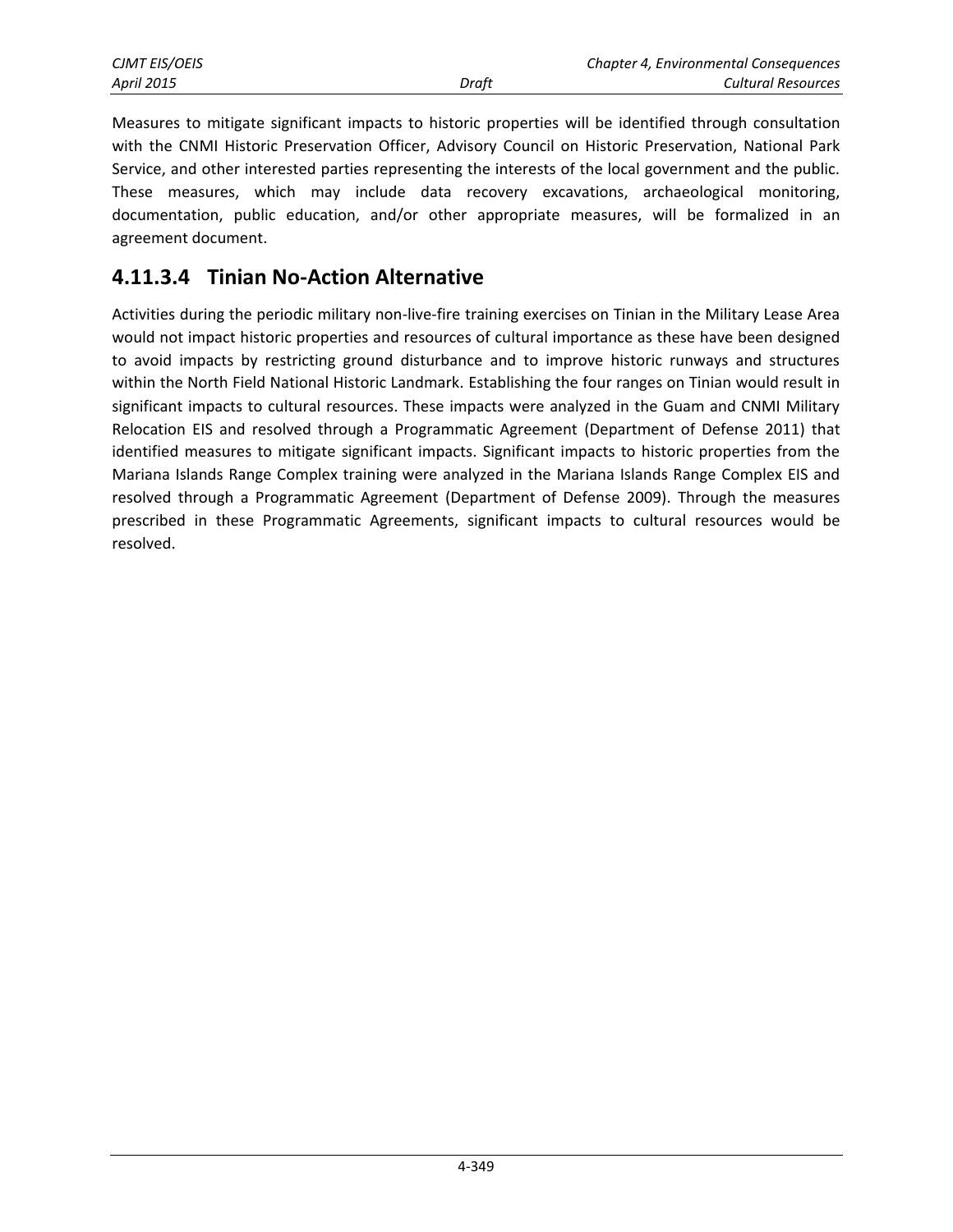# **4.11.3.5 Summary of Impacts for Tinian Alternatives**

[Table 4.11-7 p](#page-23-0)rovides a comparison of the potential impacts to cultural resources for the three Tinian alternatives and the no-action alternative.

<span id="page-23-0"></span>

|                               |                     | <b>Tinian</b>    | <b>Tinian</b>       |                  | <b>Tinian</b>       |                  |                              |                  |
|-------------------------------|---------------------|------------------|---------------------|------------------|---------------------|------------------|------------------------------|------------------|
| <b>Resource Area</b>          |                     | (Alternative 1)  | (Alternative 2)     |                  | (Alternative 3)     |                  | <b>No-Action Alternative</b> |                  |
| <b>Cultural Resources</b>     | <b>Construction</b> | <b>Operation</b> | <b>Construction</b> | <b>Operation</b> | <b>Construction</b> | <b>Operation</b> | <b>Construction</b>          | <b>Operation</b> |
| Range Complex A               | SI mitigated        | SI mitigated     | SI mitigated        | SI mitigated     | SI mitigated        | SI mitigated     | Not                          | Not              |
|                               | to LSI              | to LSI           | to LSI              | to LSI           | to LSI              | to LSI           | applicable                   | applicable       |
| Range Complex B               | SI mitigated        | LSI              | SI mitigated        | LSI              | SI mitigated        | LSI              | Not                          | Not              |
|                               | to LSI              |                  | to LSI              |                  | to LSI              |                  | applicable                   | applicable       |
|                               | SI mitigated        | LSI              | SI mitigated        | LSI              | SI mitigated        | LSI              | Not                          | Not              |
| Range Complex C               | to LSI              |                  | to LSI              |                  | to LSI              |                  | applicable                   | applicable       |
| Range Complex D               | SI mitigated        | LSI              | SI mitigated        | LSI              | ΝI                  | LSI              | Not                          | Not              |
|                               | to LSI              |                  | to LSI              |                  |                     |                  | applicable                   | applicable       |
| Military Lease Area-wide      |                     |                  |                     |                  |                     |                  |                              |                  |
| Training Assets and           | SI mitigated        | SI mitigated     | SI mitigated        | SI mitigated     | SI mitigated        | SI mitigated     | Not                          | Not              |
| Support Facilities Outside    | to LSI              | to LSI           | to LSI              | to LSI           | to LSI              | to LSI           | applicable                   | applicable       |
| of the Range Complexes        |                     |                  |                     |                  |                     |                  |                              |                  |
| Tinian International          | SI mitigated        | LSI              | SI mitigated        | LSI              | SI mitigated        | LSI              | Not                          | Not              |
| Airport                       | to LSI              |                  | to LSI              |                  | to LSI              |                  | applicable                   | applicable       |
| <b>Outside Military Lease</b> | SI mitigated        | LSI              | SI mitigated        | LSI              | SI mitigated        | LSI              | Not                          | Not              |
| Area                          | to LSI              |                  | to LSI              | to LSI           |                     | applicable       | applicable                   |                  |
| Military Lease Area           | Not                 | Not              | Not                 | Not              | Not                 | Not              | SI mitigated                 | SI mitigated     |
|                               | applicable          | applicable       | applicable          | applicable       | applicable          | applicable       | to LSI                       | to LSI           |

*Legend*: *LSI* = less than significant impact; *NI* = no impact; *SI* = significant impact. Shading is used to highlight the significant impacts.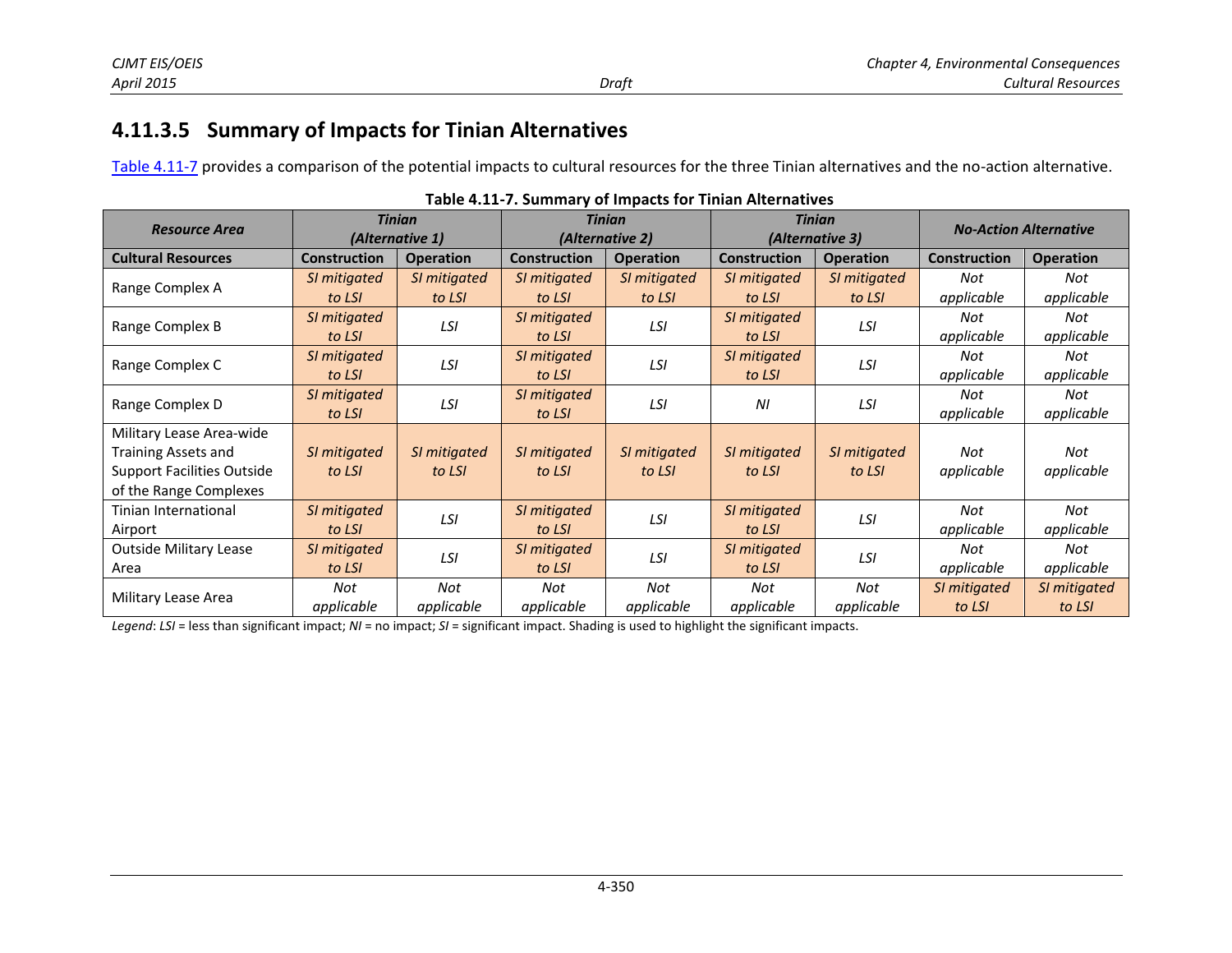# **4.11.3.6 Summary of Potential Mitigation Measures for Tinian Alternatives**

[Table 4.11-8 p](#page-24-0)rovides a summary of the potential mitigation measures for cultural resources for the three Tinian alternatives.

#### <span id="page-24-0"></span>*Impacts Category Potential Mitigation Measures Tinian Phase Construction Operation* **CULTURAL RESOURCES** All Tinian alternatives would have a significant direct impact on historic properties in the Military Lease Area, immediately north of Tinian International Airport runways, and at the Port of Tinian. Tinian Alternative 1 would have a significant direct impact to 172 historic properties from construction and to 15 historic properties from operations, as well as significant indirect impacts to 4 historic properties. These historic properties include the North Field National Historic Landmark; Pre-Contact *latte* sites, pottery scatters, and rock shelters; pre-World War II Japanese farms and shrines; World War II-era Japanese and American military sites; and potential traditional cultural properties. • Tinian Alternative 2 would have a significant direct impact to 182 historic properties from construction and to 15 historic properties from operations, as well as significant indirect impacts to 4 historic properties. These historic properties include. North Field National Historic Landmark; Pre-Contact *latte* sites, pottery scatters, and rock shelters; pre-World War II Japanese farms and shrines; World War II-era Japanese and American military sites; and potential traditional cultural properties. *SI mitigated to LSI* Measures to mitigate significant impacts to historic properties will be identified through consultation with the CNMI Historic Preservation Officer, Advisory Council on Historic Preservation, National Park Service, and other interested parties representing the interests of the local government and the public. These measures, which may include data recovery excavations, archaeological monitoring, documentation, public education, and/or other appropriate measures, will be formalized in an agreement document.  $X \mid X$

#### **Table 4.11-8. Summary of Potential Mitigation Measures for Tinian Alternatives**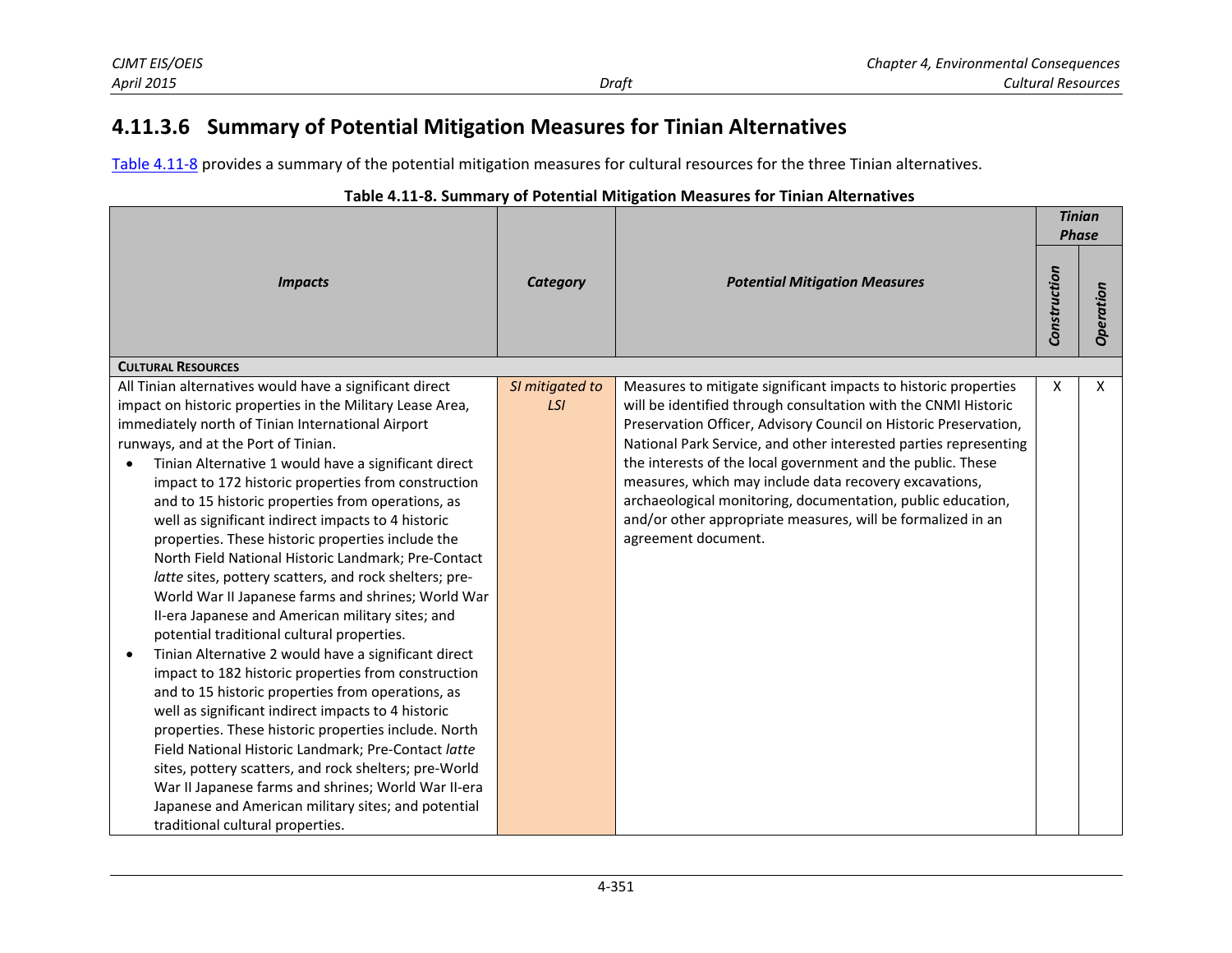|                                                        |          |                                      | <b>Tinian</b><br><b>Phase</b> |                    |
|--------------------------------------------------------|----------|--------------------------------------|-------------------------------|--------------------|
| <i><b>Impacts</b></i>                                  | Category | <b>Potential Mitigation Measures</b> | Construction                  | tion<br><b>Ope</b> |
| Tinian Alternative 3 would have a significant direct   |          |                                      |                               |                    |
| impact to 179 historic properties from construction    |          |                                      |                               |                    |
| and to 15 historic properties from operation, as well  |          |                                      |                               |                    |
| as significant indirect impacts to 4 historic          |          |                                      |                               |                    |
| properties. These historic properties include the      |          |                                      |                               |                    |
| North Field National Historic Landmark; Pre-Contact    |          |                                      |                               |                    |
| latte sites, pottery scatters, and rock shelters; pre- |          |                                      |                               |                    |
| World War II Japanese farms and shrines; World War     |          |                                      |                               |                    |
| II-era Japanese and American military sites; and       |          |                                      |                               |                    |
| potential traditional cultural properties.             |          |                                      |                               |                    |

*Legend*: *LSI* = less than significant impact; *SI* = significant impact. Shading is used to highlight the significant impacts.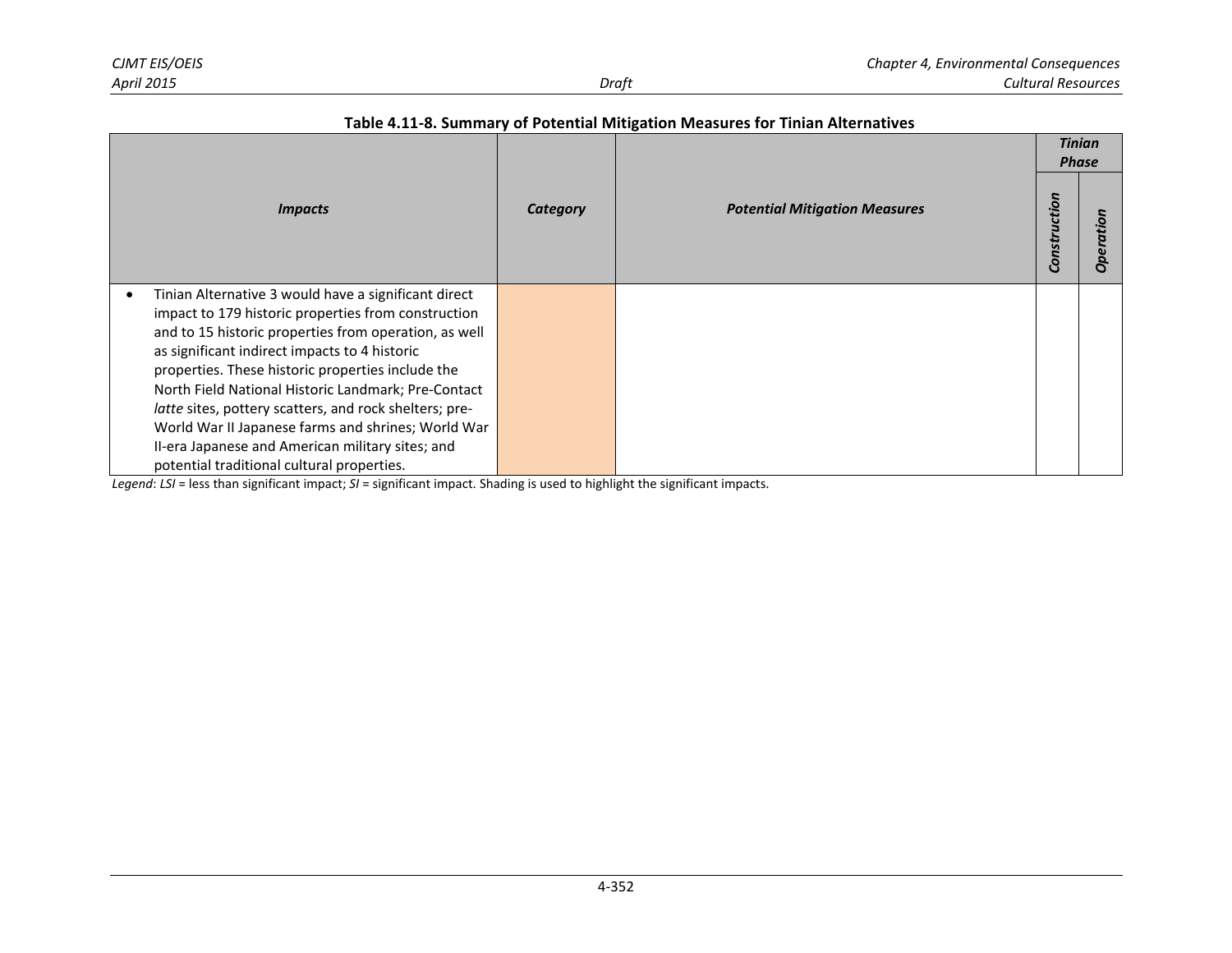# **4.11.4 Pagan**

# <span id="page-26-1"></span>**4.11.4.1 Pagan Alternative 1**

#### **4.11.4.1.1 Construction Impacts**

As described in Section 2.5, *Pagan Alternatives*, two High Hazard Impact Areas would be established in the North Range Complex under Pagan Alternative 1. The expeditionary airfield, munitions storage area, and base camp would be developed north of the isthmus. This development and construction would result in 764 acres (310 hectares) (see Table 2.5-6) of ground disturbance (primarily due to vegetation clearance), and potentially impact historic properties and resources of cultural importance. [Table 4.11-9](#page-26-0) summarizes the historic properties impacted by construction-related activities for Pagan Alternative 1. Specific impacts to historic properties and resources of cultural importance are described in more detail below and in Appendix N, *Cultural Resources Technical Memo.* 

| <b>Complex</b>      | Range                                     | <b>Number of Historic</b><br><b>Properties</b> |  |
|---------------------|-------------------------------------------|------------------------------------------------|--|
|                     | North High Hazard Impact Area             |                                                |  |
|                     | Landing Zones                             | 2                                              |  |
|                     | Field Artillery Direct and Indirect Fire  | 4                                              |  |
|                     | Ranges/Mortar Firing Positions            |                                                |  |
| North Range Complex | <b>Amphibious Training Areas</b>          | 0                                              |  |
|                     | Live-Fire Maneuver Area                   | 0                                              |  |
|                     | Isthmus High Hazard Impact Area           | $2*$                                           |  |
|                     | <b>Military Training Trails</b>           | 7                                              |  |
|                     | Airfield/Base Camp/Bivouac Area/Munitions | 10                                             |  |
|                     | Storage Area                              |                                                |  |
| South Range Complex | Non-Live-Fire Maneuver Area               | 0                                              |  |
|                     | <b>Total</b>                              | 27                                             |  |

<span id="page-26-0"></span>**Table 4.11-9. Pagan Alternative 1 Summary of Significant Direct Impacts on Historic Properties from Construction** 

*Note:* \*Although this area has not been surveyed, former residents indicate that two potential historic properties are located in the area of potential effects.

*North Range Complex***:** As described in Section 2.5.2, *Pagan Alternative 1*, construction associated with the High Hazard Impact Area in the north would be minimal; however, 600 acres (243 hectares) would need to be cleared through grubbing for target placement, landing zones, and firing positions. Of this total, about 7 acres (3 hectares) is composed of native forest that would be removed (see Section 4.9, *Terrestrial Biology*). A firebreak would be established along the perimeter of the northern High Hazard Impact Area and eight targets put within the impact area. Although most of this area has not been surveyed, in general, the area is covered by lava to depths of over 30 feet (9.1 meters) from recent volcanic eruptions. Historic properties would not be found on the surface in this area. Outside of the lava area, historic properties tend to be found nearer to the coastal areas. Most of the area of potential effects for the firebreak has been surveyed. Construction-related activities associated with the firebreak under Pagan Alternative 1 would have a significant direct impact to two historic properties including one Pre-Contact artifact scatter and one World War II–era Japanese defensive site. Construction would also impact 7 acres (3 hectares) of native forest which could contain resources of cultural importance, such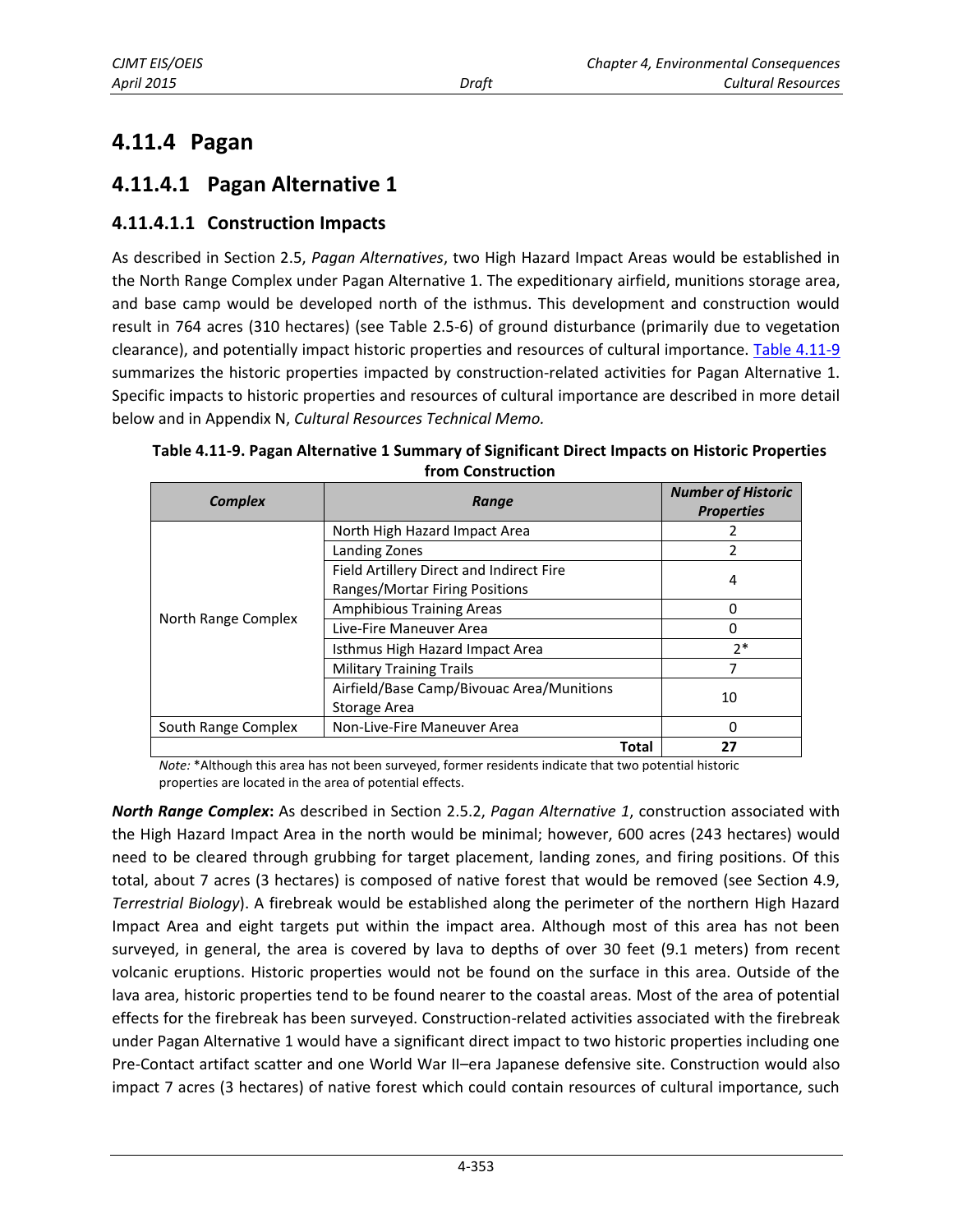as medicinal plants. No other resources of cultural importance, such as cemeteries or memorials, would be directly impacted by construction in this area.

Construction associated with High Hazard Impact Area located on the isthmus would likewise be minimal; however, 167 acres (68 hectares) would need to be cleared for target placement. Of this total, about 7 acres (3 hectares) is composed of native forest that would be removed (see Section 4.9, *Terrestrial Biology*). A firebreak would be established along the perimeter and one target would be cleared during construction within the isthmus High Hazard Impact Area. Because of thick vegetation and steep topography, the isthmus area has not been surveyed for archaeological resources, but it does contain two areas identified by former residents as the location of Kannathomhum, a *latte* village located close to the coast, and one unnamed location, which probably contained World War II-era Japanese military features. Other archaeological sites in the area are unlikely based on the steep topography and lack of accessibility to coastal resources. Construction of a firebreak would not significantly impact these resources, but grubbing during vegetation clearance associated with a target would have a significant direct impact to these resources. Construction would also significantly impact 7 acres (3 hectares) of native forest which could contain resources of cultural importance. A resource of cultural importance, a potential area for collecting betel nuts, also could be impacted by construction.

No construction would occur at the amphibious landing beaches or within the Live-Fire Maneuver Area. Eleven landing zones, 1 Field Artillery Direct Firing Range Position, 10 Field Artillery Indirect Firing Positions (8 co-occur with landing zones), and 6 firing points associated with the Mortar Range would be constructed throughout the northern portion of the island. Most of the landing zones and artillery firing points have either been surveyed or are located on lava. Of the 2 unsurveyed landing zones and the 2 unsurveyed firing points associated with the Mortar Range, 3 are located in steep interior areas surrounding Mount Pagan, and 1 is located in the High Hazard Impact Area on the isthmus in an area surrounded by steep topography. Both of these areas have a low potential for containing historic properties. Construction-related activities associated with the clearing and grubbing of landing zones and firing points under Pagan Alternative 1 would have a significant direct impact to six historic properties including one Pre-Contact *latte* site, one pre-World War II Japanese Administration site, and four World War II–era Japanese defensive sites.

A military training trail network would be constructed around the perimeter of the northern portion of Pagan to provide access to the base camp/bivouac area, Landing Zones, and the northern High Hazard Impact Area. A portion of the access road construction would involve the improvement of existing trails, while new trails would be constructed as well. A total of 39 acres (16 hectares) would be cleared and graded in the construction of these trails. Construction-related activities under Pagan Alternative 1 would have a significant direct impact to 7 historic properties including 2 Pre-Contact sites (*latte* sites), 2 pre-World War II Japanese Administration sites, and 3 World War II-era Japanese defensive sites. Given the steep topography of the area which restrict locations of trails (both existing and proposed), it is difficult to avoid known historic properties. Construction would also significantly impact 5 acres (2 hectares) of native forest which could contain resources of cultural importance. No other resources of cultural importance have been identified in this area.

The area adjacent to an existing airfield would contain the expeditionary base camp/bivouac area, interior roads, temporary munitions storage area, and airfield improvements. A grass airfield would be improved, and a temporary munitions storage area would be constructed. These areas would be cleared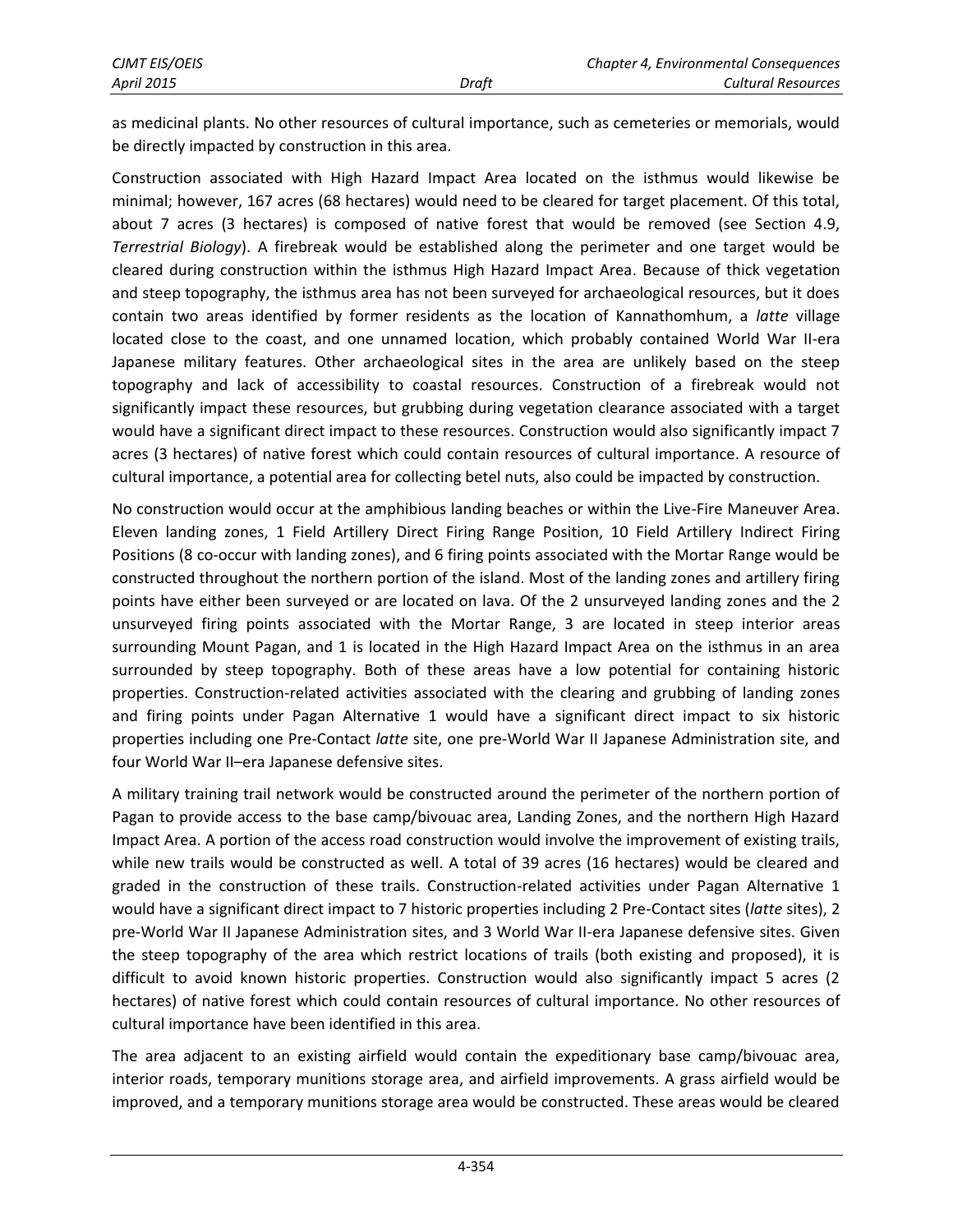of vegetation. Construction-related activities such as grading, grubbing, and soil removal would have a significant direct impact to 10 historic properties including 1 Pre-Contact site (*latte* site), 4 pre-World War II Japanese Administration sites, and 5 World War II-era Japanese defensive sites. Resources of cultural importance would not be impacted by construction.

Although public access would not be allowed in the construction area, the public may be allowed in nearby areas depending upon the type of construction. An increase in noise and changes in visual setting may occur during construction in the vicinity of historic properties, including potential traditional cultural properties, when members of the public are present. This change in the noise and visual setting would be intermittent and temporary and result in a less than significant impact.

*South Range Complex***:** The South Range Complex would be used as a non-live-fire maneuver area. There would be no construction-related ground clearance undertaken; therefore, there would be no direct or indirect impacts to historic properties or resources of cultural importance from construction activities associated with the establishment of the South Range Complex.

Although public access would not be allowed to the construction area, the public may be allowed in nearby areas in south Pagan when construction is ongoing. An increase in noise and changes in visual setting may occur during construction in the vicinity of historic properties, including potential traditional cultural properties, when members of the public are present. This change in noise and visual setting would be intermittent and temporary and result in a less than significant impact.

Pagan Alternative 1 would result in significant direct impacts to historic properties and resources of cultural importance from construction activities. It would significantly impact up to 27 historic properties in the range complexes and expeditionary area. Historic properties include Pre-Contact *latte* complexes, pre-World War II Japanese Administration sites, and World War II-era Japanese defensive sites. However, as range design is finalized, the Department of Defense will seek to further avoid or minimize impacts on historic properties and resources of cultural importance.

Measures to mitigate significant impacts to historic properties will be identified through consultation with the CNMI Historic Preservation Officer, Advisory Council on Historic Preservation, National Park Service, and other interested parties representing the interests of the local government and the public. These measures, which may include data recovery excavations, archaeological monitoring, documentation, public education, and/or other appropriate measures, will be formalized in an agreement document.

#### **4.11.4.1.2 Operation Impacts**

As described in Section 2.5, *Pagan Alternatives*, under Pagan Alternative 1, operations and maintenance would occur within the North and South Range Complexes.

Target areas in the High Hazard Impact Areas would be used for live-fire and inert munitions training. In general, the footprint for operations is very similar to the construction footprints and most ground disturbance, and impacts to historic properties and resources of cultural importance would occur during construction of the RTA. Therefore, since disturbance to historic properties has been accounted for in most areas under construction impacts, impacts to historic properties from training operations will focus on training maneuvers. Training maneuvers consist of vehicle and foot traffic within maneuver areas; no digging would occur within the maneuver areas. However, potential ground disturbance to historic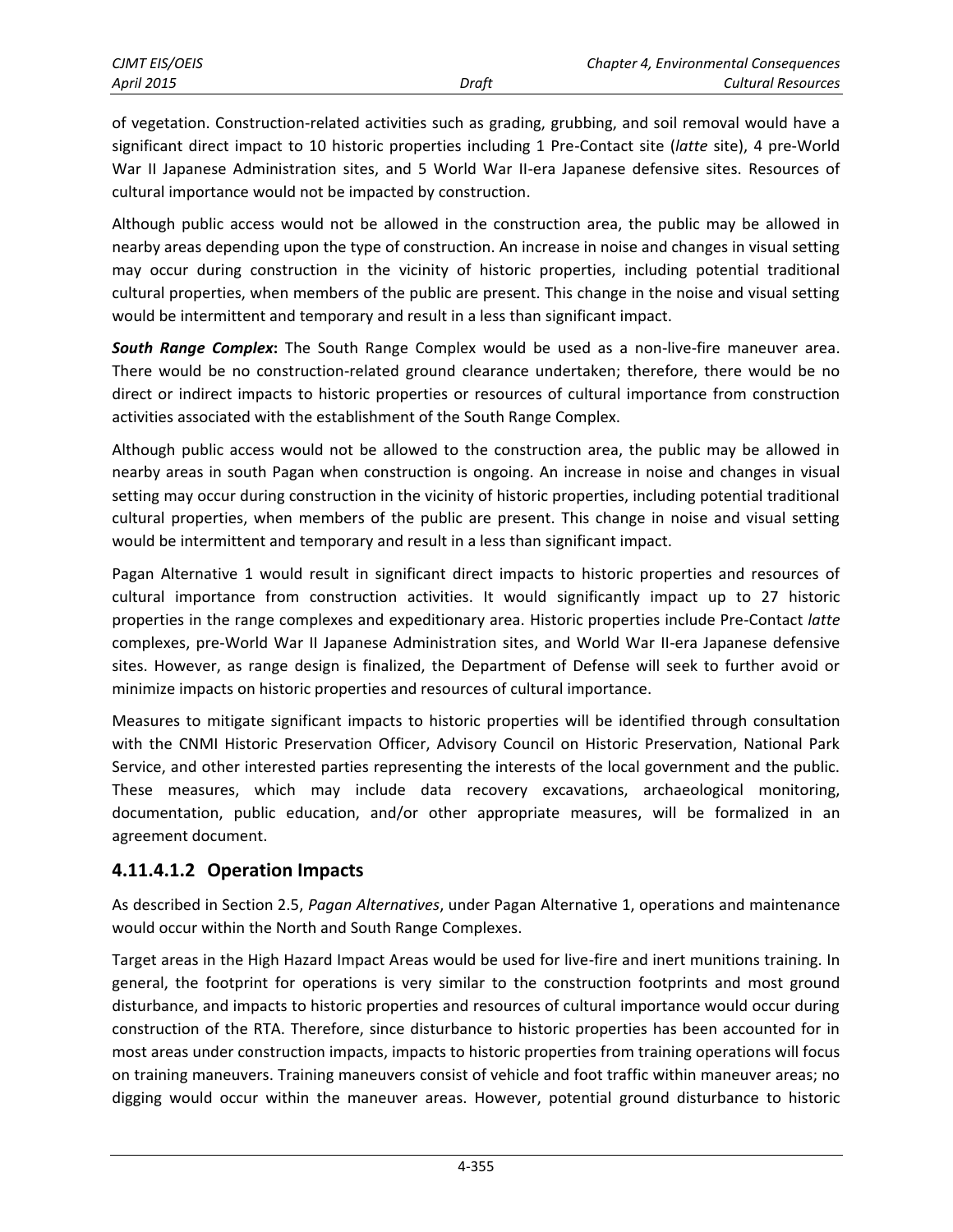| CJMT EIS/OEIS     |       | Chapter 4, Environmental Consequences |
|-------------------|-------|---------------------------------------|
| <b>April 2015</b> | Draft | Cultural Resources                    |

properties in the High Hazard Impact Areas is larger than the footprint for construction and target placement and could occur throughout either of the High Hazard Impact Areas.

[Table 4.11-10](#page-29-0) summarizes the historic properties impacted by operations for Pagan Alternative 1; impacts associated with construction are summarized in [Table 4.11-9.](#page-26-0) In the High Hazard Impact Areas, five historic properties, also impacted by construction, would be significantly impacted by operations. Although not all of the northern High Hazard Impact Area has been surveyed; it is primarily covered in lava. Should sites be preserved under the lava, impacts are unlikely since the depth of the ground disturbance associated with munitions would be less than the depth of the lava. Other archaeological sites within the isthmus High Hazard Impact Area are unlikely based on the steep topography and lack of accessibility to coastal resources.

<span id="page-29-0"></span>

| <b>Complex</b>      | Range                                     | <b>Number of</b><br><b>Historic Properties</b> |
|---------------------|-------------------------------------------|------------------------------------------------|
|                     | North High Hazard Impact Area             | $5*$                                           |
|                     | Landing Zones                             | 0                                              |
|                     | Field Artillery Direct and Indirect Fire  |                                                |
|                     | Ranges/Mortar Firing Positions            | 0                                              |
|                     | <b>Amphibious Training Areas</b>          | 1                                              |
| North Range Complex | Live-Fire Maneuver Area                   | 46                                             |
|                     | Isthmus High Hazard Impact Area           | $2*$                                           |
|                     | <b>Military Training Trails</b>           | 0                                              |
|                     | Airfield/Base Camp/Bivouac Area/Munitions |                                                |
|                     | Storage Area                              | 0                                              |
| South Range Complex | Non-Live-Fire Maneuver Area               | <b>NA</b>                                      |
|                     | Total                                     | 54                                             |

**Table 4.11-10. Pagan Alternative 1 Summary of Significant Direct Impacts on Historic Properties from Operations** 

*Notes:* \*All of these sites are impacted by vegetation clearing in target areas, but are located outside of the area of proposed clearing. Sites solely in the construction/cleared area are not included in this total.

*Legend:* NA = not applicable.

Training in the northern maneuver areas includes patrolling, establishing defensive positions, and firing live-fire weapons into and/or around the High Hazard Impact Area and integrating supporting arms (including aviation, artillery, and naval gunfire assets). Where possible, mounted wheeled and tracked vehicle maneuvering would be accomplished in the northern maneuver area as well. Vehicles would move along military training trails as well as other terrain that they could safely navigate. Ground disturbance associated with wheeled and tracked vehicles off of roadways and trails would have a significant direct impact to up to 46 historic properties, including 5 Pre-Contact *latte* sites, 1 Pre-Contact midden site, and 40 Japanese Administration sites. Off-road vehicle use could also impact resources of cultural importance such as medicinal plants and plant gathering areas near the shoreline, but would not impact such resources located along clifflines or on steep slopes. However, training units would be required to identify engagement area locations, direction of attack, targets/threats to be engaged, and types of weapon and ammunition to be used during an engagement. Developed scenarios would be submitted to range control for approval prior to implementation. This process would allow implementation of measures to avoid and protect historic properties and resources of cultural importance.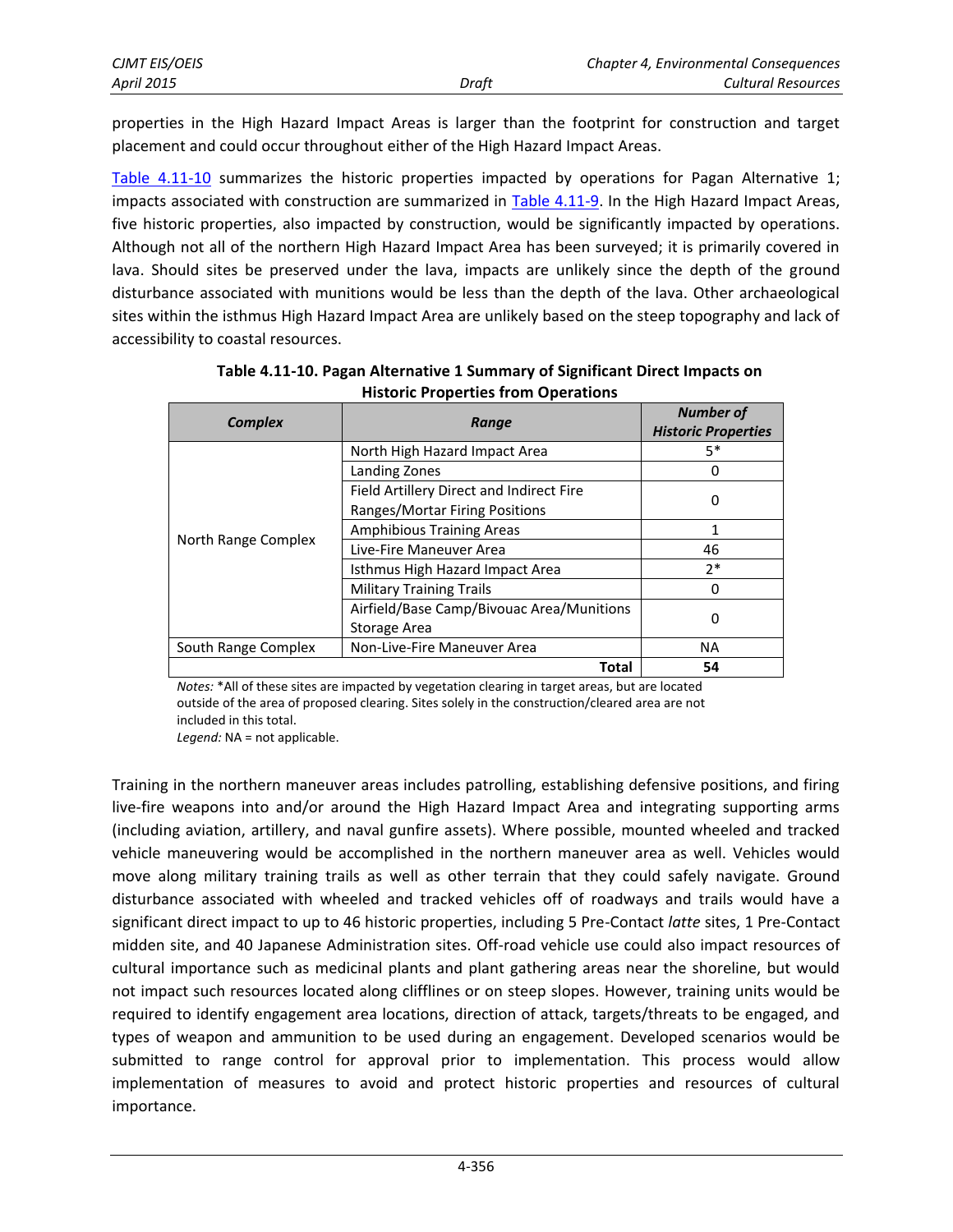Foot maneuvers would occur in the South Range Complex. A limited amount of survey has been conducted in the South Range Complex due to steep topography. Information from surveys conducted in the south and interviews with former residents indicate that there are probably at least eight *latte* villages located primarily along coastal areas. However, impacts to historic properties from foot traffic would be minimal, as it would occur primarily on designated pathways or sporadically throughout the maneuver area.

Amphibious training, consisting of swimmer and inflatable boat landings, would occur at six beaches— Red, Green, Blue, South, North, and Gold. Amphibious Assault Vehicles and Landing Craft Air Cushion vessels would be used at Red, Green, and Blue beaches. Landing Craft Air Cushion vessels would be used at Red, Green, Blue, and South beaches. Use by swimmers and inflatable boats would have a minimal impact to any historic properties, including traditional cultural properties, and resources of cultural importance. Use of Amphibious Assault Vehicles and Landing Craft Air Cushion vessels could cause ground disturbance on the beach. Landing Craft Air Cushion vessels would have a significant direct impact to one historic property, a World War II-era Japanese airfield. All beaches have been surveyed and no other resources are recorded within the vicinity of the training areas. The beach areas associated with two potential traditional cultural properties, Red Beach (Shomshon) and South Beach (Regusa), would be disturbed by amphibious landing operations. However, the beach would be restored to its original appearance by contouring and cleaning up expended materials at the end of the exercises (see [Section 4.11.2,](#page-1-0) *Resource Management Measures*). The resulting impact to these potential traditional cultural properties would be less than significant.

Within the surface danger zones, which are safety buffers that surround target areas and live-fire maneuver areas and would contain projectiles, fragments, debris and components resulting from the firing of weapons, the potential for direct impacts from strikes from stray rounds is extremely low. The ranges would be designed to contain live-fire inside the boundaries to minimize the potential for rounds landing outside the surface danger zones. Additionally, if a stray round were to escape the ranges, the chance of it hitting a historic property is remote, given the size of the surface danger zones and dispersal of historic properties.

In general, public access would be allowed to all locations except for the High Hazard Impact Areas, which would be permanently restricted due to the presence of unexploded ordnance, when training is not occurring. It is envisioned that public access would be allowed at times when such training events are not taking place and may be available during other times depending upon the type of training taking place. This may include public access to areas of southern Pagan while training is occurring elsewhere. Therefore, intermittent and temporary loss of public access is not considered a significant indirect impact to cultural resources. Historic properties within the High Hazard Impact Area would already have been significantly impacted by construction activities and loss of access to these areas would be a less than significant impact.

Indirect impacts to historic properties and resources of cultural importance due to visual intrusions and noise-level increase from training would be less than significant. An increase in noise and changes in visual setting may occur during operations in the vicinity of historic properties, including potential traditional cultural properties, when members of the public are present. This change in noise and visual setting would be intermittent and temporary and result in a less than significant impact. Indirect impacts to resources of cultural importance such as Laguna Sanhalom due to contamination by munitions in the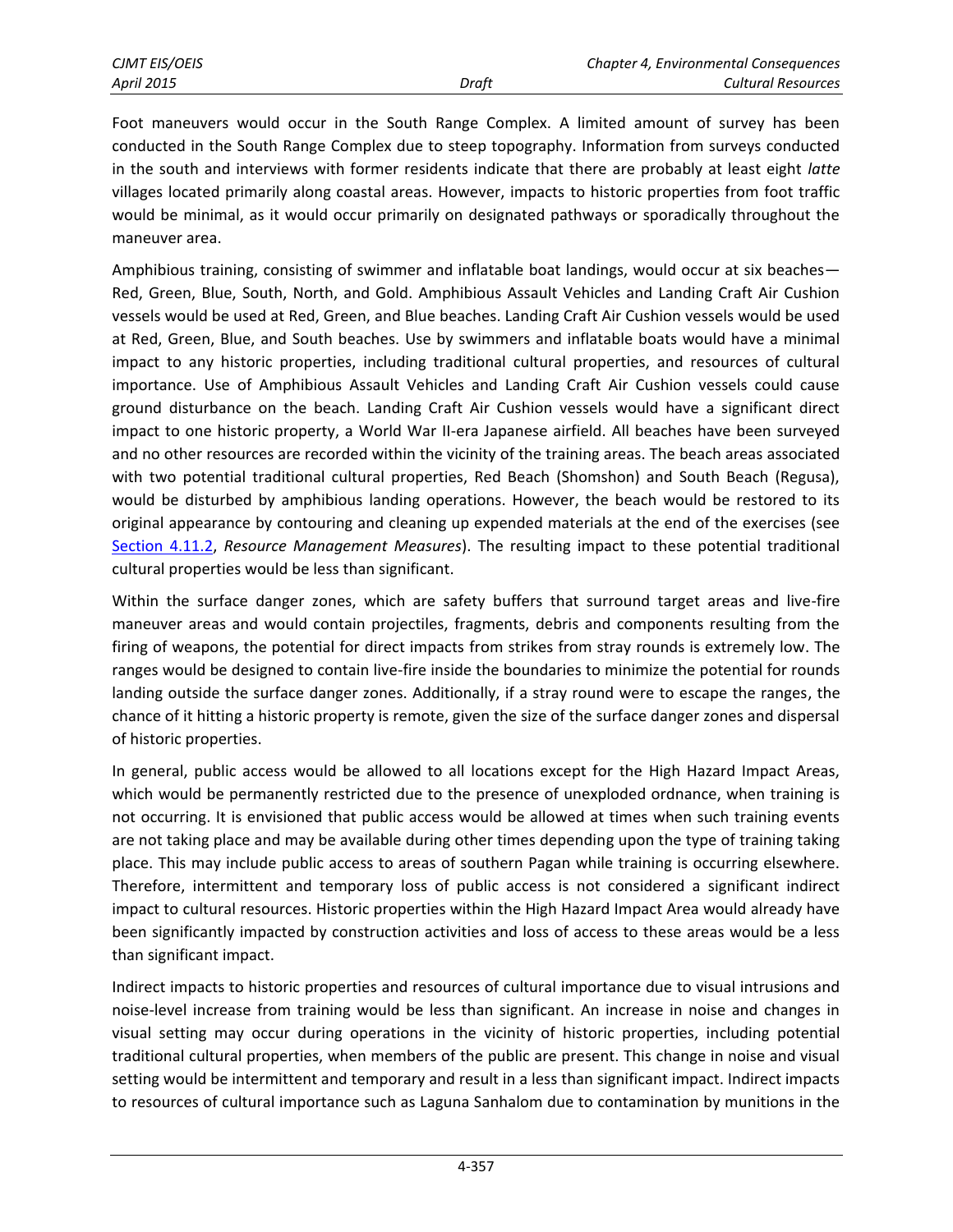northern High Hazard Impact Area would be less than significant due to the implementation of best management practices associated with a Range Training Area Management Plan (see [Section 4.11.2,](#page-1-0) *Resource Management Measures*).

Significant direct impacts would result from Pagan Alternative 1 operational activities. Up to 54 historic properties and resources of cultural importance would be significantly impacted by off-road wheeled and tracked vehicle use in the maneuver areas, munitions training in the High Hazard Impact Areas, and amphibious training. However, as RTA design is finalized, the Department of Defense would seek to further avoid or minimize impacts to historic properties and other resources of cultural importance.

Measures to mitigate significant impacts to historic properties will be identified through consultation with the CNMI Historic Preservation Officer, Advisory Council on Historic Preservation, National Park Service, and other interested parties representing the interests of the local government and the public. These measures, which may include data recovery excavations, archaeological monitoring, documentation, public education, and/or other appropriate measures, will be formalized in an agreement document.

# **4.11.4.2 Pagan Alternative 2**

## **4.11.4.2.1 Construction Impacts**

Under Pagan Alternative 2, only one, smaller northern High Hazard Impact Area would be established in North Range Complex. This would potentially impact historic properties and resources of cultural importance. Ground disturbance primarily associated with vegetation removal would total 696 acres (283 hectares), or 38 fewer acres (28 hectares) when compared to Pagan Alternative 1 (see Table 2.5-6). [Table 4.11-11](#page-31-0) summarizes the historic properties impacted by construction-related activities for Pagan Alternative 2. Specific significant impacts to historic properties and resources of cultural importance would be the same as found under Pagan Alternative 1, with the exception being that the isthmus High Hazard Impact Area would not be established. A more detailed description of potential impacts follows the table and is included in Appendix N, *Cultural Resources Technical Memo*.

| <b>Complex</b>      | Range                                      | <b>Number of</b><br><b>Historic Properties</b> |  |
|---------------------|--------------------------------------------|------------------------------------------------|--|
|                     | North High Hazard Impact Area              | 2                                              |  |
|                     | Landing Zones                              | 2                                              |  |
|                     | Field Artillery Direct and Indirect Fire   |                                                |  |
| North Range Complex | Ranges/Mortar Firing Positions             | 4                                              |  |
|                     | <b>Amphibious Training Areas</b>           | 0                                              |  |
|                     | Live-Fire Maneuver Area                    | 0                                              |  |
|                     | <b>Military Training Trails</b>            | 7                                              |  |
|                     | Airfield/ Base Camp/Bivouac Area/Munitions | 10                                             |  |
|                     | Storage Area                               |                                                |  |
| South Range Complex | Non-Live-Fire Maneuver Area                | <b>NA</b>                                      |  |
|                     | Total                                      | 25                                             |  |

<span id="page-31-0"></span>

| Table 4.11-11. Pagan Alternative 2: Summary of Significant Direct Impacts on Historic Properties |
|--------------------------------------------------------------------------------------------------|
| from Construction                                                                                |

*Legend:* NA = not applicable.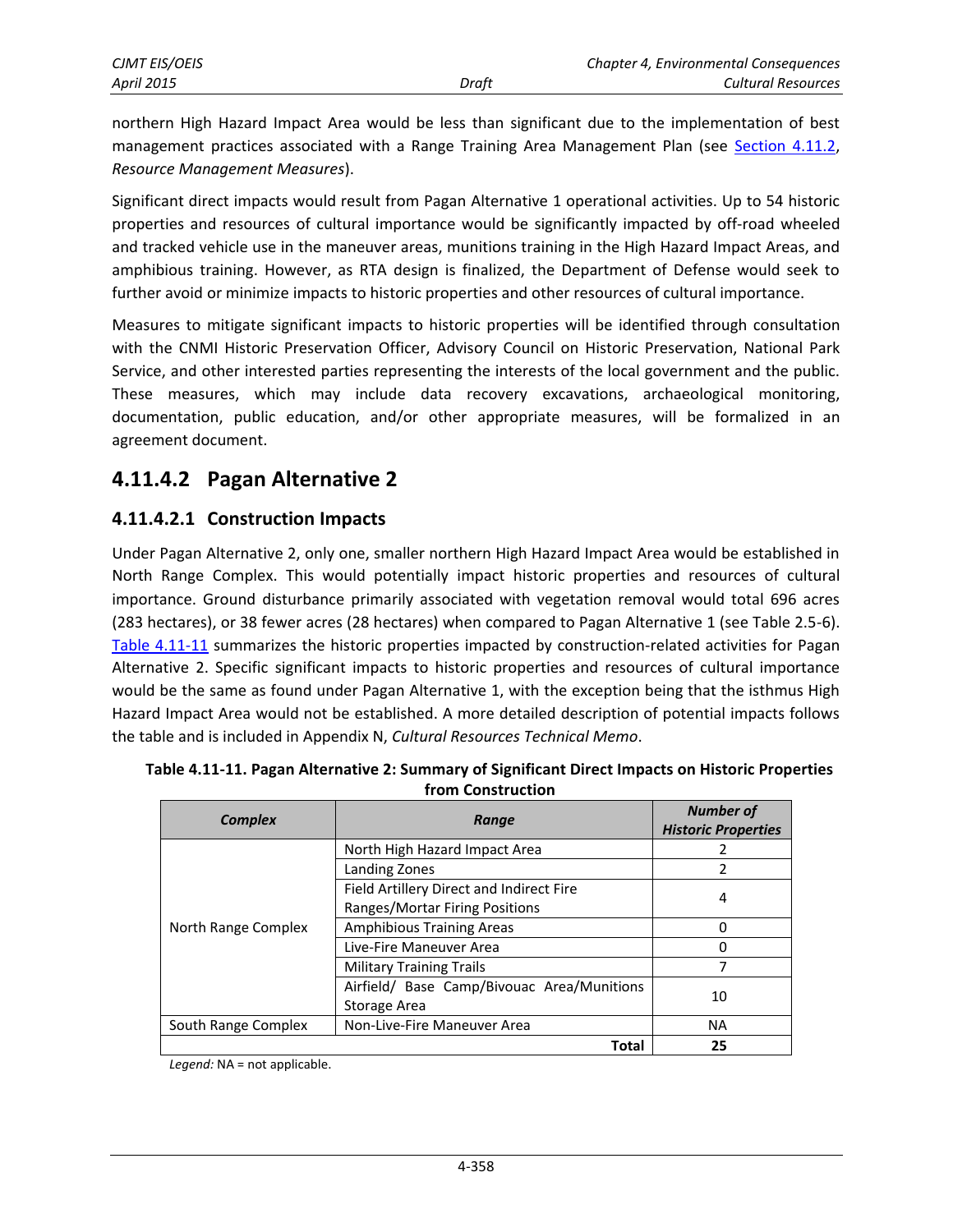| CJMT EIS/OEIS |       | Chapter 4, Environmental Consequences |
|---------------|-------|---------------------------------------|
| April 2015    | Draft | <b>Cultural Resources</b>             |

*North Range Complex***:** Construction associated with the High Hazard Impact Area in the north differs from construction under Pagan Alternative 1 as there would be no High Hazard Impact Area on the isthmus. Although the size of the High Hazard Impact Area would be smaller than the northern High Hazard Impact Area under Pagan Alternative 1, the target clearance would be the same. Although most of this area has not been surveyed, in general, the area is covered by lava to depths of over 30 feet (9.1 meters) from recent volcanic eruptions. Historic properties would not be found on the surface in this area. Outside of the lava area, historic properties tend to be found nearer to the coastal areas. Most of the area of potential effects for the firebreak has been surveyed. Construction-related activities associated with the firebreak under Pagan Alternative 2 would have a significant direct impact to the same two historic properties (one Pre-Contact artifact scatter and one World War II–era Japanese defensive site) as under Pagan Alternative 1. Construction would also impact 7 acres (3 hectares) of native forest which could contain resources of cultural importance, such as medicinal plants. No other resources of cultural importance, such as cemeteries or memorials, would be directly impacted by construction in this area.

Like under Pagan Alternative 1, no construction would occur at the amphibious training beaches or within the Live-Fire Maneuver Area. Thirteen Landing Zones would be cleared, which is two more than under Pagan Alternative 1 and five firing points would be cleared for the Mortar Range. Most of the landing zones and artillery firing points have been surveyed or are located on lava. Of the four unsurveyed landing zones and the one unsurveyed firing point associated with the Mortar Range, all are located in steep interior areas surrounding Mount Pagan and have a low potential for containing historic properties. As under Pagan Alternative 1, construction-related activities associated with clearing landing zones and firing points under Pagan Alternative 2 would have a significant direct impact to six historic properties, including one Pre-Contact *latte* site, one pre-World War II Japanese Administration site, and four World War II-era Japanese defensive sites. Significant direct impacts to historic properties from construction of a military trail network would impact the same seven historic properties as under Pagan Alternative 1 [\(Section 4.11.4.1\)](#page-26-1).

Under Pagan Alternative 2, construction-related impacts associated with the base camp/bivouac area would be the same as found under Pagan Alternative 1 and directly impact the same 10 historic properties as under Pagan Alternative 1 [\(Section 4.11.4.1\)](#page-26-1). Like under Pagan Alternative 1, although public access would not be allowed in the construction area, the public may be allowed in nearby areas depending upon the type of construction. An increase in noise and changes in visual setting may occur during construction in the vicinity of historic properties, including potential traditional cultural properties, when members of the public are present. This change in noise and visual setting would be intermittent and temporary and result in a less than significant impact.

*South Range Complex***:** Under Pagan Alternative 2, the same non-live-fire maneuver area would be established. There would be no construction-related ground clearance undertaken; therefore, there would be no direct impacts to historic properties or resources of cultural importance from construction. Although public access would not be allowed in the construction area, the public may be allowed in nearby areas in south Pagan when construction is ongoing. An increase in noise and changes in visual setting may occur during construction in the vicinity of historic properties, including potential traditional cultural properties, when members of the public are present. This change in the noise and visual setting would be intermittent and temporary and result in a less than significant impact.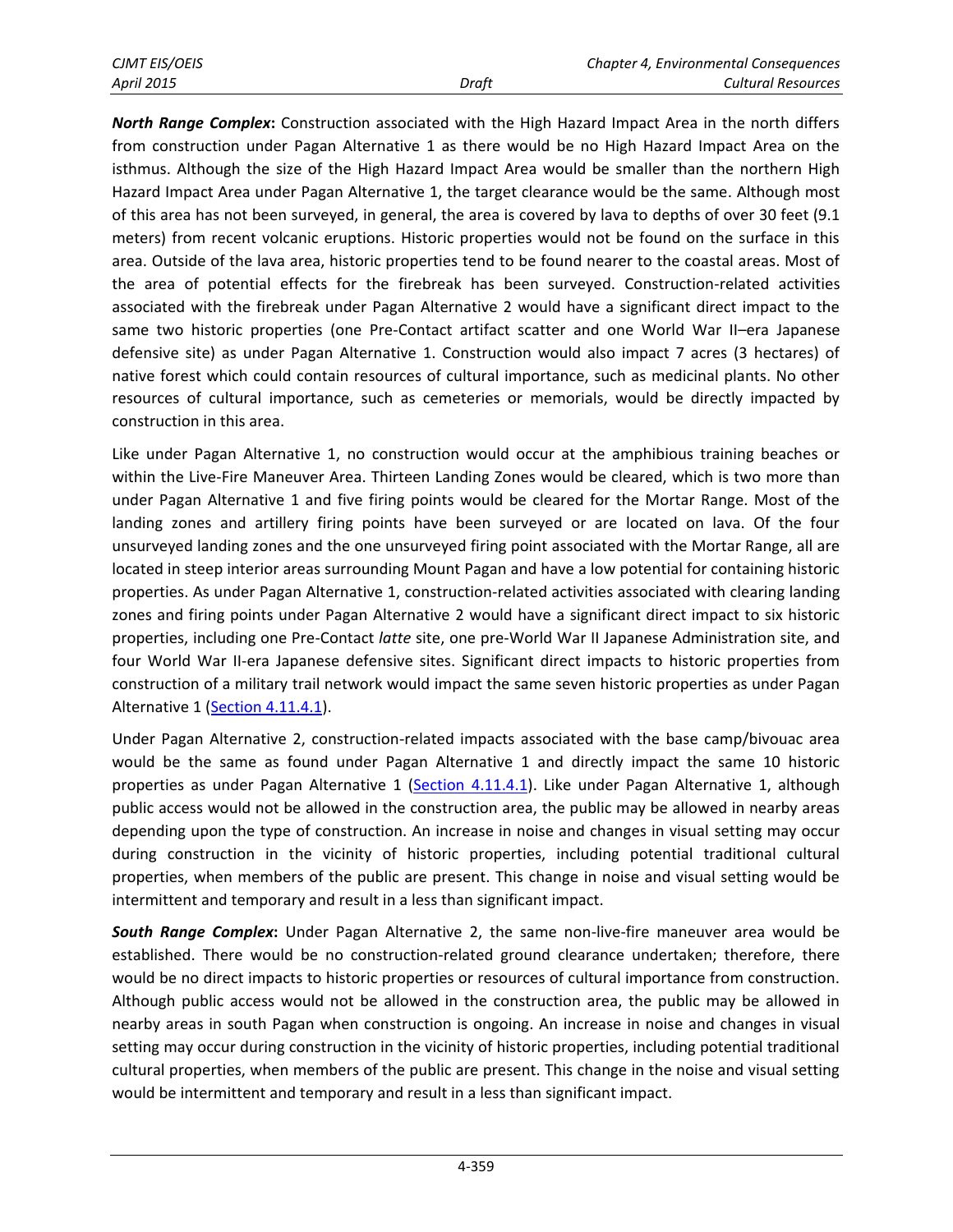| <b>CIMT EIS/OEIS</b> |       | Chapter 4, Environmental Consequences |
|----------------------|-------|---------------------------------------|
| <b>April 2015</b>    | Draft | Cultural Resources                    |

Pagan Alternative 2 would result in significant direct impacts to historic properties and resources of cultural importance from construction activities. It would have a significant direct impact to 25 historic properties in the range complexes and expeditionary area. Historic properties include Pre-Contact *latte* complexes, pre-World War II Japanese Administration sites, and World War II-era Japanese defensive sites. However, as range design is finalized, the Department of Defense will seek to avoid historic properties and resources of cultural importance.

Measures to mitigate significant impacts to historic properties will be identified through consultation with the CNMI Historic Preservation Officer, Advisory Council on Historic Preservation, National Park Service, and other interested parties representing the interests of the local government and the public. These measures, which may include data recovery excavations, archaeological monitoring, documentation, public education, and/or other appropriate measures, will be formalized in an agreement document.

#### **4.11.4.2.2 Operation Impacts**

As described in Section 2.5.3, *Pagan Alternative 2*, operations and maintenance under Pagan Alternative 2 would be similar to Pagan Alternative 1. The primary difference would be that there would only be one, smaller High Hazard Impact Area established in the North Range Complex. In addition, 13 landing zones would be maintained and used; two more than under Pagan Alternative 1. As a result of the smaller High Hazard Impact area in the north and elimination of the High Hazard Impact Area on the isthmus, four fewer historic properties would be impacted by operations. Significant direct impacts would result from Pagan Alternative 2 operational activities to 50 historic properties. [Table 4.11-12](#page-33-0) summarizes the historic properties impacted by operations for Pagan Alternative 2; impacts associated with construction are summarized in [Table 4.11-11.](#page-31-0) In the High Hazard Impact Area, three historic properties', also impacted by construction, would be significantly impacted by operations. Although not all of the High Hazard Impact Area has been surveyed; it is primarily covered in lava. Should sites be preserved under the lava, impacts are unlikely since the depth of the ground disturbance associated with munitions would be less than the depth of the lava.

| <b>Complex</b>      | Range                                      | <b>Number of</b><br><b>Historic Properties</b> |  |
|---------------------|--------------------------------------------|------------------------------------------------|--|
|                     | North High Hazard Impact Area              | $3*$                                           |  |
| North Range Complex | Landing Zones                              | 0                                              |  |
|                     | Field Artillery Direct and Indirect Fire   |                                                |  |
|                     | Ranges/Mortar Firing Positions             | 0                                              |  |
|                     | <b>Amphibious Training Areas</b>           | 1                                              |  |
|                     | Live-Fire Maneuver Area                    | 46                                             |  |
|                     | <b>Military Training Trails</b>            | 0                                              |  |
|                     | Airfield/ Base Camp/Bivouac Area/Munitions |                                                |  |
|                     | Storage Area                               | 0                                              |  |
| South Range Complex | Non-Live-Fire Maneuver Area                | <b>NA</b>                                      |  |
|                     | Total                                      | 50                                             |  |

<span id="page-33-0"></span>

| Table 4.11-12. Pagan Alternative 2: Summary of Significant Direct Impacts on Historic Properties |
|--------------------------------------------------------------------------------------------------|
| from Operations                                                                                  |

*Note:* \*All of these sites are impacted by vegetation clearing in target areas, but are located outside of the area of proposed clearing. Sites solely in the construction/cleared area are not included in this total. *Legend:* NA = not applicable.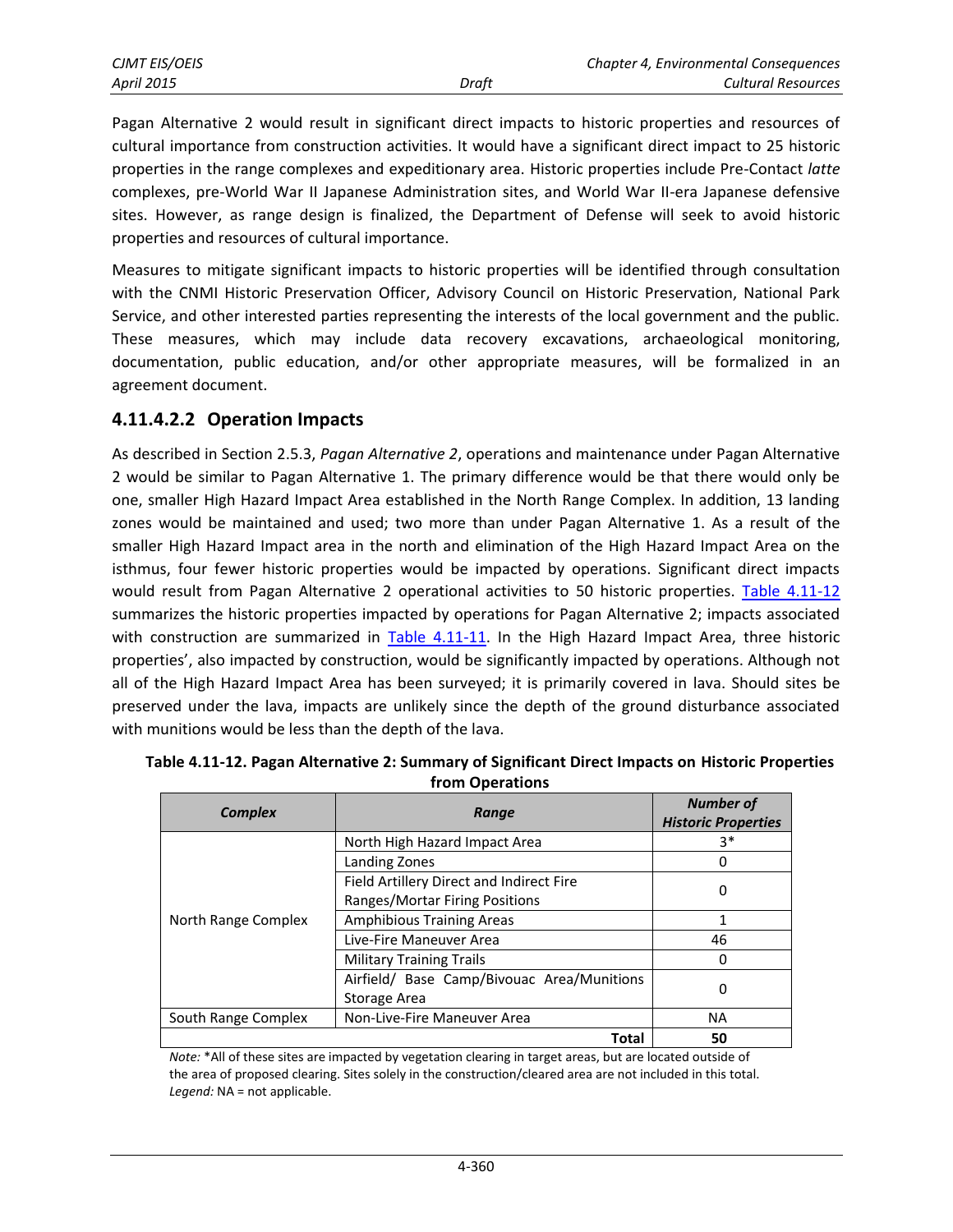Training in the northern maneuver area would be the same as under Pagan Alternative 1 and would directly impact the same 46 historic properties from tracked and wheeled vehicle use. Foot maneuvers would occur in the South Range Complex, but impacts to historic properties would be minimal, as it would occur primarily on designated pathways or sporadically throughout the maneuver area.

Amphibious training, consisting of swimmer and inflatable boat landings, would occur at six beaches— Red, Green, Blue, South, North, and Gold. Amphibious Assault Vehicles and Landing Craft Air Cushion vessels would be used at Red, Green, and Blue beaches. Landing Craft Air Cushion vessels would be used at Red, Green, Blue, and South beaches. Use by swimmers and inflatable boats would have a minimal impact to any historic properties, including traditional cultural properties, and resources of cultural importance. Use of Amphibious Assault Vehicles and Landing Craft Air Cushion vessels could cause ground disturbance on the beach. Landing Craft Air Cushion vessels could have a significant direct impact to one historic property, a World War II-era Japanese airfield. All beaches have been surveyed and no other resources are recorded within the vicinity of the training areas. The beach areas associated with two potential traditional cultural properties, Red Beach (Shomshon) and South Beach (Regusa), would be disturbed by amphibious landing operations. However, the beach would be restored to its original appearance by contouring and cleaning up expended materials at the end of the exercises (see [Section 4.11.2,](#page-1-0) *Resource Management Measures*). The resulting impact to these potential traditional cultural properties would be less than significant. The potential for direct impacts to historic properties and resources of cultural importance from stray rounds in surface danger zones is considered to be extremely low.

As with Pagan Alternative 1, indirect impacts due to restrictions in public access to historic properties and resources of cultural importance is less than significant since loss of access to all areas except for the High Hazard Impact Area would be intermittent and temporary. Indirect impacts to historic properties and resources of cultural importance due to visual intrusions and noise-level increase from training would be less than significant. Public access would be allowed in certain areas while operations are ongoing depending upon the type of training. An increase in noise and changes in visual setting may occur during operations in the vicinity of historic properties, including potential traditional cultural properties, when members of the public are present. This change in noise and visual setting would be intermittent and temporary and result in a less than significant impact. Indirect impacts to resources of cultural importance such as Laguna Sanhalom due to contamination by munitions in the northern High Hazard Impact Area would be less than significant due to the implementation of best management practices associated with a Range Training Area Management Plan (see [Section 4.11.2,](#page-1-0) *Resource Management Measures*).

Significant direct impacts would result from Pagan Alternative 2 operational activities. Up to 50 historic properties and resources of cultural importance would be significantly impacted by off-road wheeled and tracked vehicle use in the maneuver areas, munitions training in the High Hazard Impact Area, and amphibious training. However, as RTA design is finalized, the Department of Defense would seek to further avoid or minimize impacts to historic properties and other resources of cultural importance.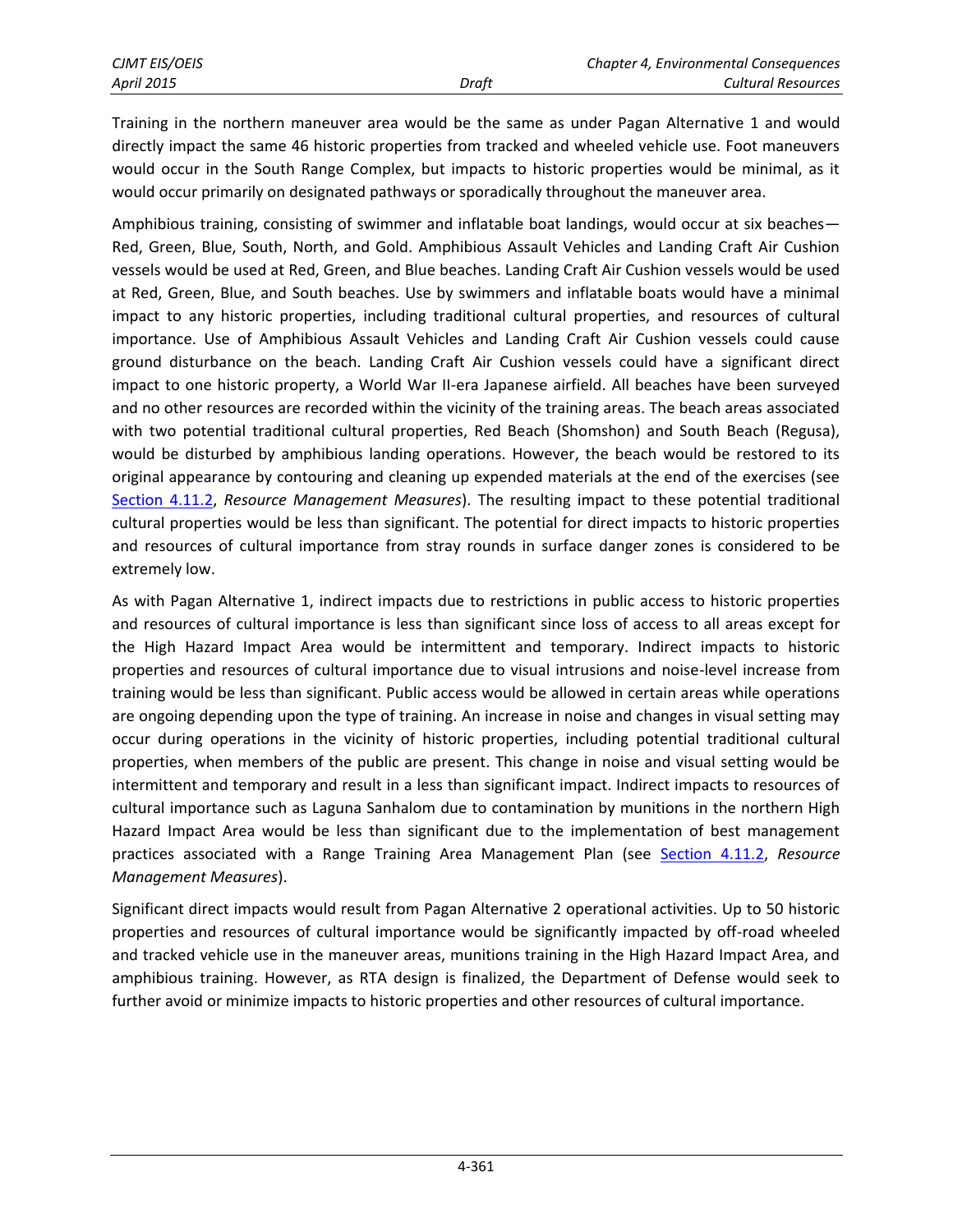| <b>CJMT EIS/OEIS</b> |       | Chapter 4, Environmental Consequences |
|----------------------|-------|---------------------------------------|
| <b>April 2015</b>    | Draft | Cultural Resources                    |

Measures to mitigate significant impacts to historic properties will be identified through consultation with the CNMI Historic Preservation Officer, Advisory Council on Historic Preservation, National Park Service, and other interested parties representing the interests of the local government and the public. These measures, which may include data recovery excavations, archaeological monitoring, documentation, public education, and/or other appropriate measures, will be formalized in an agreement document.

## **4.11.4.3 Pagan No-Action Alternative**

Under the Pagan no-action alternative, no military construction or live-fire military training operations associated with the proposed action would occur on Pagan. Limited activities would occur including periodic visits for eco-tourism, scientific surveys, and military training for search and rescue. These activities represent minor disruptions to existing conditions. Therefore, the no-action alternative would have less than significant impacts on cultural resources on Pagan.

## **4.11.4.4 Summary of Impacts for Pagan Alternatives**

[Table 4.11-13](#page-35-0) provides a comparison of the potential impacts to cultural resources for the two Pagan alternatives and the no-action alternative.

<span id="page-35-0"></span>

| <b>Resource Area</b>      | Pagan<br>(Alternative 1) |                        | Pagan<br>(Alternative 2) |                        | <b>No-Action Alternative</b> |                  |
|---------------------------|--------------------------|------------------------|--------------------------|------------------------|------------------------------|------------------|
| <b>Cultural Resources</b> | <b>Construction</b>      | <b>Operation</b>       | <b>Construction</b>      | <b>Operation</b>       | <b>Construction</b>          | <b>Operation</b> |
| North Range Complex       | SI mitigated<br>to LSI   | SI mitigated<br>to LSI | SI mitigated<br>to LSI   | SI mitigated<br>to LSI | LSI                          | LSI              |
| South Range Complex       | LSI                      | LSI                    | LSI                      | LSI                    | LSI                          | LSI              |

**Table 4.11-13. Summary of Impacts for Pagan Alternatives**

*Legend*: *LSI* = less than significant impact; *SI* = significant impact. Shading is used to highlight the significant impacts.